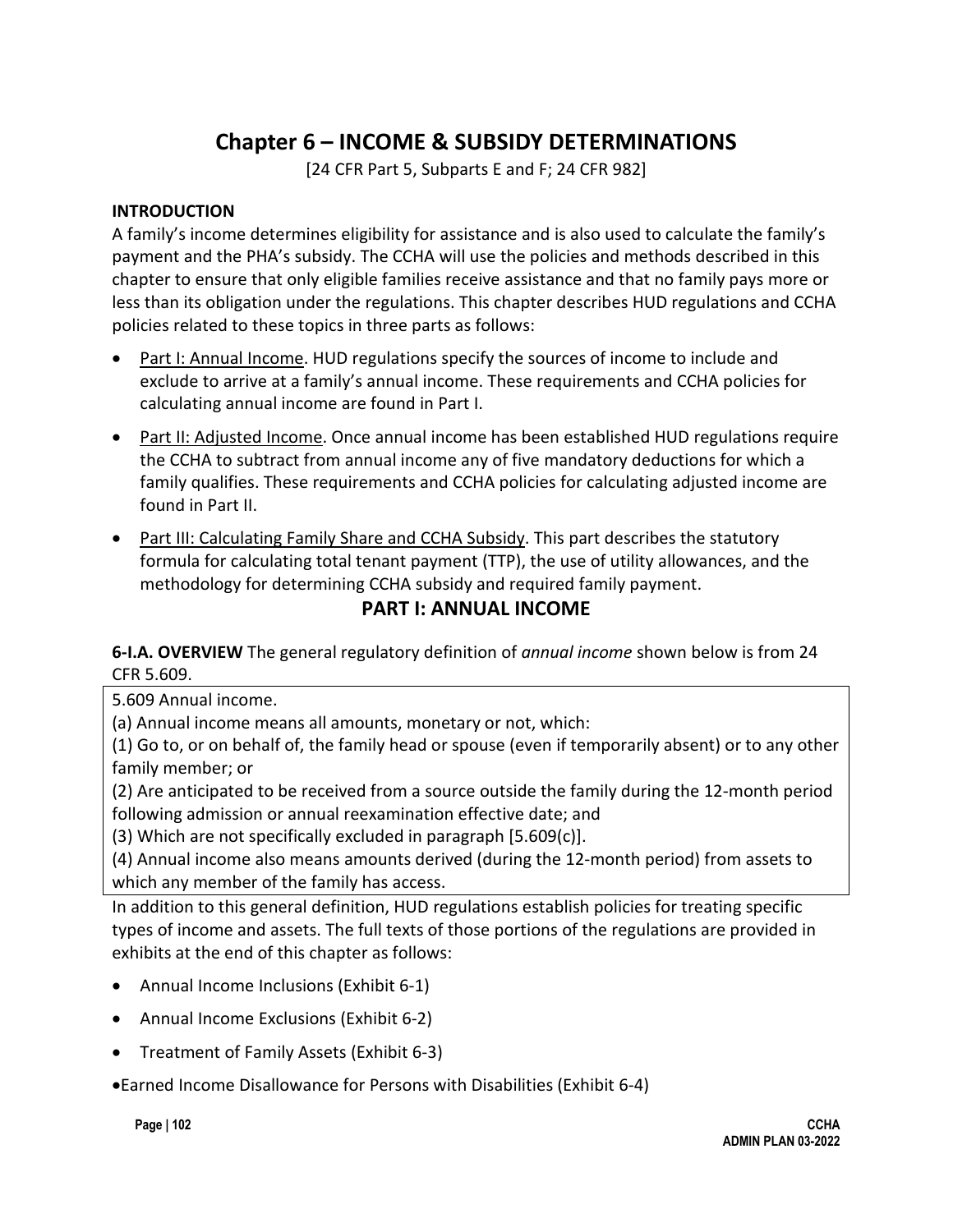•The Effect of Welfare Benefit Reduction (Exhibit 6-5)

Sections 6-I.B and 6-I.C discuss general requirements and methods for calculating annual income. The rest of this section describes how each source of income is treated for the purposes of determining annual income. HUD regulations present income inclusions and exclusions separately [24 CFR 5.609(b) and 24 CFR 5.609(c)]. In this plan, however, the discussions of income inclusions and exclusions are integrated by topic (e.g., all policies affecting earned income are discussed together in section 6-I.D). Verification requirements for annual income are discussed in Chapter 7.

# **6-I.B. HOUSEHOLD COMPOSITION AND INCOME**

Income received by all family members must be counted unless specifically excluded by the regulations. It is the responsibility of the head of household to report changes in family composition. The rules on which sources of income are counted vary somewhat by family member. The chart below summarizes how family composition affects income determinations.

| Summary of Income Included and Excluded by Person |                                                           |  |  |
|---------------------------------------------------|-----------------------------------------------------------|--|--|
| Live-in aides                                     | Income from all sources is excluded [24 CFR 5.609(c)(5)]. |  |  |
| Foster child or foster adult                      | Income from all sources is excluded [24 CFR 5.609(c)(2)]. |  |  |
| Head, spouse, or cohead                           | All sources of income not specifically excluded by the    |  |  |
| Other adult family members                        | regulations are included.                                 |  |  |
| Children under 18 years of age                    | Employment income is excluded [24 CFR 5.609(c)(1)].       |  |  |
|                                                   | All other sources of income, except those specifically    |  |  |
|                                                   | excluded by the regulations, are included.                |  |  |
| Full-time students 18 years of                    | Employment income above \$480/year is excluded [24 CFR    |  |  |
| age or older (not head,                           | $5.609(c)(11)$ .                                          |  |  |
| spouse, or cohead)                                | All other sources of income, except those specifically    |  |  |
|                                                   | excluded by the regulations, are included.                |  |  |

## **Temporarily Absent Family Members**

The income of family members approved to live in the unit will be counted, even if the family member is temporarily absent from the unit [HCV GB, p. 5-18].

Generally an individual who is or is expected to be absent from the assisted unit for 180 consecutive days or less is considered temporarily absent and continues to be considered a family member. Generally an individual who is or is expected to be absent from the assisted unit for more than 180 consecutive days is considered permanently absent and no longer a family member. Exceptions to this general policy are discussed below.

## *Absent Students*

When someone who has been considered a family member attends school away from home, the person will continue to be considered a family member unless information becomes available to the CCHA indicating that the student has established a separate household or the family declares that the student has established a separate household.

## *Absences Due to Placement in Foster Care*

Children temporarily absent from the home as a result of placement in foster care are considered members of the family [24 CFR 5.403].

If a child has been placed in foster care, the CCHA will verify with the appropriate agency whether and when the child is expected to be returned to the home. Unless the agency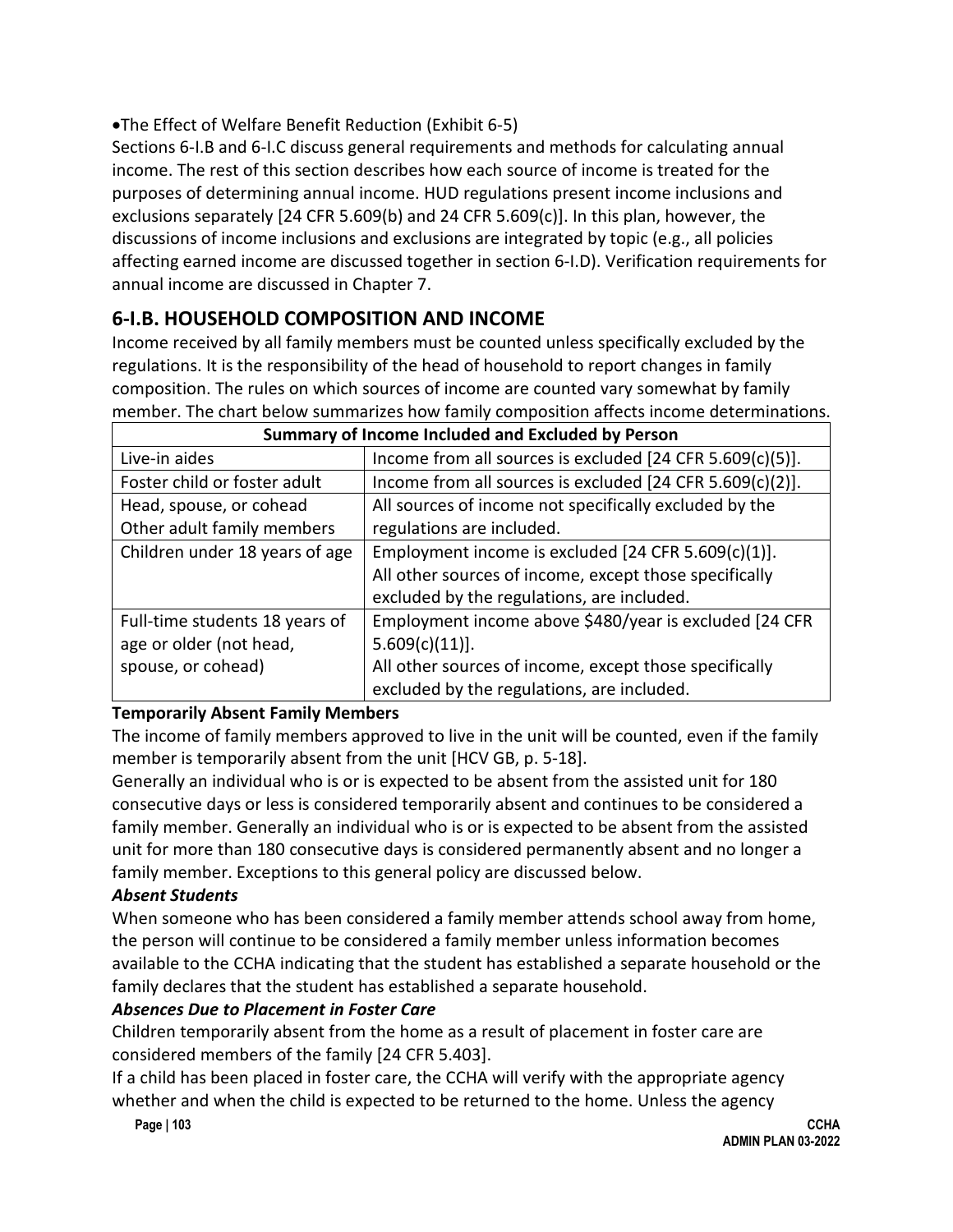confirms that the child has been permanently removed from the home, the child will be counted as a family member.

### *Absent Head, Spouse, or Cohead*

An employed head, spouse, or cohead absent from the unit more than 180 consecutive days due to employment will continue to be considered a family member.

## **Family Members Permanently Confined for Medical Reasons**

If a family member is confined to a nursing home or hospital on a permanent basis, that person is no longer considered a family member and the income of that person is not counted [HCV GB, p. 5-22].

The CCHA will request verification from a responsible medical professional and will use this determination. If the responsible medical professional cannot provide a determination, the person generally will be considered temporarily absent. The family may present evidence that the family member is confined on a permanent basis and request that the person not be considered a family member.

When an individual who has been counted as a family member is determined permanently absent, the family is eligible for the medical expense deduction only if the remaining head, spouse, or cohead qualifies as an elderly person or a person with disabilities.

## **Joint Custody of Dependents**

Dependents that are subject to a joint custody arrangement will be considered a member of the family, if they live with the applicant or participant family 50 percent or more of the time.

When more than one applicant or participant family is claiming the same dependents as family members, the family with primary custody at the time of the initial examination or reexamination will be able to claim the dependents. If there is a dispute about which family should claim them, the CCHA will make the determination based on available documents such as court orders, school records, or an IRS return showing which family has claimed the child for income tax purposes.

## **Caretakers for a Child**

The approval of a caretaker is at the owner and PHA's discretion and subject to the owner and PHA's screening criteria. If neither a parent nor a designated guardian remains in a household receiving HCV assistance, the CCHA will take the following actions.

- (1) If a responsible agency has determined that another adult is to be brought into the assisted unit to care for a child for an indefinite period, the designated caretaker will not be considered a family member until a determination of custody or legal guardianship is made.
- (2) If a caretaker has assumed responsibility for a child without the involvement of a responsible agency or formal assignment of custody or legal guardianship, the caretaker will be treated as a visitor for 90 days. After the 90 days has elapsed, the caretaker will be considered a family member unless information is provided that would confirm that the caretaker's role is temporary. In such cases the CCHA will extend the caretaker's status as an eligible visitor.
- (3) At any time that custody or guardianship legally has been awarded to a caretaker, the housing choice voucher will be transferred to the caretaker.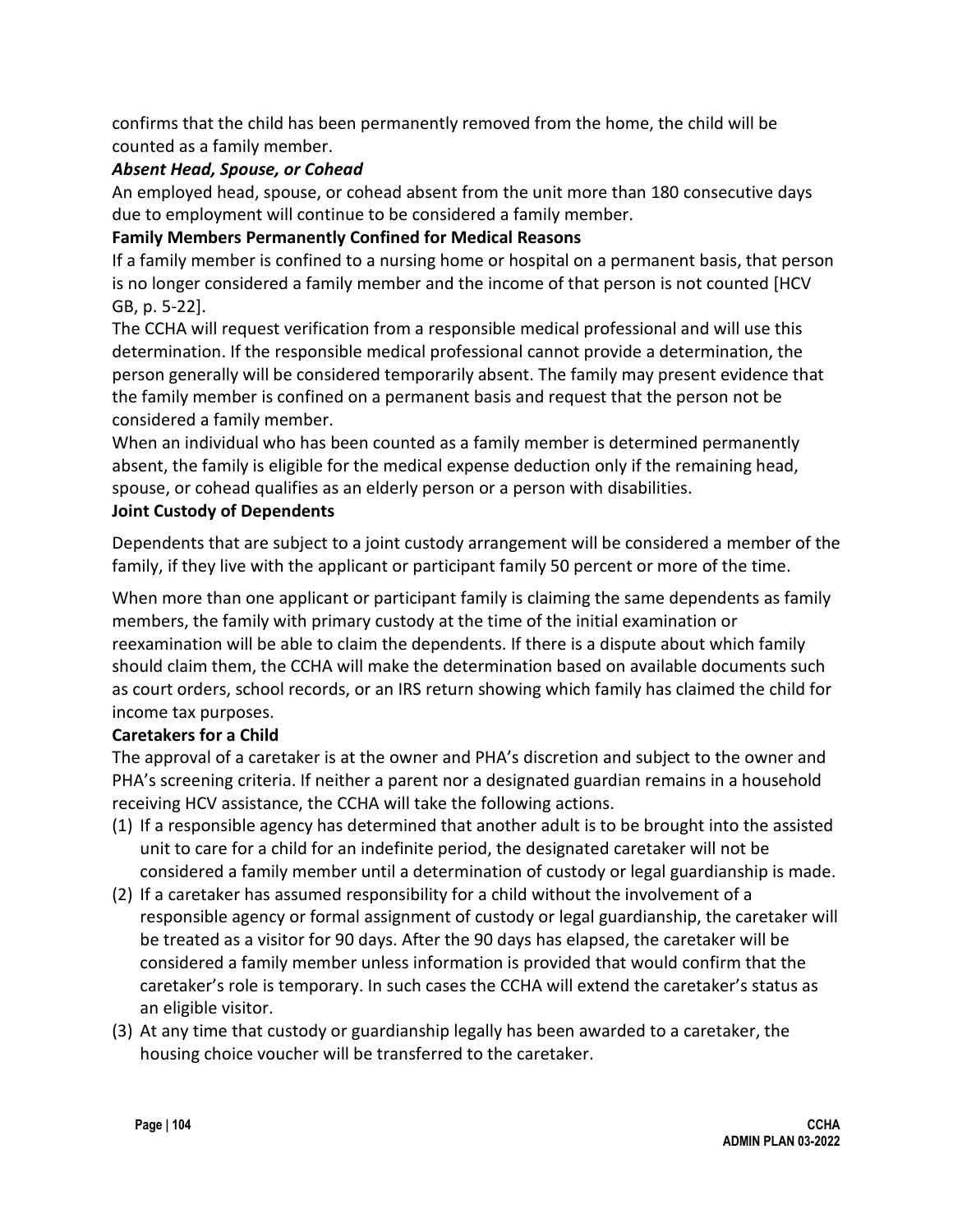(4) During any period that a caretaker is considered a visitor, the income of the caretaker is not counted in annual income and the caretaker does not qualify the family for any deductions from income.

# **6-I.C. ANTICIPATING ANNUAL INCOME**

The CCHA is required to count all income "anticipated to be received from a source outside the family during the 12-month period following admission or annual reexamination effective date" [24 CFR 5.609(a)(2)]. Policies related to anticipating annual income are provided below.

### **Basis of Annual Income Projection**

The CCHA generally will use current circumstances to determine anticipated income for the coming 12-month period. HUD authorizes the CCHA to use other than current circumstances to anticipate income when:

- An imminent change in circumstances is expected [HCV GB, p. 5-17]
- It is not feasible to anticipate a level of income over a 12-month period (e.g., seasonal or cyclic income) [24 CFR 5.609(d)]
- The CCHA believes that past income is the best available indicator of expected future income [24 CFR 5.609(d)]

PHAs are required to use HUD's Enterprise Income Verification (EIV) system in its entirety as a third party source to verify employment and income information, and to reduce administrative subsidy payment errors in accordance with HUD administrative guidance [24 CFR 5.233(a)(2)]. HUD allows PHAs to use tenant-provided documents (pay stubs) to project income once EIV data has been received in such cases where the family does not dispute the EIV employer data and where the CCHA does not determine it is necessary to obtain additional third-party data. When EIV is obtained and the family does not dispute the EIV employer data, the CCHA will use current tenant-provided documents to project annual income. When the tenant-provided documents are pay stubs, the CCHA will make every effort to obtain current and consecutive pay stubs dated within the last 60 days.

The CCHA will obtain written and/or oral third-party verification in accordance with the verification requirements and policy in Chapter 7 in the following cases:

If EIV or other UIV data is not available,

If the family disputes the accuracy of the EIV employer data, and/or

If the CCHA determines additional information is needed.

In such cases, the CCHA will review and analyze current data to anticipate annual income. In all cases, the family file will be documented with a clear record of the reason for the decision, and a clear audit trail will be left as to how the CCHA annualized projected income.

When the CCHA cannot readily anticipate income based upon current circumstances (e.g., in the case of seasonal employment, unstable working hours, or suspected fraud), the CCHA will review and analyze historical data for patterns of employment, paid benefits, and receipt of other income and use the results of this analysis to establish annual income.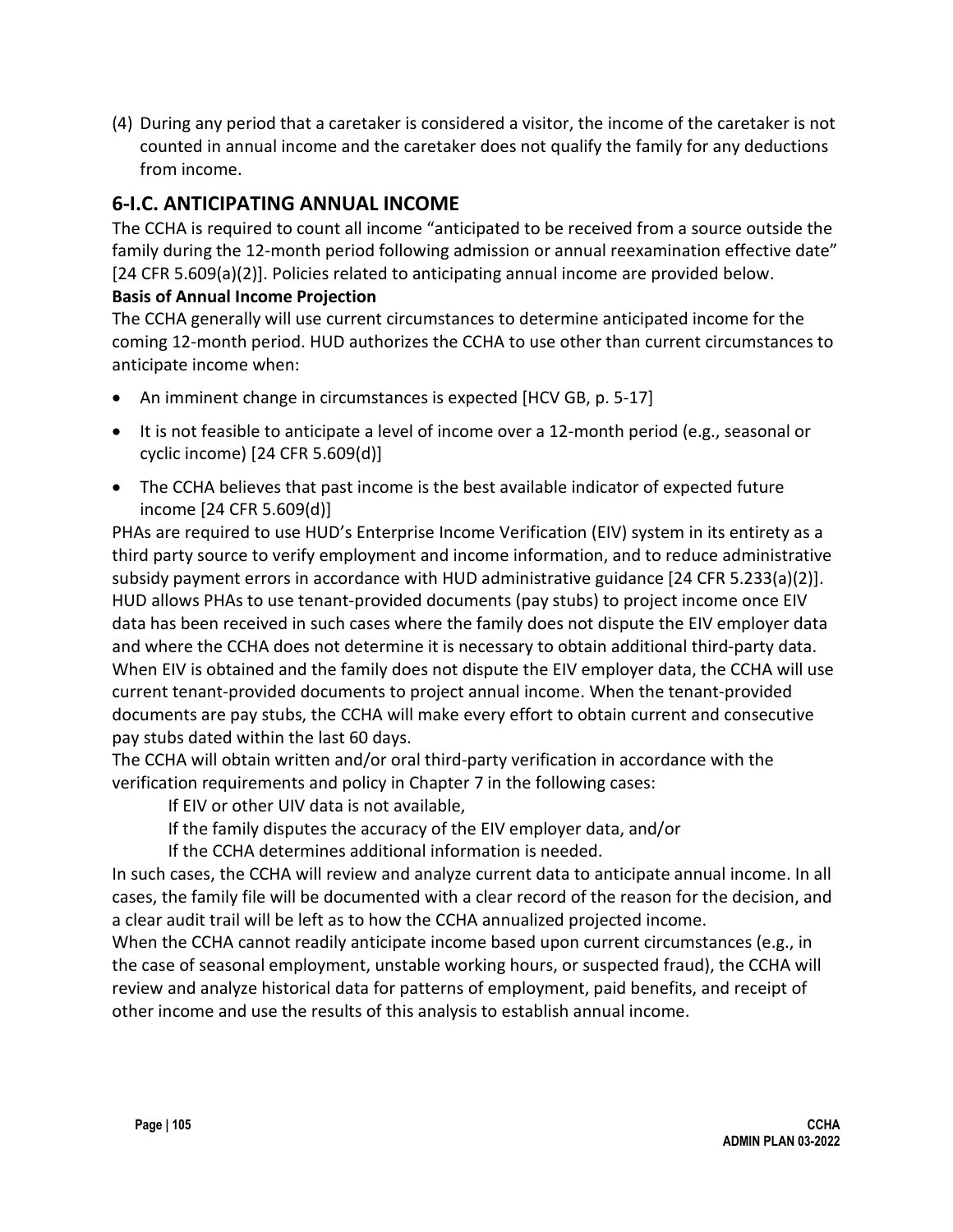Any time current circumstances are not used to project annual income, a clear rationale for the decision will be documented in the file. In all such cases the family may present information and documentation to the CCHA to show why the historic pattern does not represent the family's anticipated income.

### *Known Changes in Income*

If the CCHA verifies an upcoming increase or decrease in income, annual income will be calculated by applying each income amount to the appropriate part of the 12-month period.

**Example:** An employer reports that a full-time employee who has been receiving \$8/hour will begin to receive \$8.25/hour in the eighth week after the effective date of the reexamination. In such a case the CCHA would calculate annual income as follows:  $(\frac{58}{hour} \times 40$  hours  $\times 7$  weeks)  $+$  (\$8.25  $\times$  40 hours  $\times$  45 weeks).

The family may present information that demonstrates that implementing a change before its effective date would create a hardship for the family. In such cases the CCHA will calculate annual income using current circumstances and then require an interim reexamination when the change actually occurs. This requirement will be imposed even if the PHA's policy on reexaminations does not require interim reexaminations for other types of changes. When tenant-provided third-party documents are used to anticipate annual income, they will be dated within the last 60 days of the reexamination interview date.

### **Projecting Income**

In HUD's EIV webcast of January 2008, HUD made clear that PHAs are not to use EIV quarterly wages to project annual income.

# **6-I.D. EARNED INCOME**

## **Types of Earned Income Included in Annual Income**

### *Wages and Related Compensation*

The full amount, before any payroll deductions, of wages and salaries, overtime pay, commissions, fees, tips and bonuses, and other compensation for personal services is included in annual income [24 CFR 5.609(b)(1)].

For persons who regularly receive bonuses or commissions, the CCHA will verify and then average amounts received for the two years preceding admission or reexamination. If only a one-year history is available, the CCHA will use the prior year amounts. In either case the family may provide, and the CCHA will consider, a credible justification for not using this history to anticipate future bonuses or commissions. If a new employee has not yet received any bonuses or commissions, the CCHA will count only the amount estimated by the employer. The file will be documented appropriately.

## *Some Types of Military Pay*

All regular pay, special pay and allowances of a member of the Armed Forces are counted [24 CFR 5.609(b)(8)] except for the special pay to a family member serving in the Armed Forces who is exposed to hostile fire  $[24 \text{ CFR } 5.609(c)(7)].$ 

## **Types of Earned Income Not Counted in Annual Income**

## *Temporary, Nonrecurring, or Sporadic Income* **[24 CFR 5.609(c)(9)]**

This type of income (including gifts) is not included in annual income. Sporadic income includes temporary payments from the U.S. Census Bureau for employment lasting no longer than 180 days [Notice PIH 2009-19].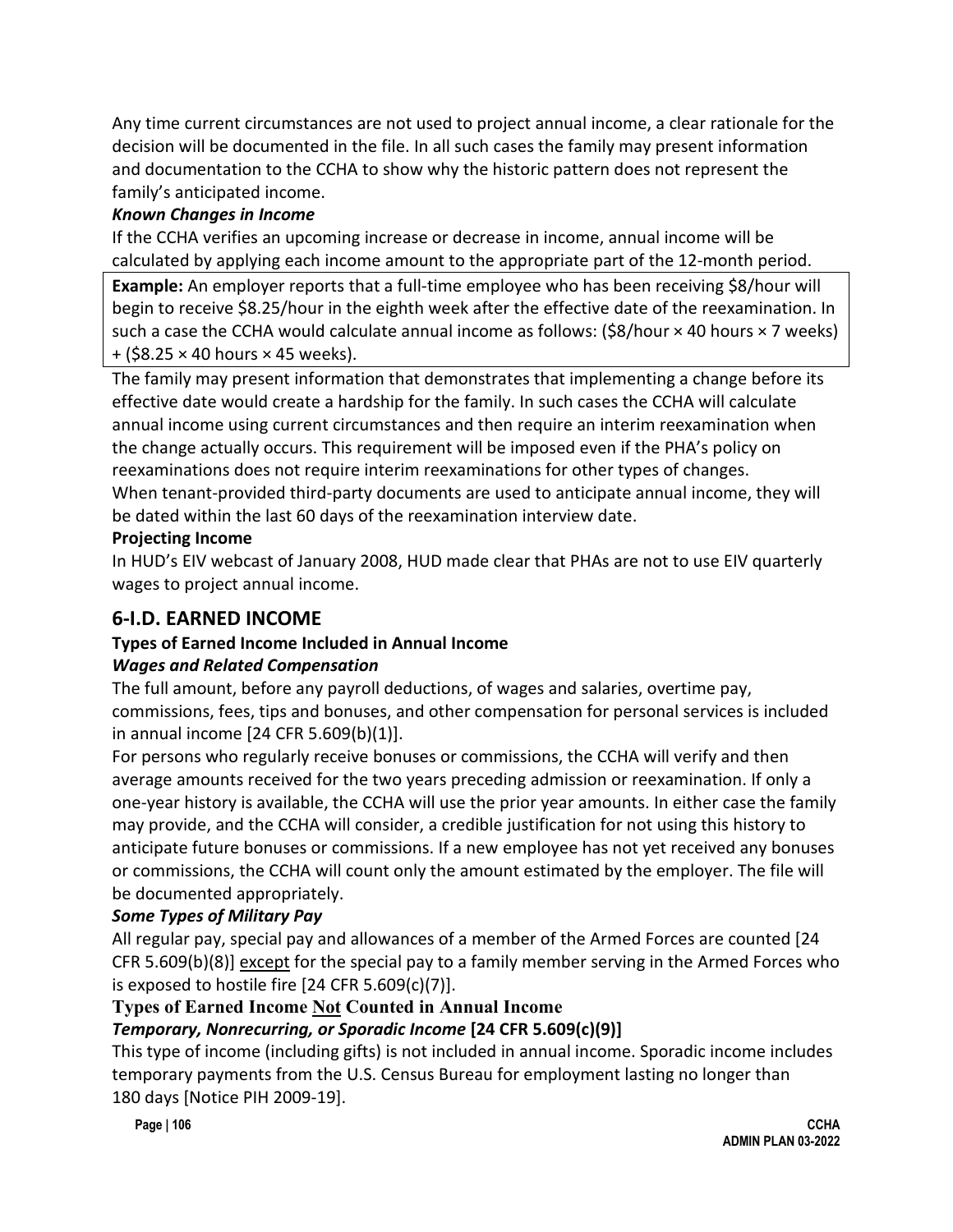Sporadic income is income that is not received periodically and cannot be reliably predicted. For example, the income of an individual who works occasionally as a handyman would be considered sporadic if future work could not be anticipated and no historic, stable pattern of income existed.

## *Children*'*s Earnings*

Employment income earned by children (including foster children) under the age of 18 years is not included in annual income [24 CFR 5.609(c)(1)]. (See Eligibility chapter for a definition of *foster children*.)

## *Certain Earned Income of Full-Time Students*

Earnings in excess of \$480 for each full-time student 18 years old or older (except for the head, spouse, or cohead) are not counted  $[24$  CFR 5.609(c)(11)]. To be considered "full-time," a student must be considered "full-time" by an educational institution with a degree or certificate program [HCV GB, p. 5-29].

## *Income of a Live-in Aide*

Income earned by a live-in aide, as defined in [24 CFR 5.403], is not included in annual income [24 CFR 5.609(c)(5)]. (See Eligibility chapter for a full discussion of live-in aides.)

## *Income Earned under Certain Federal Programs*

Income from some federal programs is specifically excluded from consideration as income [24 CFR 5.609(c)(17)], including:

- Payments to volunteers under the Domestic Volunteer Services Act of 1973 (42 U.S.C. 5044(g), 5058)
- Awards under the federal work-study program (20 U.S.C. 1087 uu)
- Payments received from programs funded under Title V of the Older Americans Act of 1985 (42 U.S.C. 3056(f))
- Allowances, earnings, and payments to AmeriCorps participants under the National and Community Service Act of 1990 (42 U.S.C. 12637(d))
- Allowances, earnings, and payments to participants in programs funded under the Workforce Investment Act of 1998 (29 U.S.C. 2931)

## *Resident Service Stipend*

Amounts received under a resident service stipend are not included in annual income. A resident service stipend is a modest amount (not to exceed \$200 per individual per month) received by a resident for performing a service for the CCHA or owner, on a part-time basis, that enhances the quality of life in the development. Such services may include, but are not limited to, fire patrol, hall monitoring, lawn maintenance, resident initiatives coordination, and serving as a member of the PHA's governing board. No resident may receive more than one such stipend during the same period of time [24 CFR 5.600(c)(8)(iv)].

## *State and Local Employment Training Programs*

Incremental earnings and benefits to any family member resulting from participation in qualifying state or local employment training programs (including training programs not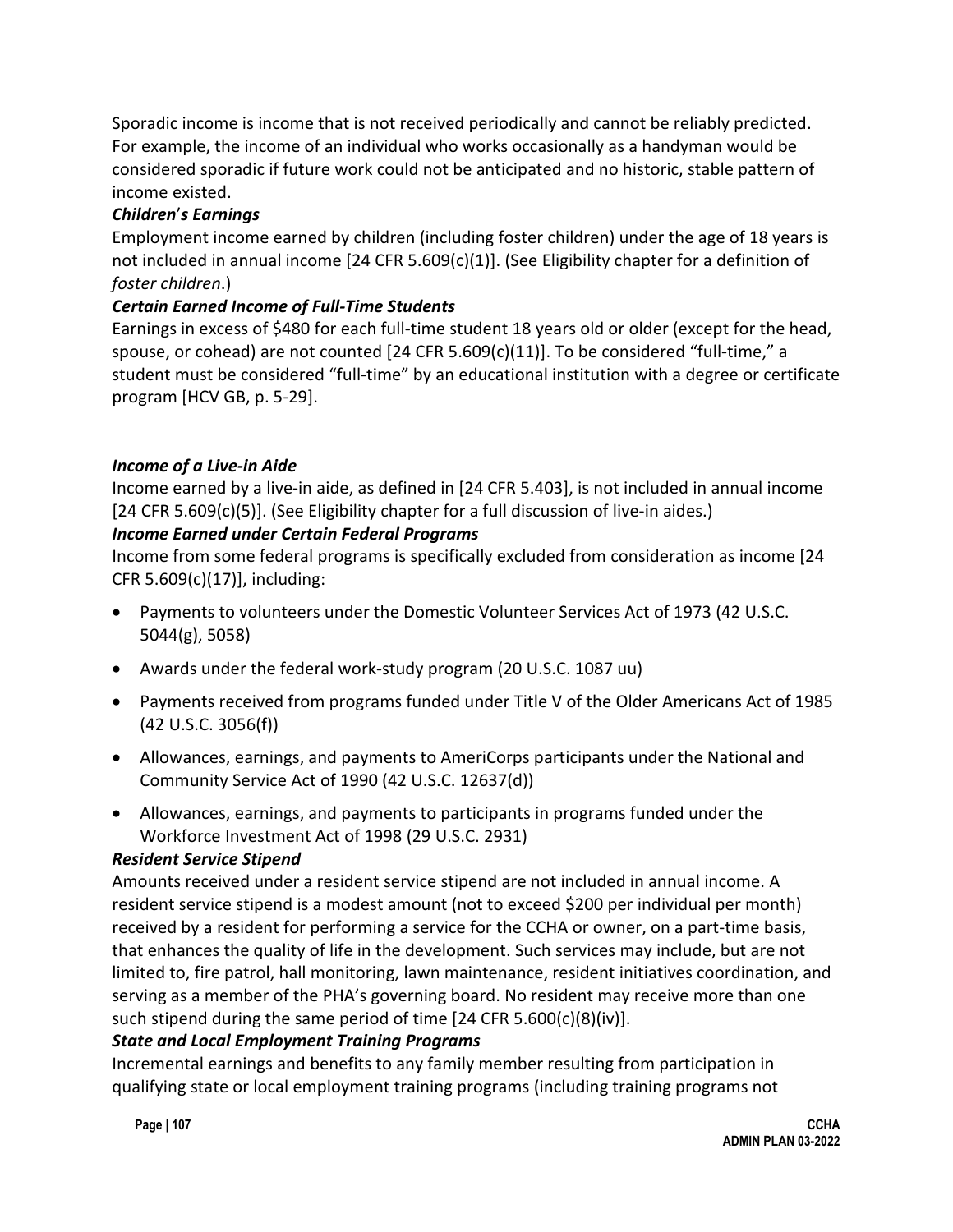affiliated with a local government) and training of a family member as resident management staff are excluded from annual income. Amounts excluded by this provision must be received under employment training programs with clearly defined goals and objectives and are excluded only for the period during which the family member participates in the training program [24 CFR 5.609(c)(8)(v)].

The CCHA defines *training program* as "a learning process with goals and objectives, generally having a variety of components, and taking place in a series of sessions over a period of time. It is designed to lead to a higher level of proficiency, and it enhances the individual's ability to obtain employment. It may have performance standards to measure proficiency. Training may include, but is not limited to: (1) classroom training in a specific occupational skill, (2) on-thejob training with wages subsidized by the program, or (3) basic education" [expired Notice PIH 98-2, p. 3].

The CCHA defines *incremental earnings and benefits* as the difference between: (1) the total amount of welfare assistance and earnings of a family member prior to enrollment in a training program, and (2) the total amount of welfare assistance and earnings of the family member after enrollment in the program [expired Notice PIH 98-2, pp. 3–4].

In calculating the incremental difference, the CCHA will use as the pre-enrollment income the total annualized amount of the family member's welfare assistance and earnings reported on the family's most recently completed HUD-50058.

End of participation in a training program must be reported in accordance with the PHA's interim reporting requirements.

## *HUD-Funded Training Programs*

Amounts received under training programs funded in whole or in part by HUD [24 CFR 5.609(c)(8)(i)] are excluded from annual income. Eligible sources of funding for the training include operating subsidy, Section 8 administrative fees, and modernization, Community Development Block Grant (CDBG), HOME program, and other grant funds received from HUD. To qualify as a training program, the program must meet the definition of *training program* provided above for state and local employment training programs.

## *Earned Income Tax Credit*

Earned income tax credit (EITC) refund payments received on or after January 1, 1991 (26 U.S.C.  $32(j)$ ), are excluded from annual income [24 CFR 5.609(c)(17)]. Although many families receive the EITC annually when they file taxes, an EITC can also be received throughout the year. The prorated share of the annual EITC is included in the employee's payroll check.

## *Earned Income Disallowance*

The earned income disallowance for persons with disabilities is discussed in section 6-I.E below.

# **6-I.E. EARNED INCOME DISALLOWANCE FOR PERSONS WITH DISABILITIES [24 CFR 5.617; Streamlining Final Rule (SFR) Federal Register 3/8/16]**

The earned income disallowance (EID) encourages people with disabilities to enter the work force by not including the full value of increases in earned income for a period of time. The full text of 24 CFR 5.617 is included as Exhibit 6-4 at the end of this chapter. Eligibility criteria and limitations on the disallowance are summarized below. **Eligibility**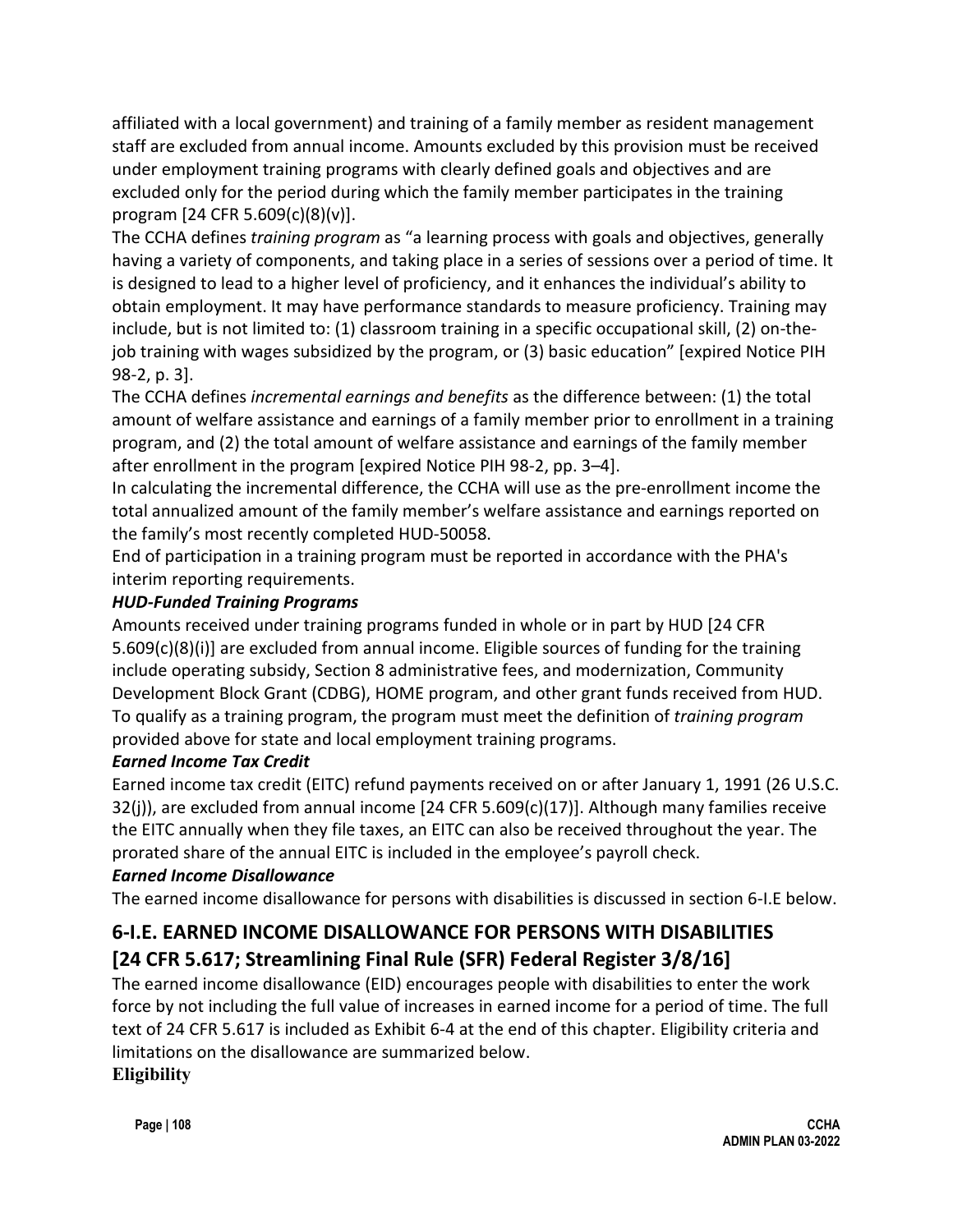This disallowance applies only to individuals in families already participating in the HCV program (not at initial examination). To qualify, the family must experience an increase in annual income that is the result of one of the following events:

- Employment of a family member who is a person with disabilities and who was previously unemployed for one or more years prior to employment. *Previously unemployed* includes a person who annually has earned not more than the minimum wage applicable to the community multiplied by 500 hours. The applicable minimum wage is the federal minimum wage unless there is a higher state or local minimum wage.
- Increased earnings by a family member who is a person with disabilities and whose earnings increase during participation in an economic self-sufficiency or job-training program. A selfsufficiency program includes a program designed to encourage, assist, train, or facilitate the economic independence of HUD-assisted families or to provide work to such families [24 CFR 5.603(b)].
- New employment or increased earnings by a family member who is a person with disabilities and who has received benefits or services under Temporary Assistance for Needy Families (TANF) or any other state program funded under Part A of Title IV of the Social Security Act within the past six months. If the benefits are received in the form of monthly maintenance, there is no minimum amount. If the benefits or services are received in a form other than monthly maintenance, such as one-time payments, wage subsidies, or transportation assistance, the total amount received over the six-month period must be at least \$500.

### **Calculation of the Disallowance**

Calculation of the earned income disallowance for an eligible member of a qualified family begins with a comparison of the member's current income with his or her "baseline income." The family member's baseline income is his or her income immediately prior to qualifying for the EID. The family member's baseline income remains constant throughout the period that he or she is participating in the EID.

### **Calculation Method**

## *Initial 12-Month Exclusion*

During the initial exclusion period of 12 consecutive months, the full amount (100 percent) of any increase in income attributable to new employment or increased earnings is excluded. The initial EID exclusion period will begin on the first of the month following the date an eligible member of a qualified family is first employed or first experiences an increase in earnings.

### *Second 12-Month Exclusion*

During the second exclusion period of 12 consecutive months, the CCHA must exclude at least 50 percent of any increase in income attributable to employment or increased earnings. During the second 12-month exclusion period, the CCHA will exclude 50 percent of any increase in income attributable to new employment or increased earnings.

### *Lifetime Limitation*

The EID has a two-year (24-month) lifetime maximum. The two-year eligibility period begins at the same time that the initial exclusion period begins and ends 24 months later. During the 24-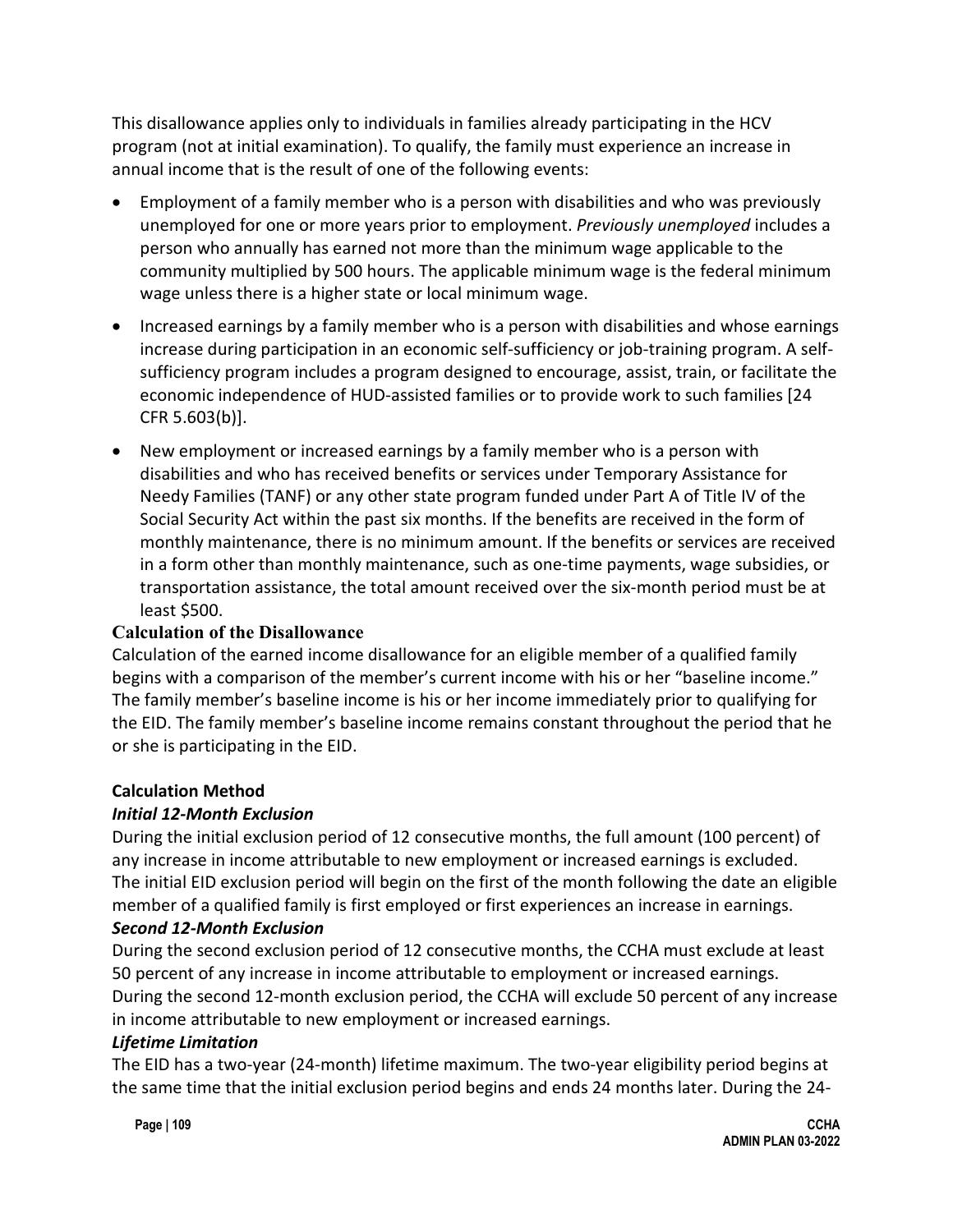month period, an individual remains eligible for EID even if they begin to receive assistance from a different housing agency, move between public housing and Section 8 assistance, or have breaks in assistance.

## **6-I.F. BUSINESS INCOME [24 CFR 5.609(b)(2)]**

Annual income includes "the net income from the operation of a business or profession. Expenditures for business expansion or amortization of capital indebtedness shall not be used as deductions in determining net income. An allowance for depreciation of assets used in a business or profession may be deducted, based on straight line depreciation, as provided in Internal Revenue Service regulations. Any withdrawal of cash or assets from the operation of a business or profession will be included in income, except to the extent the withdrawal is reimbursement of cash or assets invested in the operation by the family" [24 CFR 5.609(b)(2)]. **Business Expenses**

Net income is "gross income less business expense" [HCV GB, p. 5-19].

To determine business expenses that may be deducted from gross income, the CCHA will use current applicable Internal Revenue Service (IRS) rules for determining allowable business expenses [see IRS Publication 535], unless a topic is addressed by HUD regulations or guidance as described below.

### **Business Expansion**

HUD regulations do not permit the CCHA to deduct from gross income expenses for business expansion.

*Business expansion* is defined as any capital expenditures made to add new business activities, to expand current facilities, or to operate the business in additional locations. For example, purchase of a street sweeper by a construction business for the purpose of adding street cleaning to the services offered by the business would be considered a business expansion. Similarly, the purchase of a property by a hair care business to open at a second location would be considered a business expansion.

### **Capital Indebtedness**

HUD regulations do not permit the CCHA to deduct from gross income the amortization of capital indebtedness.

*Capital indebtedness* is defined as the principal portion of the payment on a capital asset such as land, buildings, and machinery. This means the CCHA will allow as a business expense interest, but not principal, paid on capital indebtedness.

### **Negative Business Income**

If the net income from a business is negative, no business income will be included in annual income; a negative amount will not be used to offset other family income.

### **Withdrawal of Cash or Assets from a Business**

HUD regulations require the CCHA to include in annual income the withdrawal of cash or assets from the operation of a business or profession unless the withdrawal reimburses a family member for cash or assets invested in the business by the family.

Acceptable investments in a business include cash loans and contributions of assets or equipment. For example, if a member of an assisted family provided an up-front loan of \$2,000 to help a business get started, the CCHA will not count as income any withdrawals from the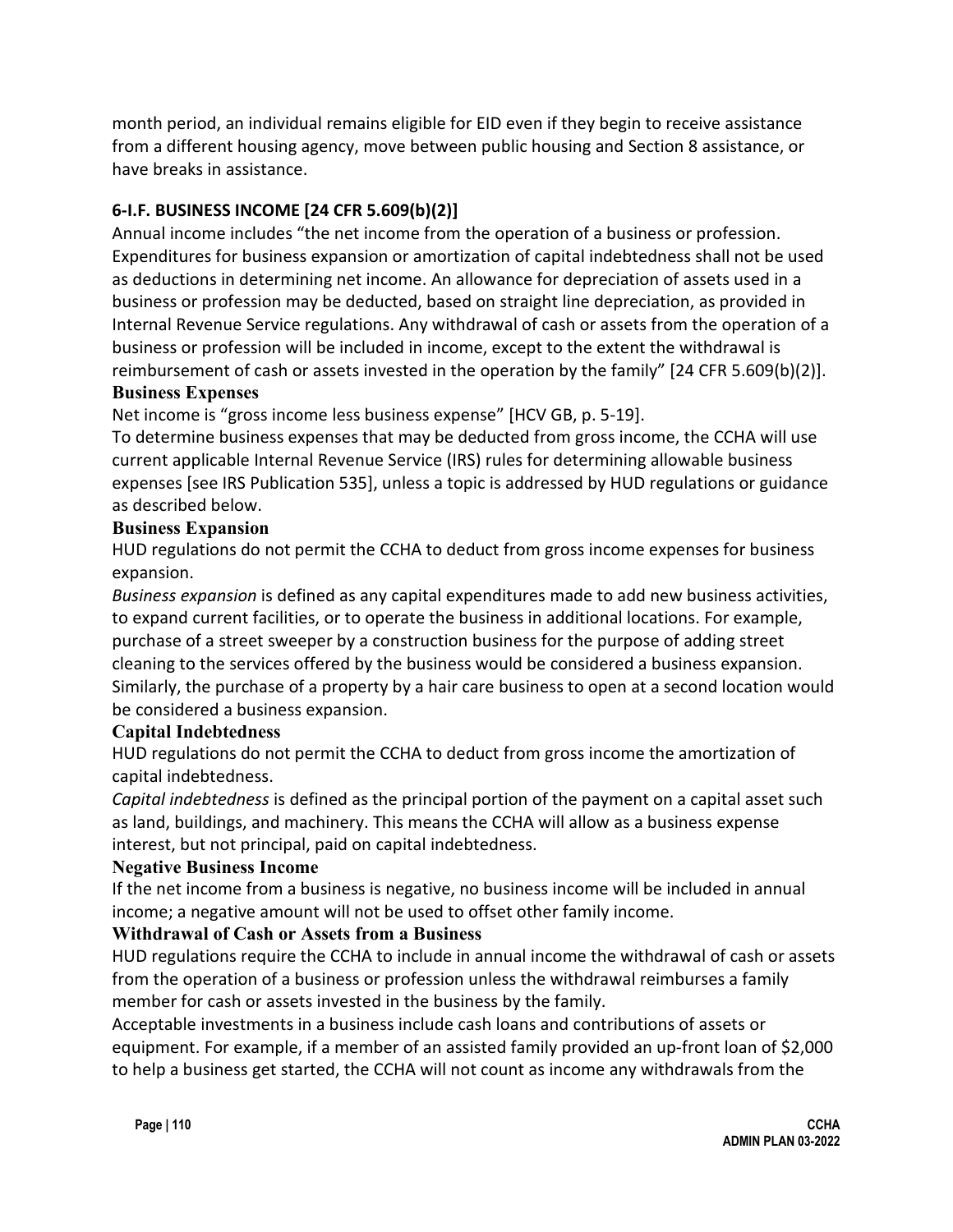business up to the amount of this loan until the loan has been repaid. Investments do not include the value of labor contributed to the business without compensation.

## **Co-owned Businesses**

If a business is co-owned with someone outside the family, the family must document the share of the business it owns. If the family's share of the income is lower than its share of ownership, the family must document the reasons for the difference.

# **6-I.G. ASSETS [24 CFR 5.609(b)(3); 24 CFR 5.603(b)]**

## **Overview**

There is no asset limitation for participation in the HCV program. However, HUD requires that the CCHA include in annual income the anticipated "interest, dividends, and other net income of any kind from real or personal property" [24 CFR 5.609(b)(3)]. This section discusses how the income from various types of assets is determined. For most types of assets, the CCHA must determine the value of the asset in order to compute income from the asset. Therefore, for each asset type, this section discusses:

- How the value of the asset will be determined
- How income from the asset will be calculated

Exhibit 6-1 provides the regulatory requirements for calculating income from assets [24 CFR 5.609(b)(3)], and Exhibit 6-3 provides the regulatory definition of *net family assets*. This section begins with a discussion of general policies related to assets and then provides HUD rules and CCHA policies related to each type of asset.

Optional policies for family self-certification of assets are found in Chapter 7.

## **General Policies**

## *Income from Assets*

The CCHA generally will use current circumstances to determine both the value of an asset and the anticipated income from the asset. As is true for all sources of income, HUD authorizes the CCHA to use other than current circumstances to anticipate income when (1) an imminent change in circumstances is expected (2) it is not feasible to anticipate a level of income over 12 months or (3) the CCHA believes that past income is the best indicator of anticipated income. For example, if a family member owns real property that typically receives rental income but the property is currently vacant, the CCHA can take into consideration past rental income along with the prospects of obtaining a new tenant.

Anytime current circumstances are not used to determine asset income, a clear rationale for the decision will be documented in the file. In such cases the family may present information and documentation to the CCHA to show why the asset income determination does not represent the family's anticipated asset income.

## *Valuing Assets*

The calculation of asset income sometimes requires the CCHA to make a distinction between an asset's market value and its cash value.

• The market value of an asset is its worth in the market (e.g., the amount a buyer would pay for real estate or the total value of an investment account).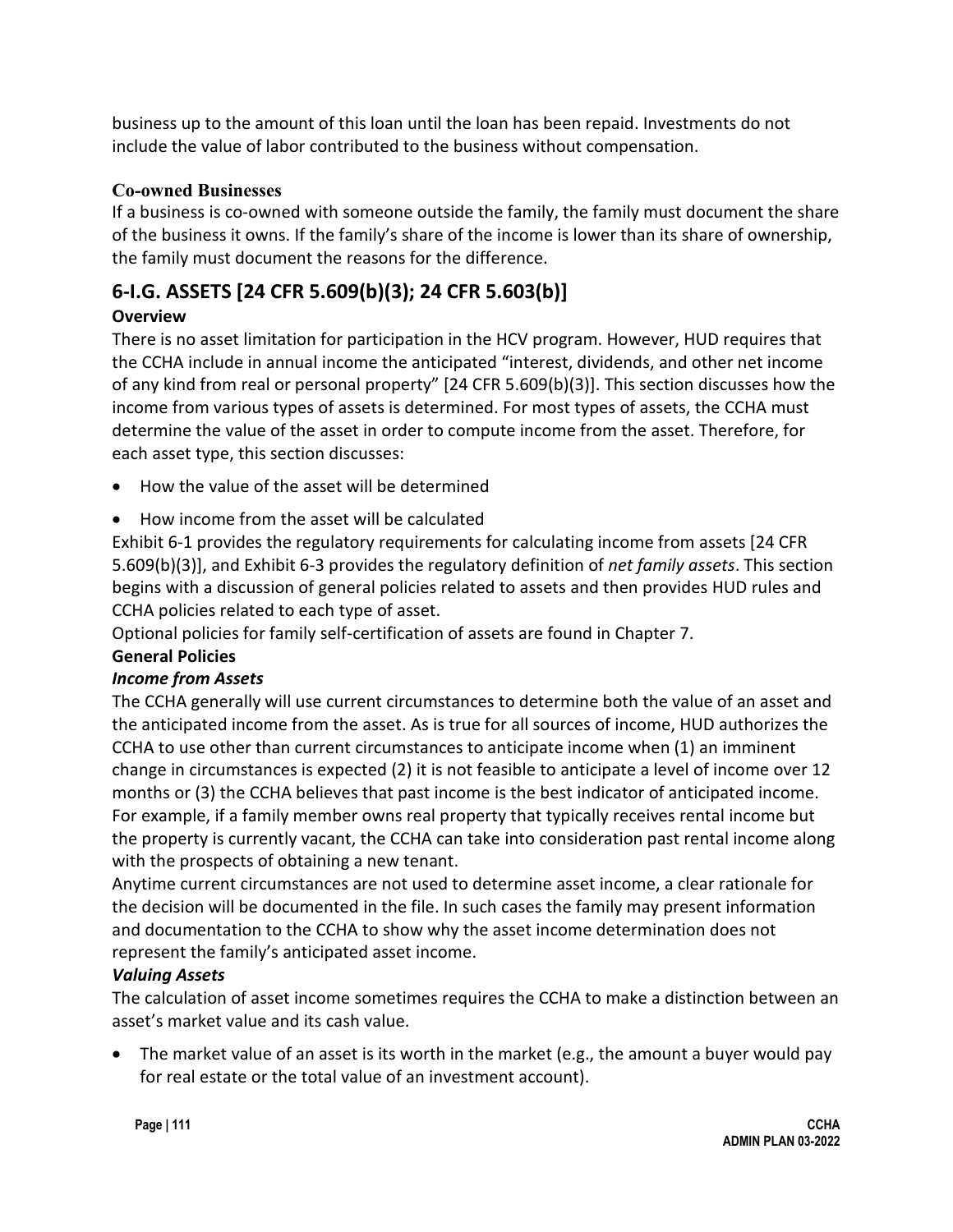• The cash value of an asset is its market value less all reasonable amounts that would be incurred when converting the asset to cash.

Reasonable costs that would be incurred when disposing of an asset include, but are not limited to, penalties for premature withdrawal, broker and legal fees, and settlement costs incurred in real estate transactions [HCV GB, p. 5-28].

#### *Lump-Sum Receipts*

Payments that are received in a single lump sum, such as inheritances, capital gains, lottery winnings, insurance settlements, and proceeds from the sale of property, are generally considered assets, not income. However, such lump-sum receipts are counted as assets only if they are retained by a family in a form recognizable as an asset (e.g., deposited in a savings or checking account) [RHIIP FAQs]. (For a discussion of lump-sum payments that represent the delayed start of a periodic payment, most of which are counted as income, see sections 6-I.H and 6-I.I.)

### *Imputing Income from Assets [24 CFR 5.609(b)(3), Notice PIH 2012-29*]

When net family assets are \$5,000 or less, the CCHA will include in annual income the actual income anticipated to be derived from the assets. When the family has net family assets in excess of \$5,000, the CCHA will include in annual income the greater of (1) the actual income derived from the assets or (2) the imputed income. Imputed income from assets is calculated by multiplying the total cash value of all family assets by an average passbook savings rate as determined by the PHA.

- Note: The HUD field office no longer provides an interest rate for imputed asset income. The "safe harbor" is now for the CCHA to establish a passbook rate within 0.75 percent of a national average.
- The CCHA must review its passbook rate annually to ensure that it remains within 0.75 percent of the national average.

The CCHA initially set the imputed asset passbook rate at the national rate established by the Federal Deposit Insurance Corporation (FDIC). The CCHA will review the passbook rate annually. The passbook rate will be set at the current national rate. The effective date of changes to the passbook rate will be determined at the time of the review.

### *Determining Actual Anticipated Income from Assets*

It may or may not be necessary for the CCHA to use the value of an asset to compute the actual anticipated income from the asset. When the value is required to compute the anticipated income from an asset, the market value of the asset is used. For example, if the asset is a property for which a family receives rental income, the anticipated income is determined by annualizing the actual monthly rental amount received for the property; it is not based on the property's market value. However, if the asset is a savings account, the anticipated income is determined by multiplying the market value of the account by the interest rate on the account. *Withdrawal of Cash or Liquidation of Investments* 

Any withdrawal of cash or assets from an investment will be included in income except to the extent that the withdrawal reimburses amounts invested by the family. For example, when a family member retires, the amount received by the family from a retirement investment plan is not counted as income until the family has received payments equal to the amount the family member deposited into the retirement investment plan.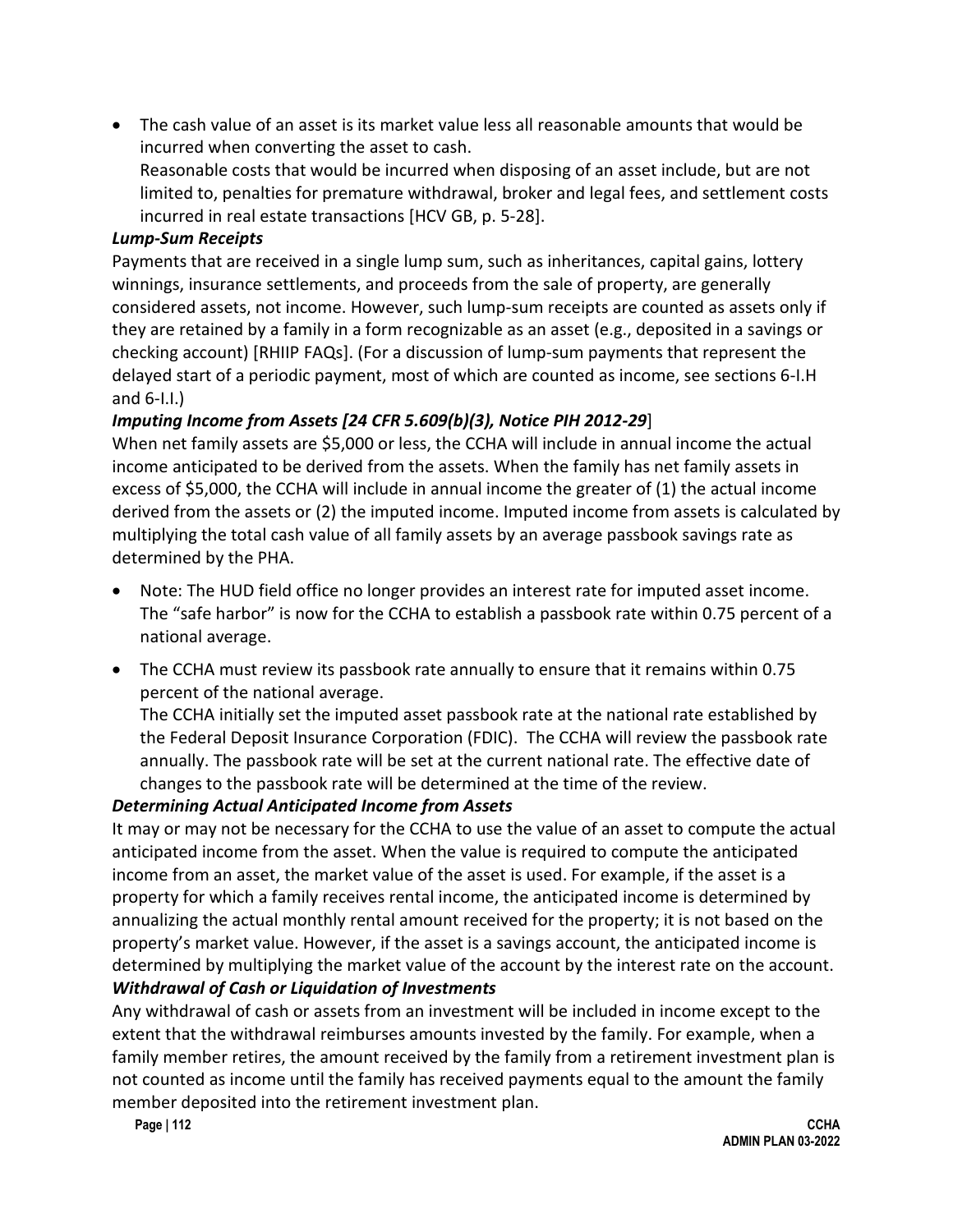#### *Jointly Owned Assets*

The regulation at 24 CFR 5.609(a)(4) specifies that annual income includes "amounts derived (during the 12-month period) from assets to which any member of the family has access." If an asset is owned by more than one person and any family member has unrestricted access to the asset, the CCHA will count the full value of the asset. A family member has unrestricted access to an asset when he or she can legally dispose of the asset without the consent of any of the other owners.

If an asset is owned by more than one person, including a family member, but the family member does not have unrestricted access to the asset, the CCHA will prorate the asset according to the percentage of ownership. If no percentage is specified or provided for by state or local law, the CCHA will prorate the asset evenly among all owners.

### *Assets Disposed of for Less than Fair Market Value [24 CFR 5.603(b)]*

HUD regulations require the CCHA to count as a current asset any business or family asset that was disposed of for less than fair market value during the two years prior to the effective date of the examination/reexamination, except as noted below.

#### *Minimum Threshold*

The *HCV Guidebook* permits the CCHA to set a threshold below which assets disposed of for less than fair market value will not be counted [HCV GB, p. 5-27].

The CCHA will not include the value of assets disposed of for less than fair market value unless the cumulative fair market value of all assets disposed of during the past two years exceeds the gross amount received for the assets by more than \$2,000.

When the two-year period expires, the income assigned to the disposed asset(s) also expires. If the two-year period ends between annual recertifications, the family may request an interim recertification to eliminate consideration of the asset(s).

Assets placed by the family in nonrevocable trusts are considered assets disposed of for less than fair market value except when the assets placed in trust were received through settlements or judgments.

### *Separation or Divorce*

The regulation also specifies that assets are not considered disposed of for less than fair market value if they are disposed of as part of a separation or divorce settlement and the applicant or tenant receives important consideration not measurable in dollar terms.

All assets disposed of as part of a separation or divorce settlement will be considered assets for which important consideration not measurable in monetary terms has been received. In order to qualify for this exemption, a family member must be subject to a formal separation or divorce settlement agreement established through arbitration, mediation, or court order.

#### *Foreclosure or Bankruptcy*

Assets are not considered disposed of for less than fair market value when the disposition is the result of a foreclosure or bankruptcy sale.

#### *Family Declaration*

Families must sign a declaration form at initial certification and each annual recertification identifying all assets that have been disposed of for less than fair market value or declaring that no assets have been disposed of for less than fair market value. The CCHA may verify the value of the assets disposed of if other information available to the CCHA does not appear to agree with the information reported by the family.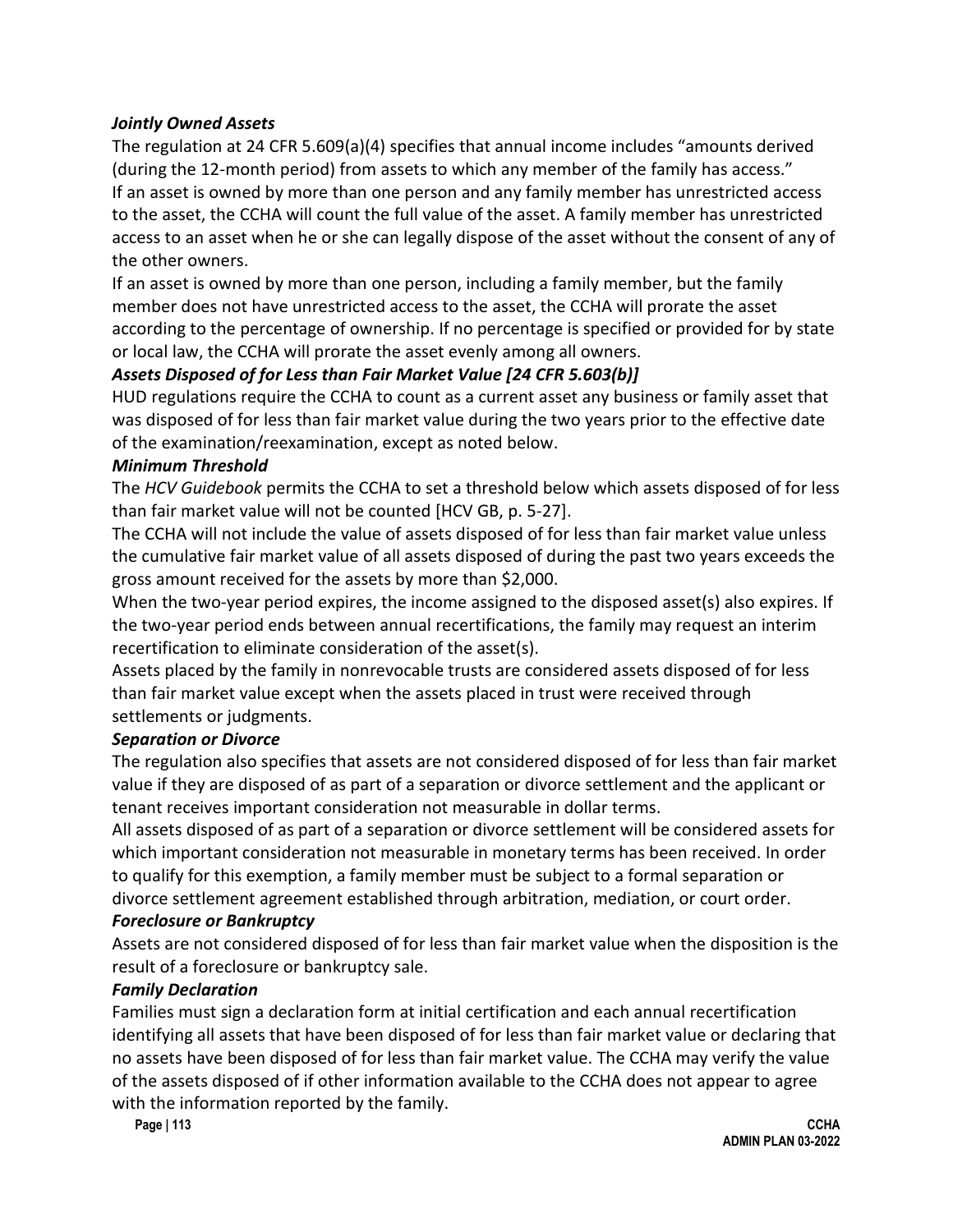### **Types of Assets**

#### *Checking and Savings Accounts*

For regular checking accounts and savings accounts, *cash value* has the same meaning as *market value*. If a checking account does not bear interest, the anticipated income from the account is zero.

In determining the value of checking account and savings accounts, the CCHA will use the current balance.

In determining the anticipated income from an interest-bearing checking or savings account, the CCHA will multiply the value of the account by the current rate of interest paid on the account.

### *Investment Accounts Such as Stocks, Bonds, Saving Certificates, and Money Market Funds*

Interest or dividends earned by investment accounts are counted as actual income from assets even when the earnings are reinvested. The cash value of such an asset is determined by deducting from the market value any broker fees, penalties for early withdrawal, or other costs of converting the asset to cash.

In determining the market value of an investment account, the CCHA will use the value of the account on the most recent investment report.

How anticipated income from an investment account will be calculated depends on whether the rate of return is known.

For assets that are held in an investment account with a known rate of return (e.g., savings certificates), asset income will be calculated based on that known rate (market value multiplied by rate of earnings).

When the anticipated rate of return is not known (e.g., stocks), the CCHA will calculate asset income based on the earnings for the most recent reporting period.

### *Equity in Real Property or Other Capital Investments*

Equity (cash value) in a property or other capital asset is the estimated current market value of the asset less the unpaid balance on all loans secured by the asset and reasonable costs (such as broker fees) that would be incurred in selling the asset [HCV GB, p. 5-25].

In determining the equity, the CCHA will determine market value by examining recent sales of at least three properties in the surrounding or similar neighborhood that possess comparable factors that affect market value.

The CCHA will first use the payoff amount for the loan (mortgage) as the unpaid balance to calculate equity. If the payoff amount is not available, the CCHA will use the basic loan balance information to deduct from the market value in the equity calculation.

Equity in real property and other capital investments is considered in the calculation of asset income **except** for the following types of assets:

- Equity accounts in HUD homeownership programs [24 CFR5.603(b)]
- The value of a home currently being purchased with assistance under the HCV program Homeownership Option for the first 10 years after the purchase date of the home [24 CFR 5.603(b), Notice PIH 2012-3]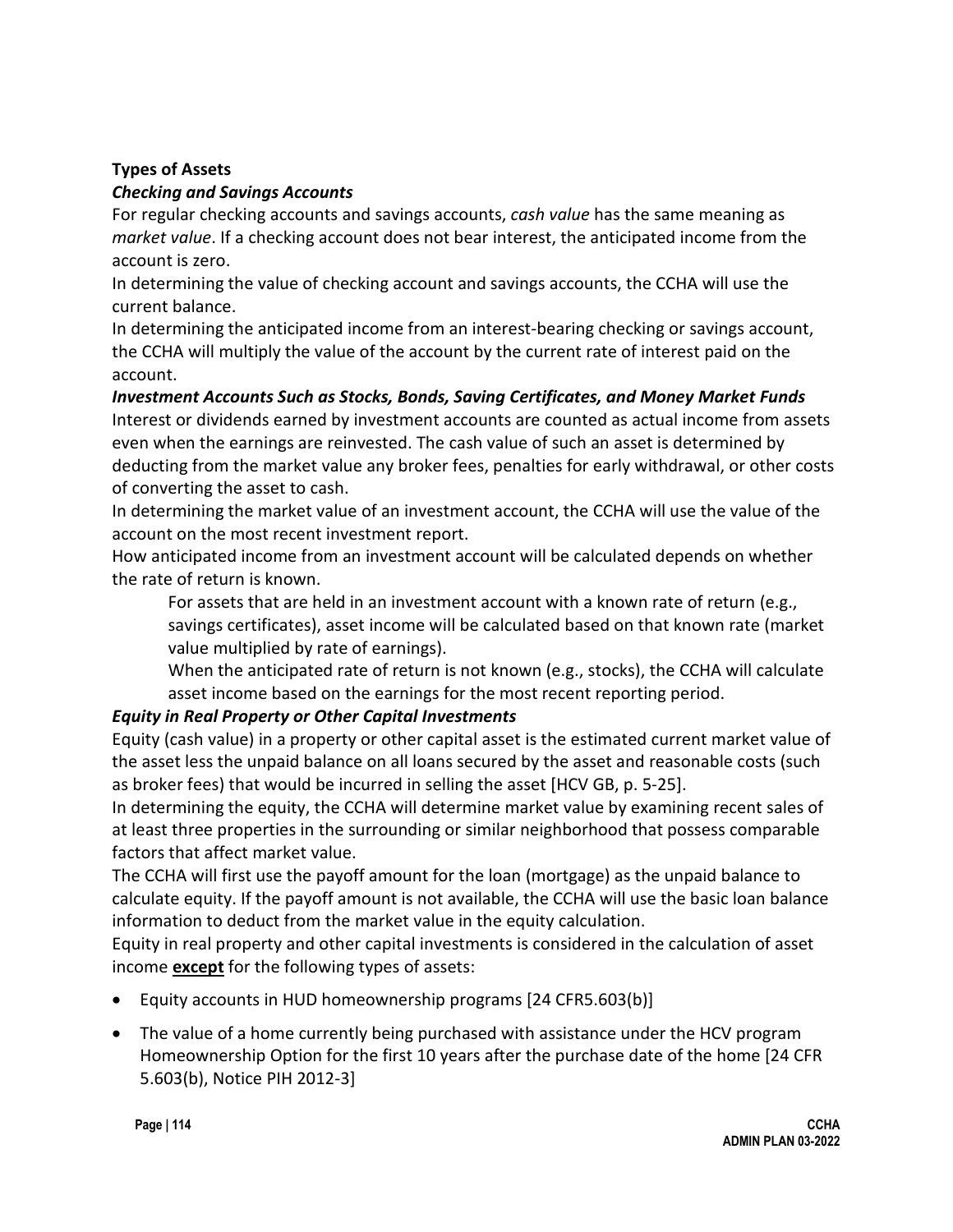- Equity in owner-occupied cooperatives and manufactured homes in which the family lives [HCV GB, p. 5-25]
- Equity in real property when a family member's main occupation is real estate [HCV GB, p. 5-25]. This real estate is considered a business asset, and income related to this asset will be calculated as described in section 6-I.F.
- Interests in Indian Trust lands [24 CFR 5.603(b)]
- Real property and capital assets that are part of an active business or farming operation [HCV GB, p. 5-25]

The CCHA must also deduct from the equity the reasonable costs for converting the asset to cash. Using the formula for calculating equity specified above, the net cash value of real property is the market value minus the balance of the loan (mortgage) minus the expenses to convert to cash

[Notice PIH 2012-3].

For the purposes of calculating expenses to convert to cash for real property, the CCHA will use ten percent of the market value of the home.

A family may have real property as an asset in two ways: (1) owning the property itself and (2) holding a mortgage or deed of trust on the property. In the case of a property owned by a family member, the anticipated asset income generally will be in the form of rent or other payment for the use of the property. If the property generates no income, actual anticipated income from the asset will be zero.

In the case of a mortgage or deed of trust held by a family member, the outstanding balance (unpaid principal) is the cash value of the asset. The interest portion only of payments made to the family in accordance with the terms of the mortgage or deed of trust is counted as anticipated asset income.

In the case of capital investments owned jointly with others not living in a family's unit, a prorated share of the property's cash value will be counted as an asset unless the CCHA determines that the family receives no income from the property and is unable to sell or otherwise convert the asset to cash.

### *Trusts*

A *trust* is a legal arrangement generally regulated by state law in which one party (the creator or grantor) transfers property to a second party (the trustee) who holds the property for the benefit of one or more third parties (the beneficiaries).

### *Revocable Trusts*

If any member of a family has the right to withdraw the funds in a trust, the value of the trust is considered an asset [HCV GB, p. 5-25]. Any income earned as a result of investment of trust funds is counted as actual asset income, whether the income is paid to the family or deposited in the trust.

### *Nonrevocable Trusts*

In cases where a trust is not revocable by, or under the control of, any member of a family, the value of the trust fund is not considered an asset. However, any income distributed to the family from such a trust is counted as a periodic payment or a lump-sum receipt, as appropriate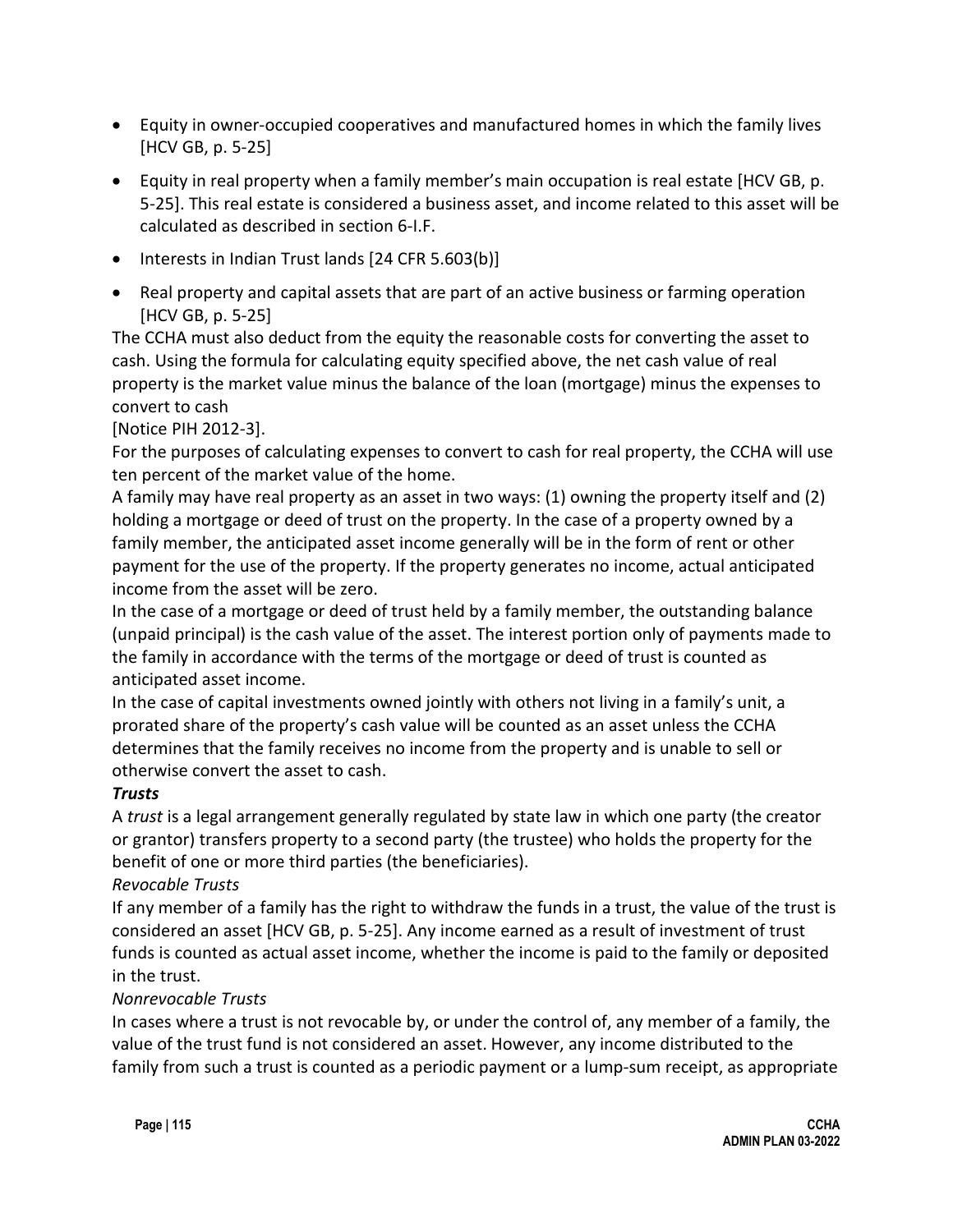[24 CFR 5.603(b)]. (Periodic payments are covered in section 6-I.H. Lump-sum receipts are discussed earlier in this section.)

## *Retirement Accounts*

### *Company Retirement/Pension Accounts*

In order to correctly include or exclude as an asset any amount held in a company retirement or pension account by an employed person, the CCHA must know whether the money is accessible before retirement [HCV GB, p. 5-26].

While a family member is employed, only the amount the family member can withdraw without retiring or terminating employment is counted as an asset [HCV GB, p. 5-26].

After a family member retires or terminates employment, any amount distributed to the family member is counted as a periodic payment or a lump-sum receipt, as appropriate [HCV GB, p. 5- 26], except to the extent that it represents funds invested in the account by the family member. (For more on periodic payments, see section 6-I.H.) The balance in the account is counted as an asset only if it remains accessible to the family member.

*IRA, Keogh, and Similar Retirement Savings Accounts*

IRA, Keogh, and similar retirement savings accounts are counted as assets even though early withdrawal would result in a penalty [HCV GB, p. 5-25].

### *Personal Property*

Personal property held as an investment, such as gems, jewelry, coin collections, antique cars, etc., is considered an asset [HCV GB, p. 5-25].

In determining the value of personal property held as an investment, the CCHA will use the family's estimate of the value. The CCHA may obtain an appraisal to confirm the value of the asset if there is reason to believe that the family's estimated value is off by \$50 or more. The family must cooperate with the appraiser, but cannot be charged any costs related to the appraisal.

Generally, personal property held as an investment generates no income until it is disposed of. If regular income is generated (e.g., income from renting the personal property), the amount that is expected to be earned in the coming year is counted as actual income from the asset. Necessary items of personal property are not considered assets [24 CFR 5.603(b)].

Necessary personal property consists of only those items not held as an investment, and may include clothing, furniture, household furnishings, jewelry, and vehicles, including those specially equipped for persons with disabilities.

## *Life Insurance*

The cash value of a life insurance policy available to a family member before death, such as a whole life or universal life policy, is included in the calculation of the value of the family's assets [HCV GB 5-25]. The cash value is the surrender value. If such a policy earns dividends or interest that the family could elect to receive, the anticipated amount of dividends or interest is counted as income from the asset whether or not the family actually receives it.

## **6-I.H. PERIODIC PAYMENTS**

Periodic payments are forms of income received on a regular basis. HUD regulations specify periodic payments that are and are not included in annual income. **Periodic Payments Included in Annual Income**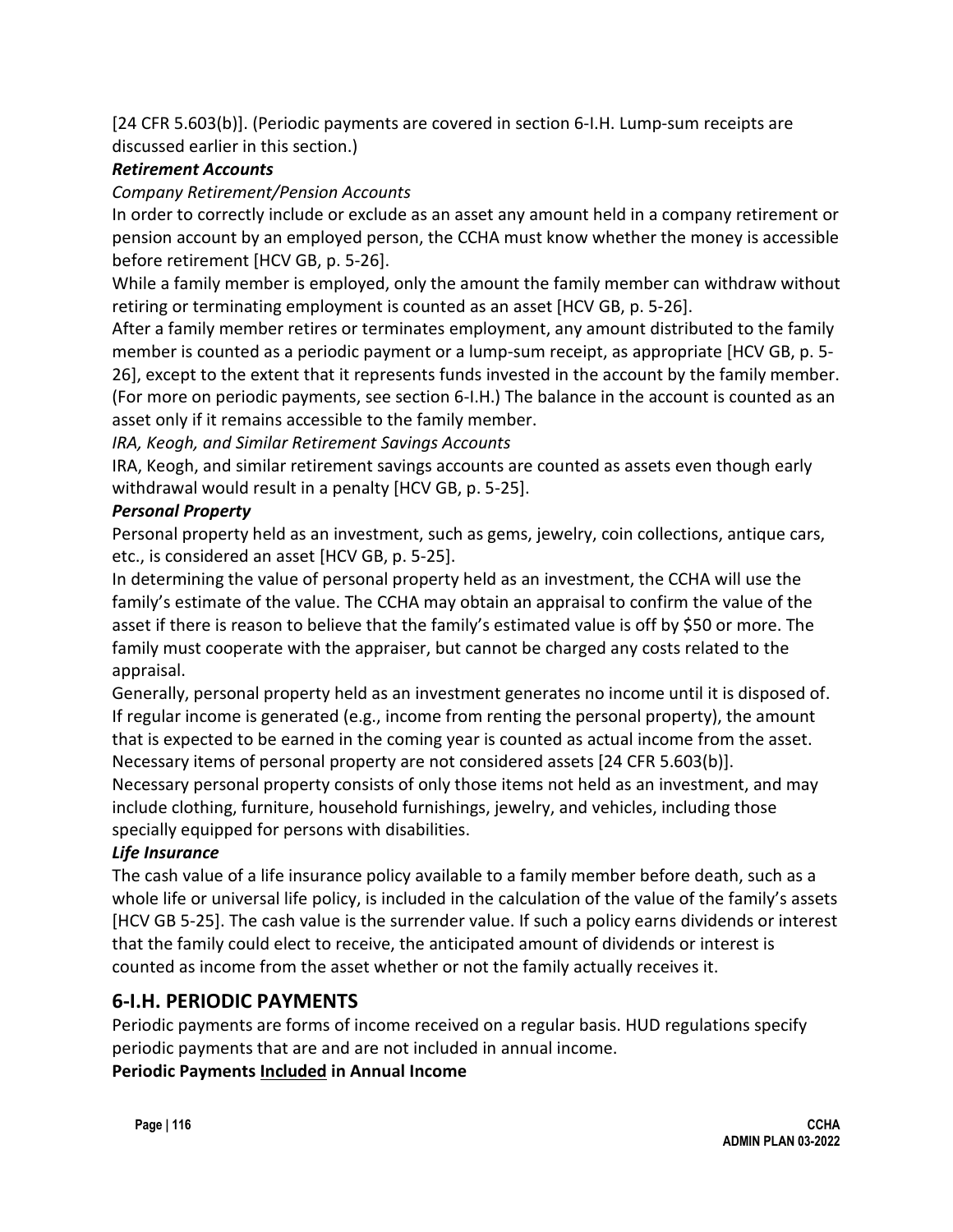- Periodic payments from sources such as social security, unemployment and welfare assistance, annuities, insurance policies, retirement funds, and pensions. However, periodic payments from retirement accounts, annuities, and similar forms of investments are counted only after they exceed the amount contributed by the family [24 CFR 5.609(b)(4) and (b)(3)].
- Disability or death benefits and lottery receipts paid periodically, rather than in a single lump sum [24 CFR 5.609(b)(4) and HCV, p. 5-14].

### **Lump-Sum Payments for the Delayed Start of a Periodic Payment**

Most lump-sums received as a result of delays in processing periodic payments, such as unemployment or welfare assistance, are counted as income. However, lump-sum receipts for the delayed start of periodic social security or supplemental security income (SSI) payments are not counted as income. Additionally, any deferred disability benefits that are received in a lump-sum or in prospective monthly amounts from the Department of Veterans Affairs are to be excluded from annual income [24 CFR 5.609(c)(14)].

When a delayed-start payment is received and reported during the period in which the CCHA is processing an annual reexamination, the CCHA will adjust the family share and CCHA subsidy retroactively for the period the payment was intended to cover. The family may pay in full any amount due or request to enter into a repayment agreement with the CCHA.

### **Treatment of Overpayment Deductions from Social Security Benefits**

The CCHA must make a special calculation of annual income when the Social Security Administration (SSA) overpays an individual, resulting in a withholding or deduction from his or her benefit amount until the overpayment is paid in full. The amount and duration of the withholding will vary depending on the amount of the overpayment and the percent of the benefit rate withheld. Regardless of the amount withheld or the length of the withholding period, the CCHA must use the reduced benefit amount after deducting only the amount of the overpayment withholding from the gross benefit amount [Notice PIH 2018-24].

## **Periodic Payments Excluded from Annual Income**

• Payments received for the care of foster children or foster adults (usually persons with disabilities, unrelated to the assisted family, who are unable to live alone) [24 CFR 5.609(c)(2)]. Kinship guardianship assistance payments (Kin-GAP) and other similar guardianship payments are treated the same as foster care payments and are likewise excluded from annual income [Notice PIH 2012-1]. The CCHA will exclude payments for the care of foster children and foster adults only if the

care is provided through an official arrangement with a local welfare agency [HCV GB, p. 5- 18].

- Amounts paid by a state agency to a family with a member who has a developmental disability and is living at home to offset the cost of services and equipment needed to keep the developmentally disabled family member at home [24 CFR 5.609(c)(16)].
- Amounts received under the Low-Income Home Energy Assistance Program (42 U.S.C. 1626(c)) [24 CFR 5.609(c)(17)].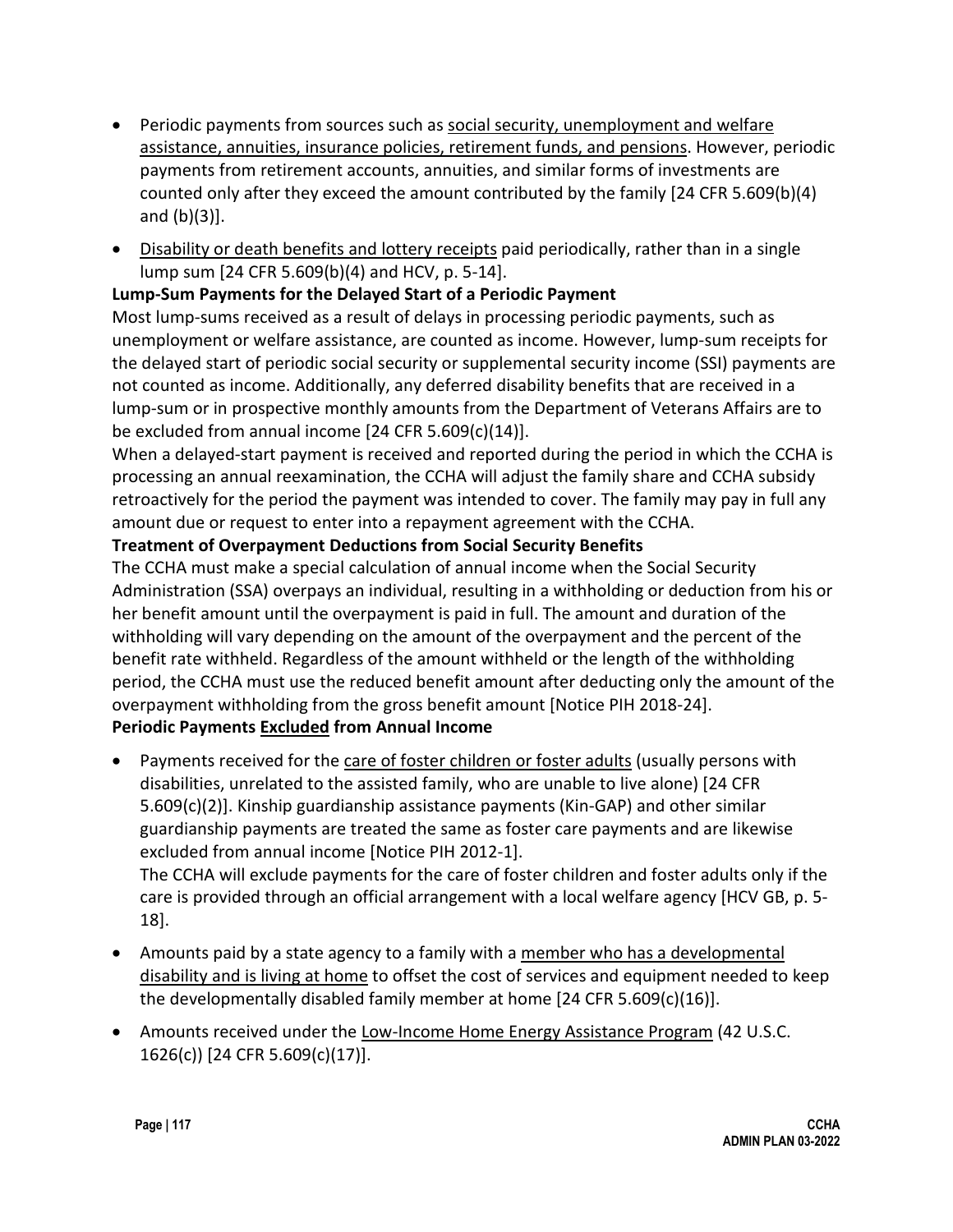- Amounts received under the Child Care and Development Block Grant Act of 1990 (42 U.S.C. 9858q) [24 CFR 5.609(c)(17)].
- Earned Income Tax Credit (EITC) refund payments (26 U.S.C. 32(j)) [24 CFR 5.609(c)(17)]. *Note:* EITC may be paid periodically if the family elects to receive the amount due as part of payroll payments from an employer.
- Lump-sums received as a result of delays in processing Social Security and SSI payments (see section 6-I.H.) [24 CFR 5.609(c)(14)].
- Lump-sums or prospective monthly amounts received as deferred disability benefits from the Department of Veterans Affairs (VA) [24 CFR 5.609(c)(14)].

# **6-I.I. PAYMENTS IN LIEU OF EARNINGS**

Payments in lieu of earnings, such as unemployment and disability compensation, worker's compensation, and severance pay, are counted as income [24 CFR 5.609(b)(5)] if they are received either in the form of periodic payments or in the form of a lump-sum amount or prospective monthly amounts for the delayed start of a periodic payment. If they are received in a one-time lump sum (as a settlement, for instance), they are treated as lump-sum receipts [24 CFR 5.609(c)(3)]. (See also the discussion of periodic payments in section 6-I.H and the discussion of lump-sum receipts in section 6-I.G.)

# **6-I.J. WELFARE ASSISTANCE**

### **Overview**

Welfare assistance is counted in annual income. Welfare assistance includes Temporary Assistance for Needy Families (TANF) and any payments to individuals or families based on need that are made under programs funded separately or jointly by federal, state, or local governments [24 CFR 5.603(b)].

## **Sanctions Resulting in the Reduction of Welfare Benefits [24 CFR 5.615]**

The CCHA must make a special calculation of annual income when the welfare agency imposes certain sanctions on certain families. The full text of the regulation at 24 CFR 5.615 is provided as Exhibit 6-5. The requirements are summarized below. This rule applies only if a family was receiving HCV assistance at the time the sanction was imposed.

## *Covered Families*

The families covered by 24 CFR 5.615 are those "who receive welfare assistance or other public assistance benefits ('welfare benefits') from a State or other public agency ('welfare agency') under a program for which Federal, State or local law requires that a member of the family must participate in an economic self-sufficiency program as a condition for such assistance" [24 CFR 5.615(b)]

## *Imputed Income*

When a welfare agency imposes a sanction that reduces a family's welfare income because the family commits fraud or fails to comply with the agency's economic self-sufficiency program or work activities requirement, the CCHA must include in annual income "imputed" welfare income. The CCHA must request that the welfare agency provide the reason for the reduction of benefits and the amount of the reduction of benefits. The imputed welfare income is the amount that the benefits were reduced as a result of the sanction.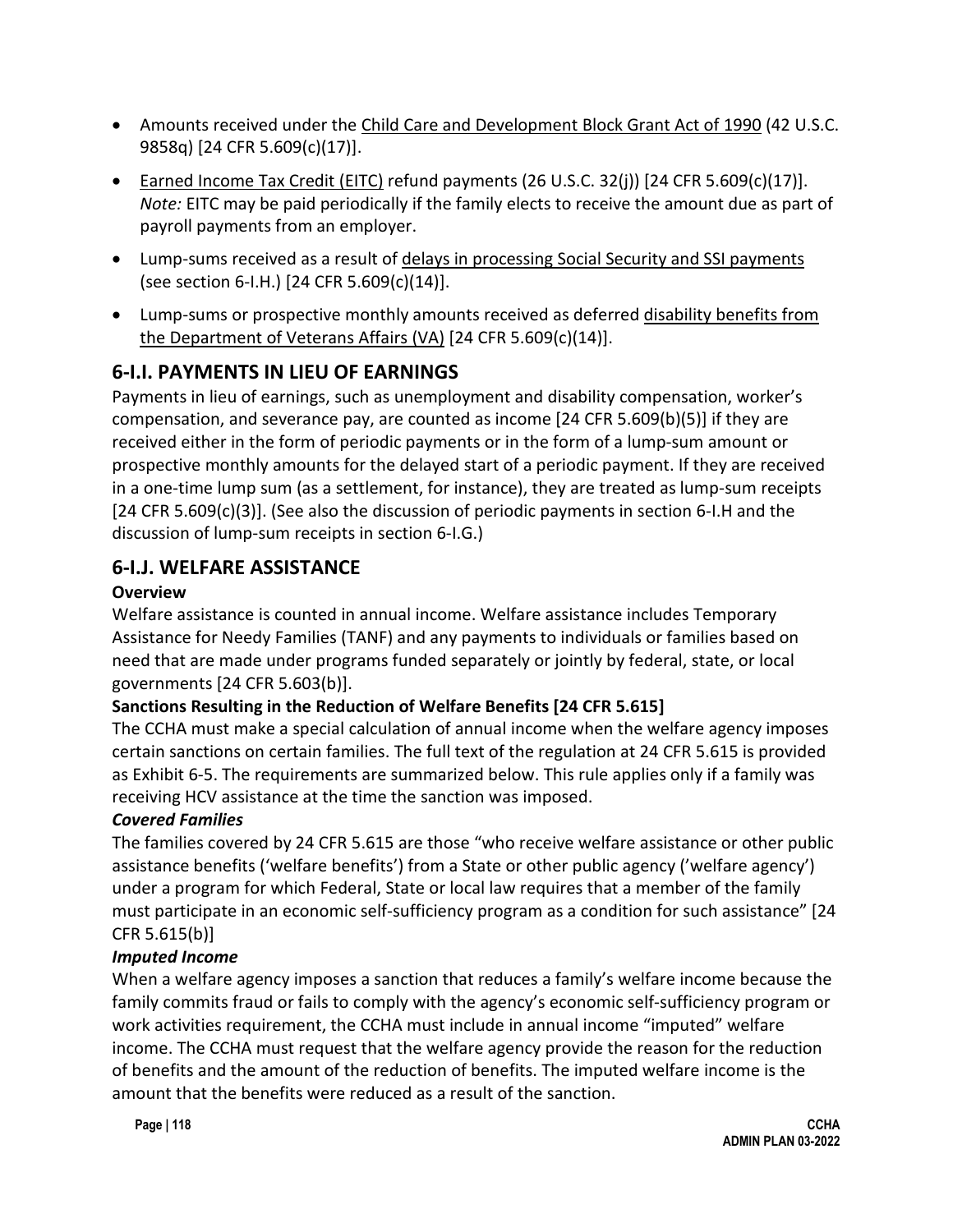This requirement does not apply to reductions in welfare benefits: (1) at the expiration of the lifetime or other time limit on the payment of welfare benefits, (2) if a family member is unable to find employment even though the family member has complied with the welfare agency economic self-sufficiency or work activities requirements, or (3) because a family member has not complied with other welfare agency requirements [24 CFR 5.615(b)(2)].

### *Offsets*

The amount of the imputed welfare income is offset by the amount of additional income the family begins to receive after the sanction is imposed. When the additional income equals or exceeds the imputed welfare income, the imputed income is reduced to zero [24 CFR  $5.615(c)(4)$ ].

# **6-I.K. PERIODIC AND DETERMINABLE ALLOWANCES [24 CFR 5.609(b)(7)]**

Annual income includes periodic and determinable allowances, such as alimony and child support payments, and regular contributions or gifts received from organizations or from persons not residing with an assisted family.

## **Alimony and Child Support**

The CCHA must count alimony or child support amounts awarded as part of a divorce or separation agreement.

The CCHA will count court-awarded amounts for alimony and child support unless the CCHA verifies that: (1) the payments are not being made, and (2) the family has made reasonable efforts to collect amounts due, including filing with courts or agencies responsible for enforcing payments [HCV GB, pp. 5-23 and 5-47].

Families who do not have court-awarded alimony and child support awards are not required to seek a court award and are not required to take independent legal action to obtain collection.

## **Regular Contributions or Gifts**

The CCHA must count as income regular monetary and nonmonetary contributions or gifts from persons not residing with an assisted family [24 CFR 5.609(b)(7)]. Temporary, nonrecurring, or sporadic income and gifts are not counted [24 CFR 5.609(c)(9)].

Examples of regular contributions include: (1) regular payment of a family's bills (e.g., utilities, telephone, rent, credit cards, and car payments), (2) cash or other liquid assets provided to any family member on a regular basis, and (3) "in-kind" contributions such as groceries and clothing provided to a family on a regular basis.

Nonmonetary contributions will be valued at the cost of purchasing the items, as determined by the PHA. For contributions that may vary from month to month (e.g., utility payments), the CCHA will include an average amount based upon past history.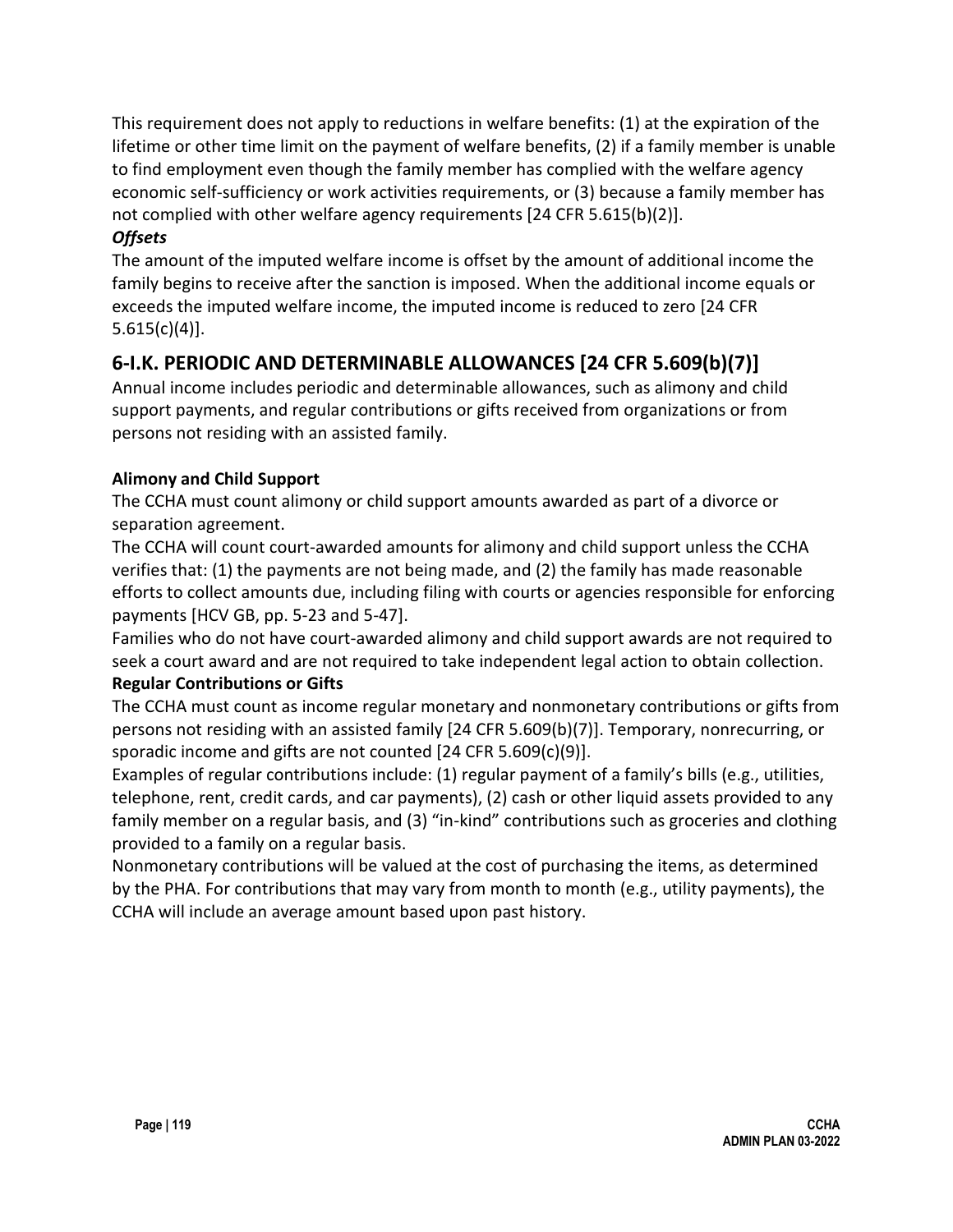# **6-I.L. STUDENT FINANCIAL ASSISTANCE [24 CFR 5.609(b)(9); Notice PIH 2015-21]**

In 2005, Congress passed a law (for Section 8 programs only) requiring that certain student financial assistance be included in annual income. Prior to that, the full amount of student financial assistance was excluded. For some students, the full exclusion still applies. **Student Financial Assistance Included in Annual Income [24 CFR 5.609(b)(9); FR 4/10/06; Notice PIH 2015-21]**

The regulation requiring the inclusion of certain student financial assistance applies only to students who satisfy all of the following conditions:

- They are enrolled in an institution of higher education, as defined under the Higher Education Act (HEA) of 1965.
- They are seeking or receiving Section 8 assistance on their own—that is, apart from their parents—through the HCV program, the project-based voucher program, or the moderate rehabilitation program.
- They are under 24 years of age **OR** they have no dependent children.

For students who satisfy these three conditions, any financial assistance in excess of tuition and any other required fees and charges received: (1) under the 1965 HEA, (2) from a private source, or (3) from an institution of higher education, as defined under the 1965 HEA, must be included in annual income.

To determine annual income in accordance with the above requirements, the CCHA will use the definitions of *dependent child, institution of higher education,* and *parents* in section 3-II.E, along with the following definitions [FR 4/10/06, pp. 18148-18150]:

- *Assistance under the Higher Education Act of 1965* includes Pell Grants, Federal Supplement Educational Opportunity Grants, Academic Achievement Incentive Scholarships, State Assistance under the Leveraging Educational Assistance Partnership Program, the Robert G. Byrd Honors Scholarship Program, and Federal Work Study programs.
- *Assistance from private sources* means assistance from nongovernmental sources, including parents, guardians, and other persons not residing with the student in an HCV assisted unit.
- *Tuition and fees* are defined in the same manner in which the Department of Education defines *tuition and fees* [Notice PIH 2015-21].
	- This is the amount of tuition and required fees covering a full academic year most frequently charged to students.
	- The amount represents what a typical student would be charged and may not be the same for all students at an institution.
	- If tuition is charged on a per-credit-hour basis, the average full-time credit hour load for an academic year is used to estimate average tuition.
	- Required fees include all fixed-sum charges that are required of a large proportion of all students. Examples include, but are not limited to, writing and science lab fees and fees specific to the student's major or program (i.e., nursing program).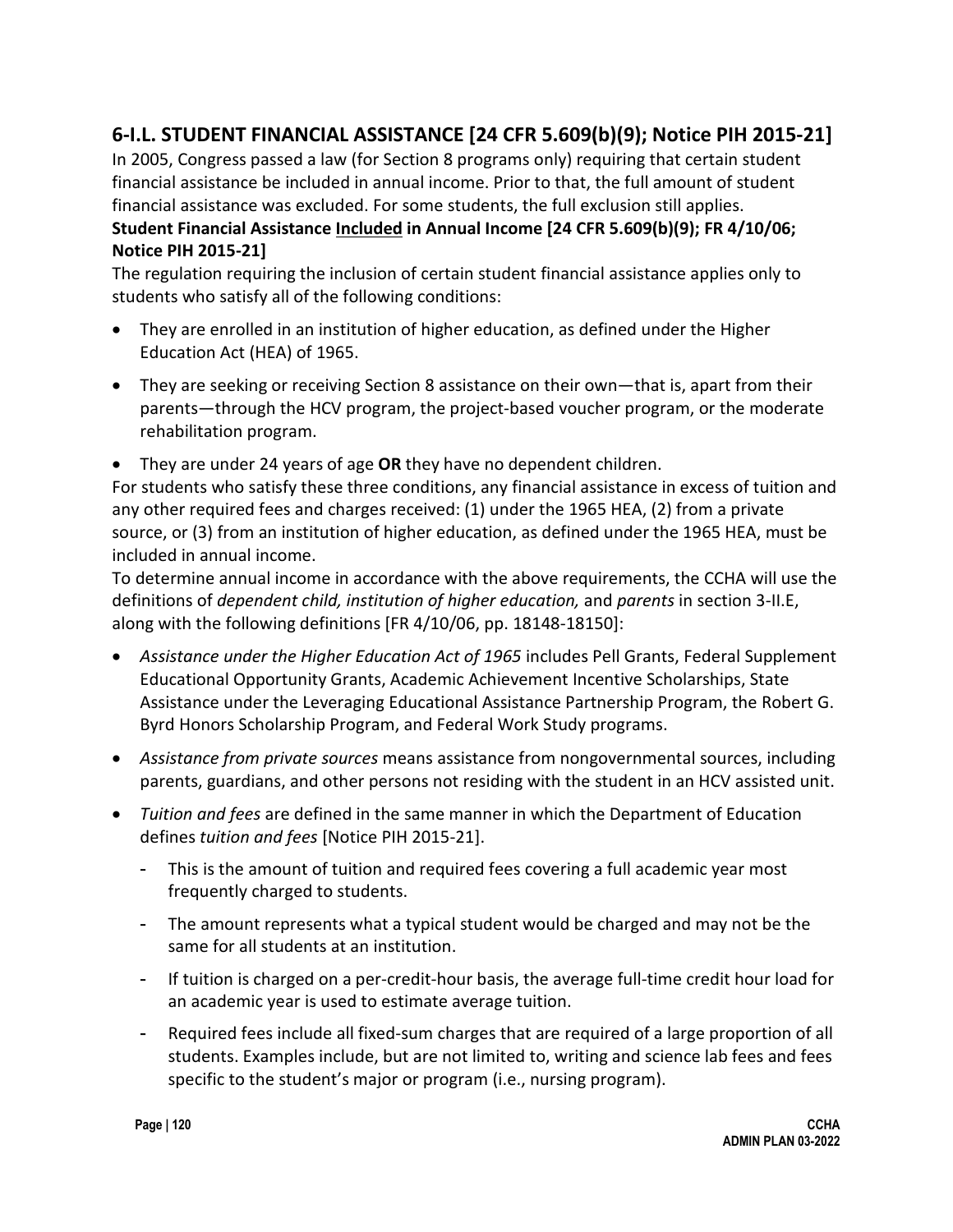- Expenses related to attending an institution of higher education must **not** be included as tuition. Examples include, but are not limited to, room and board, books, supplies, meal plans, transportation and parking, student health insurance plans, and other non-fixedsum charges.

### **Student Financial Assistance Excluded from Annual Income [24 CFR 5.609(c)(6)]**

Any student financial assistance not subject to inclusion under 24 CFR 5.609(b)(9) is fully excluded from annual income under 24 CFR 5.609(c)(6), whether it is paid directly to the student or to the educational institution the student is attending. This includes any financial assistance received by:

- Students residing with parents who are seeking or receiving Section 8 assistance
- Students who are enrolled in an educational institution that does **not** meet the 1965 HEA definition of *institution of higher education*
- Students who are over 23 **AND** have at least one dependent child, as defined in section 3-II.E
- Students who are receiving financial assistance through a governmental program not authorized under the 1965 HEA.

### **6-I.M. ADDITIONAL EXCLUSIONS FROM ANNUAL INCOME**

Other exclusions contained in 24 CFR 5.609(c) that have not been discussed earlier in this chapter include the following:

- Reimbursement of medical expenses [24 CFR 5.609(c)(4)]
- Amounts received by participants in other publicly assisted programs which are specifically for or in reimbursement of out-of-pocket expenses incurred and which are made solely to allow participation in a specific program [24 CFR 5.609(c)(8)(iii)]
- Amounts received by a person with a disability that are disregarded for a limited time for purposes of Supplemental Security Income eligibility and benefits because they are set aside for use under a Plan to Attain Self-Sufficiency (PASS) [(24 CFR 5.609(c)(8)(ii)]
- Reparation payments paid by a foreign government pursuant to claims filed under the laws of that government by persons who were persecuted during the Nazi era [24 CFR 5.609(c)(10)]
- Adoption assistance payments in excess of \$480 per adopted child [24 CFR 5.609(c)(12)]
- Refunds or rebates on property taxes paid on the dwelling unit [24 CFR 5.609(c)(15)]
- Amounts paid by a state agency to a family with a member who has a developmental disability and is living at home to offset the cost of services and equipment needed to keep the developmentally disabled family member at home [24 CFR 5.609(c)(16)]
- Amounts specifically excluded by any other federal statute  $[24$  CFR 5.609(c)(17), FR Notice 5/20/14]. HUD publishes an updated list of these exclusions periodically. It includes: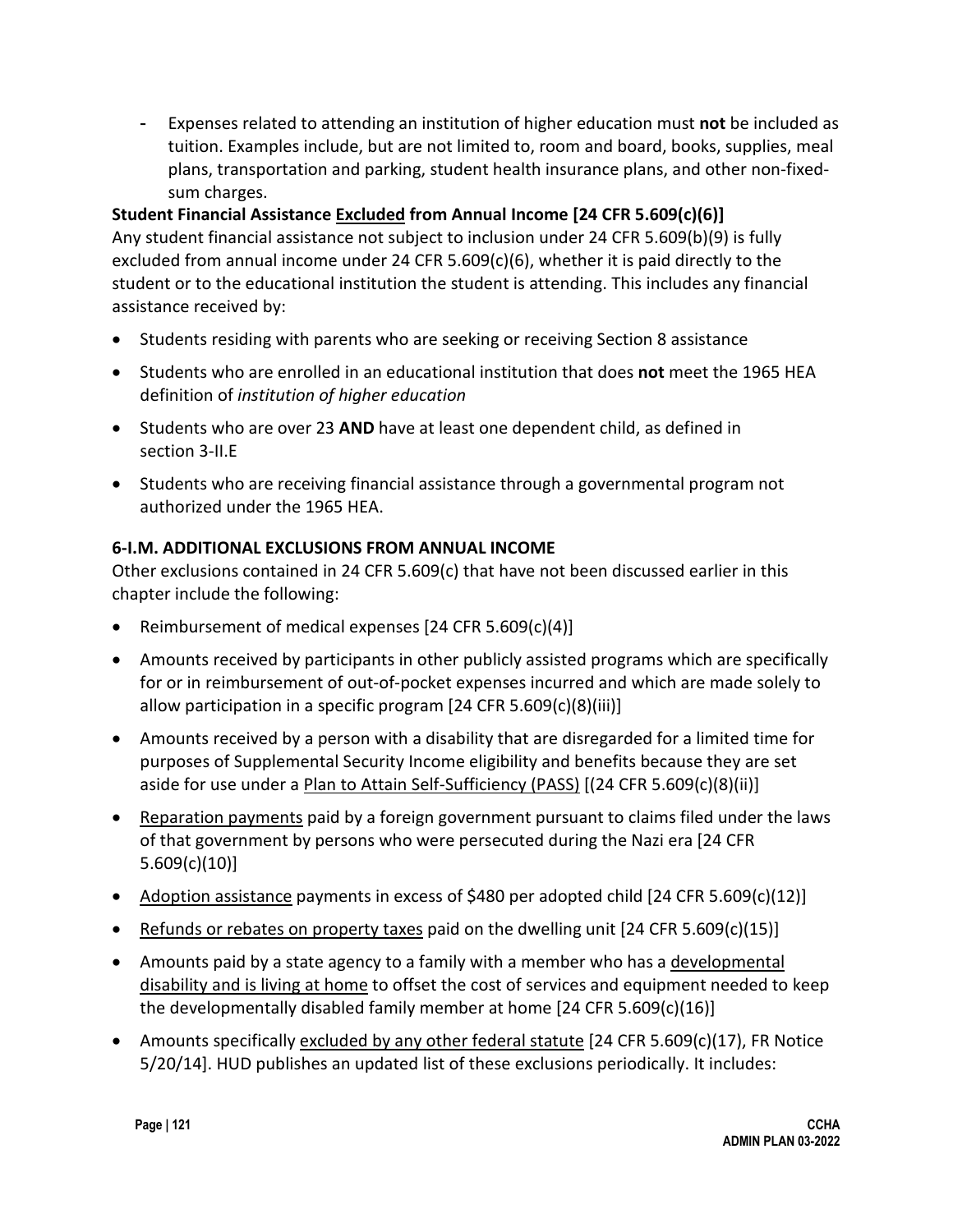- (a)The value of the allotment provided to an eligible household under the Food Stamp Act of 1977 (7 U.S.C. 2017 (b))
- (b)Benefits under Section 1780 of the School Lunch Act and Child Nutrition Act of 1966, including WIC
- (c) Payments to volunteers under the Domestic Volunteer Services Act of 1973 (42 U.S.C. 5044(g), 5058)
- (d) Payments received under the Alaska Native Claims Settlement Act (43 U.S.C. 1626(c))
- (e) Income derived from certain submarginal land of the United States that is held in trust for certain Indian tribes (25 U.S.C. 459e)
- (f) Payments or allowances made under the Department of Health and Human Services' Low-Income Home Energy Assistance Program (42 U.S.C. 8624(f))
- (g) Payments received under programs funded in whole or in part under the Workforce Investment Act of 1998 (29 U.S.C. 2931)
- (h) Deferred disability benefits from the Department of Veterans Affairs, whether received as a lump sum or in monthly prospective amounts
- (i) Income derived from the disposition of funds to the Grand River Band of Ottawa Indians (Pub. L. 94-540, 90 Stat. 2503-04)

 (j)Payments, funds, or distributions authorized, established, or directed by the Seneca Nation Settlement Act of 1990 (25 U.S.C. 1774f(b))

- (k) A lump sum or periodic payment received by an individual Indian pursuant to the Class Action Settlement Agreement in the United States District Court case entitled *Elouise Cobell et al.* v. *Ken Salazar et al.,* for a period of one year from the time of receipt of that payment as provided in the Claims Resolution Act of 2010
- (l) The first \$2,000 of per capita shares received from judgment funds awarded by the Indian Claims Commission or the U. S. Claims Court, the interests of individual Indians in trust or restricted lands, including the first \$2,000 per year of income received by individual Indians from funds derived from interests held in such trust or restricted lands (25 U.S.C. 1407-1408)
- (m) Benefits under the Indian Veterans Housing Opportunity Act of 2010 (only applies to Native American housing programs)
- (n) Payments received from programs funded under Title V of the Older Americans Act of 1985 (42 U.S.C. 3056(f))
- (o) Payments received on or after January 1, 1989, from the Agent Orange Settlement Fund or any other fund established pursuant to the settlement in *In Re Agent Orange* product liability litigation, M.D.L. No. 381 (E.D.N.Y.)
- (p) Payments received under 38 U.S.C. 1833(c) to children of Vietnam veterans born with spinal bifida, children of women Vietnam veterans born with certain birth defects, and children of certain Korean service veterans born with spinal bifida
- (q) Payments received under the Maine Indian Claims Settlement Act of 1980 (25 U.S.C. 1721)
- (r) The value of any child care provided or arranged (or any amount received as payment for such care or reimbursement for costs incurred for such care) under the Child Care and Development Block Grant Act of 1990 (42 U.S.C. 9858q)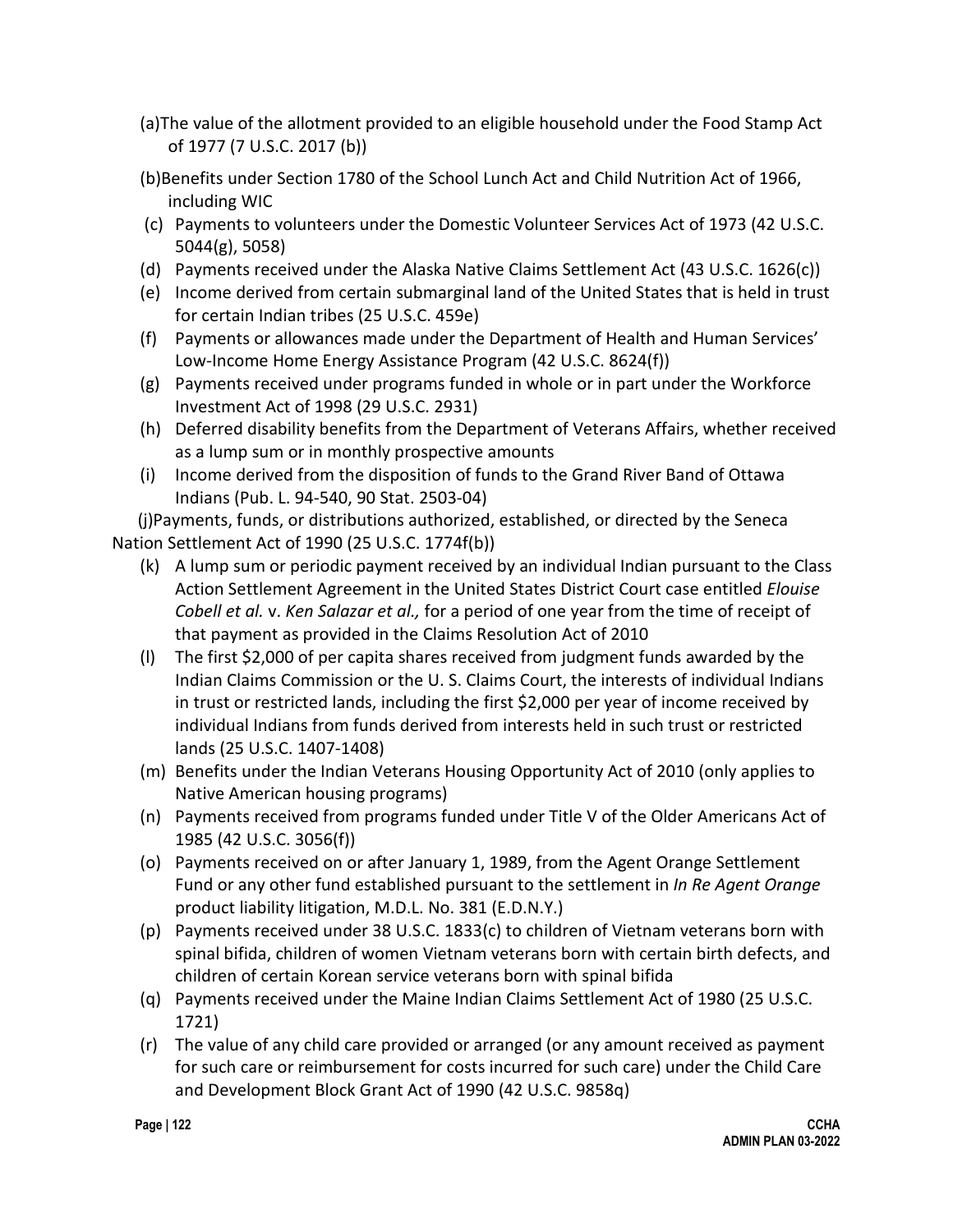- (s) Earned income tax credit (EITC) refund payments received on or after January 1, 1991 (26 U.S.C. 32(j))
- (t) Payments by the Indian Claims Commission to the Confederated Tribes and Bands of Yakima Indian Nation or the Apache Tribe of Mescalero Reservation (Pub. L. 95-433)
- (u) Amounts of scholarships funded under Title IV of the Higher Education Act of 1965j, including awards under federal work-study programs or under the Bureau of Indian Affairs student assistance programs (20 U.S.C. 1087uu). For Section 8 programs, the exception found in § 237 of Public Law 109–249 applies and requires that the amount of financial assistance in excess of tuition and mandatory fees shall be considered income in accordance with the provisions codified at 24 CFR 5.609(b)(9), except for those persons with disabilities as defined by 42 U.S.C. 1437a(b)(3)(E) (Pub. L. 109–249) (See See Section 6-I.L. for exceptions.)
- (v) Allowances, earnings and payments to AmeriCorps participants under the National and Community Service Act of 1990 (42 U.S.C. 12637(d))
- (w) Any amount of crime victim compensation (under the Victims of Crime Act) received through crime victim assistance (or payment or reimbursement of the cost of such assistance) as determined under the Victims of Crime Act because of the commission of a crime against the applicant under the Victims of Crime Act (42 U.S.C. 10602)
- (x) Any amounts in an "individual development account" as provided by the Assets for Independence Act, as amended in 2002
- (y) Payments made from the proceeds of Indian tribal trust cases as described in Notice PIH 2013–30, "Exclusion from Income of Payments under Recent Tribal Trust Settlements" (25 U.S.C. 117b(a))
- (z) Major disaster and emergency assistance received under the Robert T. Stafford Disaster Relief and Emergency Assistance Act and comparable disaster assistance provided by states, local governments, and disaster assistance organizations
- (aa) Distributions from an ABLE account, and actual or imputed interest on the ABLE account balance

# **PART II: ADJUSTED INCOME**

# **6-II.A. INTRODUCTION**

# **Overview**

HUD regulations require PHAs to deduct from annual income any of five mandatory deductions for which a family qualifies. The resulting amount is the family's adjusted income. Mandatory deductions are found in 24 CFR 5.611.

5.611(a) Mandatory deductions. In determining adjusted income, the responsible entity [PHA] must deduct the following amounts from annual income:

(1) \$480 for each dependent;

(2) \$400 for any elderly family or disabled family;

(3) The sum of the following, to the extent the sum exceeds three percent of annual income:

(i) Unreimbursed medical expenses of any elderly family or disabled family;

(ii) Unreimbursed reasonable attendant care and auxiliary apparatus expenses for each member of the family who is a person with disabilities, to the extent necessary to enable any member of the family (including the member who is a person with disabilities) to be employed.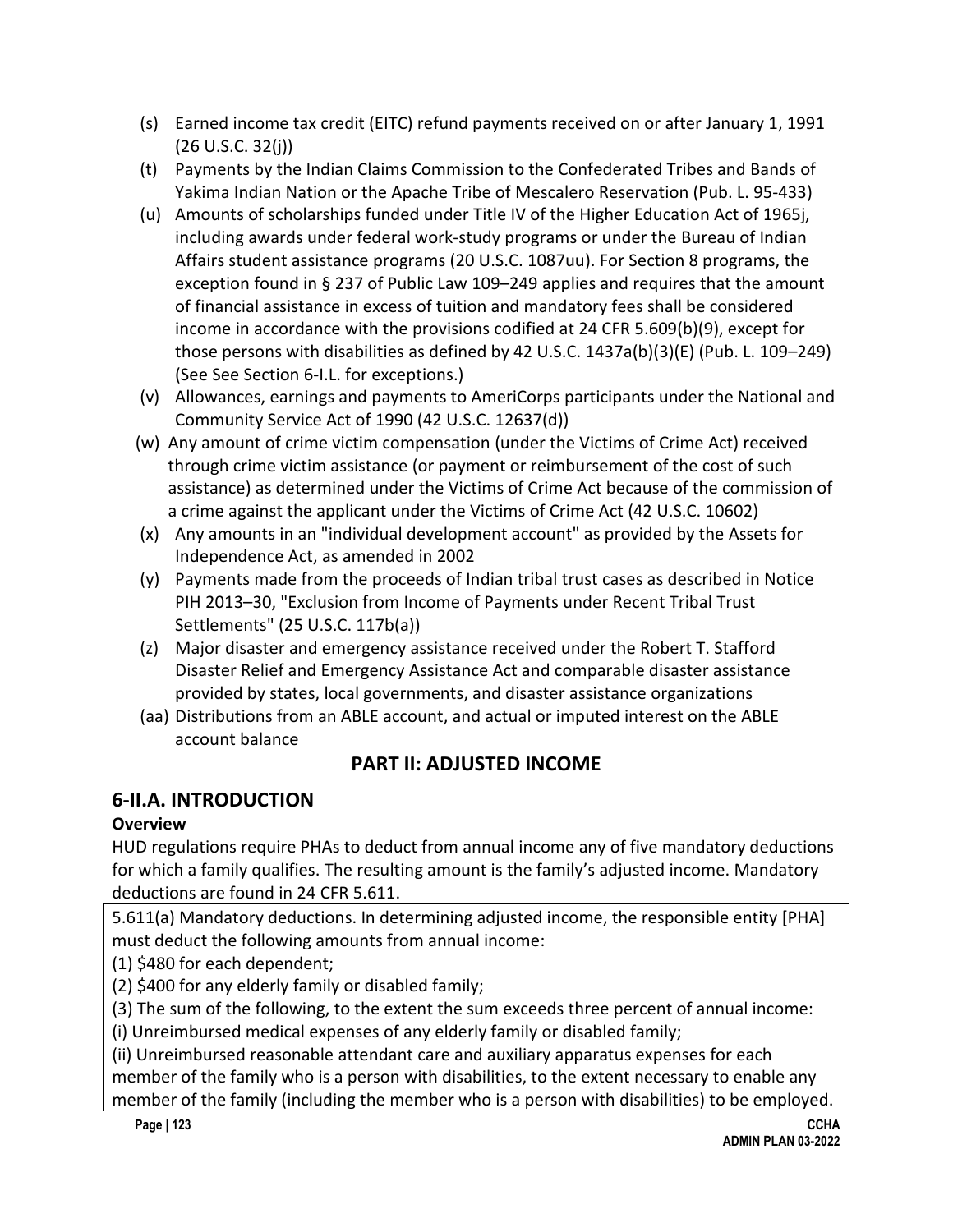This deduction may not exceed the earned income received by family members who are 18 years of age or older and who are able to work because of such attendant care or auxiliary apparatus; and

(4) Any reasonable child care expenses necessary to enable a member of the family to be employed or to further his or her education.

This part covers policies related to these mandatory deductions. Verification requirements related to these deductions are found in Chapter 7.

#### **Anticipating Expenses**

Generally, the CCHA will use current circumstances to anticipate expenses. When possible, for costs that are expected to fluctuate during the year (e.g., child care during school and nonschool periods and cyclical medical expenses), the CCHA will estimate costs based on historic data and known future costs.

If a family has an accumulated debt for medical or disability assistance expenses, the CCHA will include as an eligible expense the portion of the debt that the family expects to pay during the period for which the income determination is being made. However, amounts previously deducted will not be allowed even if the amounts were not paid as expected in a preceding period. The CCHA may require the family to provide documentation of payments made in the preceding year.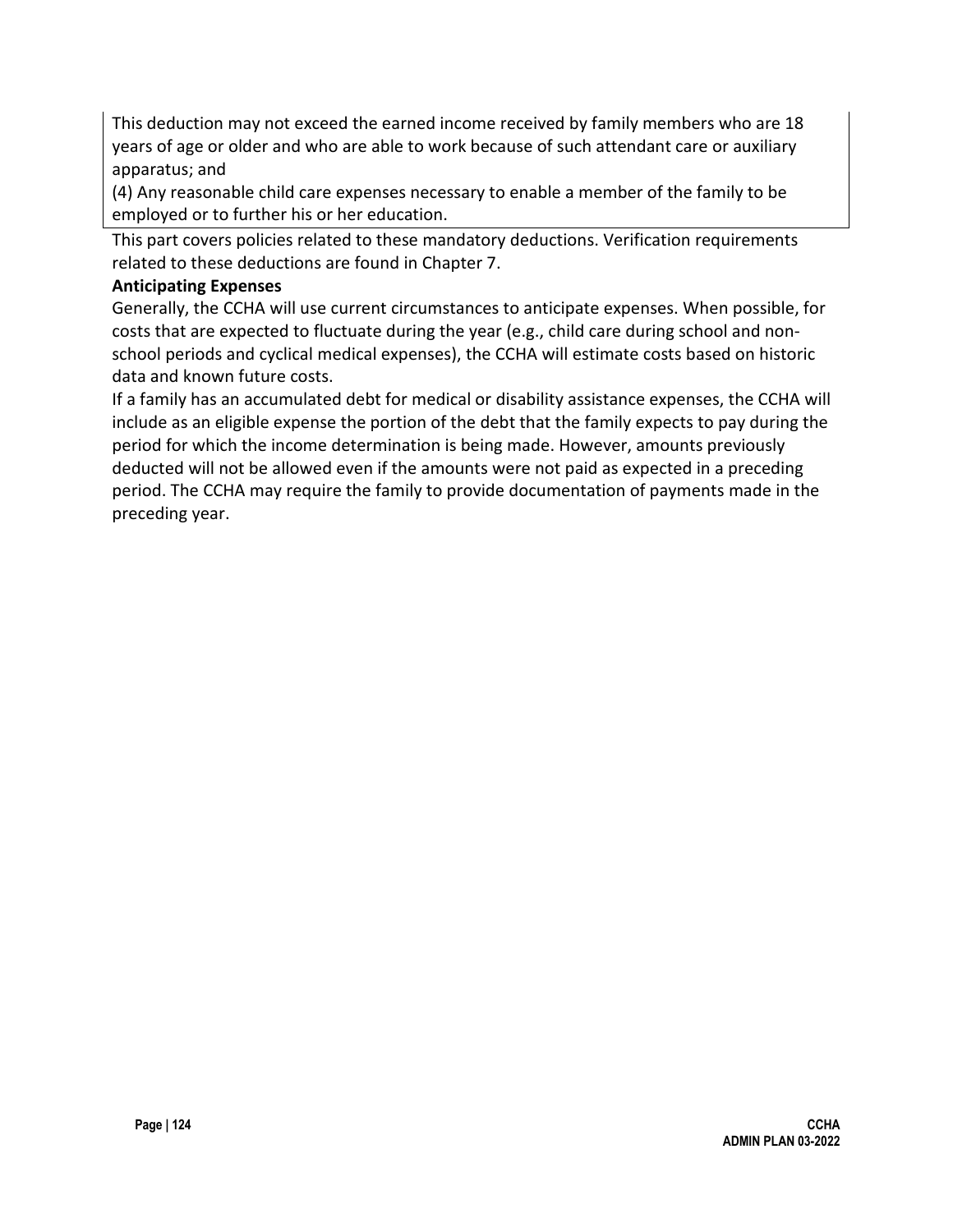# **6-II.B. DEPENDENT DEDUCTION**

An allowance of \$480 is deducted from annual income for each dependent [24 CFR 5.611(a)(1)]. *Dependent* is defined as any family member other than the head, spouse, or cohead who is under the age of 18 or who is 18 or older and is a person with disabilities or a full-time student. Foster children, foster adults, and live-in aides are never considered dependents [24 CFR 5.603(b)].

# **6-II.C. ELDERLY OR DISABLED FAMILY DEDUCTION**

A single deduction of \$400 is taken for any elderly or disabled family [24 CFR 5.611(a)(2)]. An *elderly family* is a family whose head, spouse, cohead, or sole member is 62 years of age or older, and a *disabled family* is a family whose head, spouse, cohead, or sole member is a person with disabilities [24 CFR 5.403].

# **6-II.D. MEDICAL EXPENSES DEDUCTION [24 CFR 5.611(a)(3)(i)]**

Unreimbursed medical expenses may be deducted to the extent that, in combination with any disability assistance expenses, they exceed three percent of annual income.

The medical expense deduction is permitted only for families in which the head, spouse, or cohead is at least 62 or is a person with disabilities. If a family is eligible for a medical expense deduction, the medical expenses of all family members are counted [VG, p. 28].

### **Definition of** *Medical Expenses*

HUD regulations define *medical expenses* at 24 CFR 5.603(b) to mean "medical expenses, including medical insurance premiums, that are anticipated during the period for which annual income is computed, and that are not covered by insurance."

The most current IRS Publication 502, *Medical and Dental Expenses,* will be used as a reference to determine the costs that qualify as medical expenses.

| Summary of Allowable Medical Expenses from IRS Publication 502                   |                                                                                                                                                                                                                                                                                                                                                                                                             |  |  |  |
|----------------------------------------------------------------------------------|-------------------------------------------------------------------------------------------------------------------------------------------------------------------------------------------------------------------------------------------------------------------------------------------------------------------------------------------------------------------------------------------------------------|--|--|--|
| Services of medical professionals                                                | Psychiatric treatment                                                                                                                                                                                                                                                                                                                                                                                       |  |  |  |
| Surgery and medical procedures that are<br>necessary, legal, non-cosmetic        | Ambulance services and some costs of<br>transportation related to medical<br>expenses<br>The cost and care of necessary<br>equipment related to a medical<br>condition (e.g., eyeglasses/lenses,<br>hearing aids, crutches, and artificial<br>teeth)<br>Cost and continuing care of necessary<br>service animals<br>Medical insurance premiums or the cost<br>of a health maintenance organization<br>(HMO) |  |  |  |
| Services of medical facilities                                                   |                                                                                                                                                                                                                                                                                                                                                                                                             |  |  |  |
| Hospitalization, long-term care, and in-<br>home nursing services                |                                                                                                                                                                                                                                                                                                                                                                                                             |  |  |  |
| Prescription medicines and insulin, but<br>not nonprescription medicines even if |                                                                                                                                                                                                                                                                                                                                                                                                             |  |  |  |
| recommended by a doctor<br>Improvements to housing directly                      |                                                                                                                                                                                                                                                                                                                                                                                                             |  |  |  |
| related to medical needs (e.g., ramps for<br>a wheel chair, handrails)           |                                                                                                                                                                                                                                                                                                                                                                                                             |  |  |  |
| Substance abuse treatment programs                                               |                                                                                                                                                                                                                                                                                                                                                                                                             |  |  |  |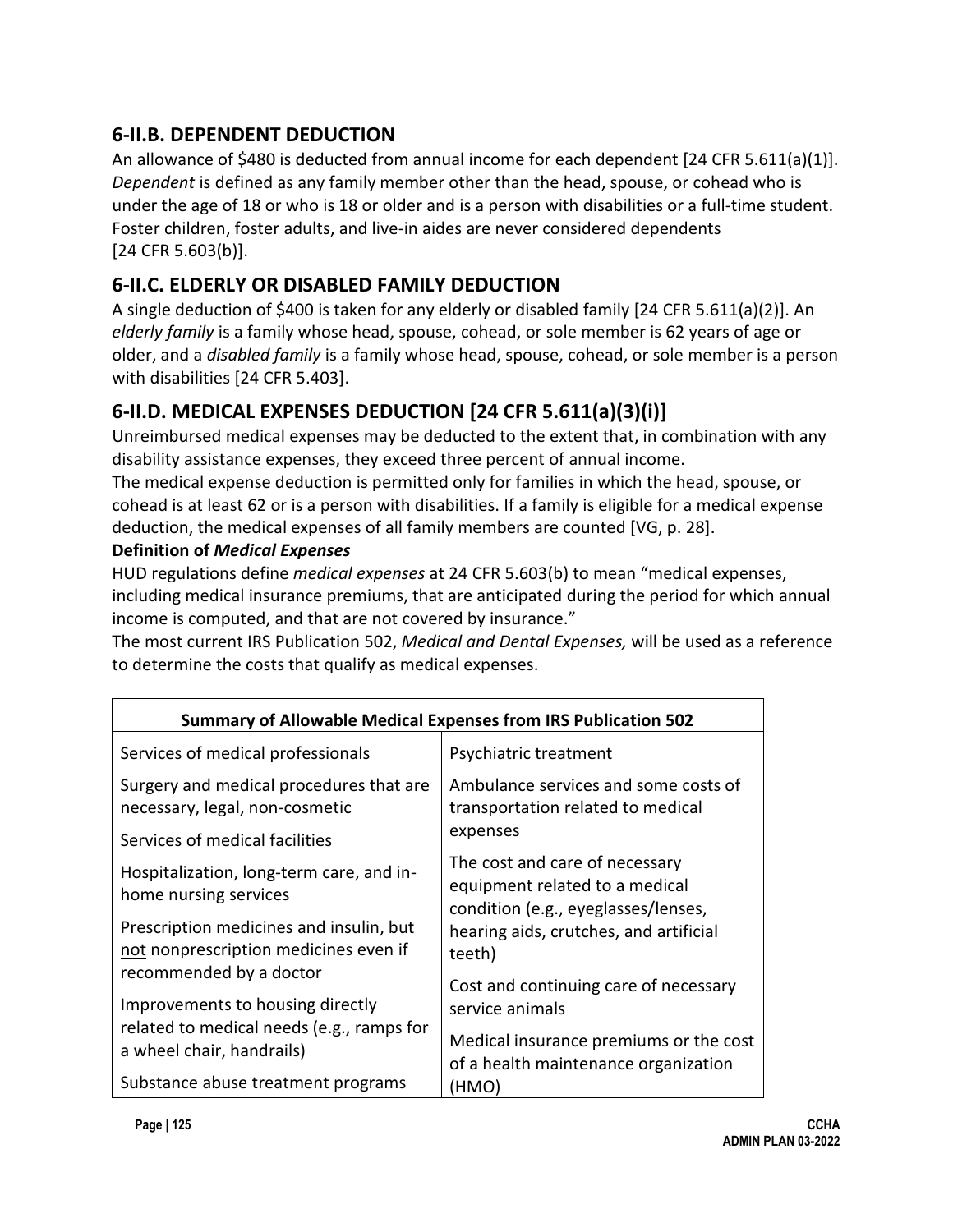**Note:** This chart provides a summary of eligible medical expenses only. Detailed information is provided in IRS Publication 502. Medical expenses are considered only to the extent they are not reimbursed by insurance or some other source.

### **Families That Qualify for Both Medical and Disability Assistance Expenses**

This policy applies only to families in which the head, spouse, or cohead is 62 or older or is a person with disabilities.

When expenses anticipated by a family could be defined as either medical or disability assistance expenses, the CCHA will consider them medical expenses unless it is clear that the expenses are incurred exclusively to enable a person with disabilities to work.

# **6-II.E. DISABILITY ASSISTANCE EXPENSES DEDUCTION [24 CFR 5.603(b) and 24 CFR 5.611(a)(3)(ii)]**

Reasonable expenses for attendant care and auxiliary apparatus for a disabled family member may be deducted if they: (1) are necessary to enable a family member 18 years or older to work, (2) are not paid to a family member or reimbursed by an outside source, (3) in combination with any medical expenses, exceed three percent of annual income, and (4) do not exceed the earned income received by the family member who is enabled to work.

### **Earned Income Limit on the Disability Assistance Expense Deduction**

A family can qualify for the disability assistance expense deduction only if at least one family member (who may be the person with disabilities) is enabled to work [24 CFR 5.603(b)]. The disability expense deduction is capped by the amount of "earned income received by family members who are 18 years of age or older and who are able to work" because of the expense [24 CFR 5.611(a)(3)(ii)]. The earned income used for this purpose is the amount verified before any earned income disallowances or income exclusions are applied.

The family must identify the family members enabled to work as a result of the disability assistance expenses. In evaluating the family's request, the CCHA will consider factors such as how the work schedule of the relevant family members relates to the hours of care provided, the time required for transportation, the relationship of the family members to the person with disabilities, and any special needs of the person with disabilities that might determine which family members are enabled to work.

When the CCHA determines that the disability assistance expenses enable more than one family member to work, the expenses will be capped by the sum of the family members' incomes.

### **Eligible Disability Expenses**

Examples of auxiliary apparatus are provided in the *HCV Guidebook* as follows: "Auxiliary apparatus are items such as wheelchairs, ramps, adaptations to vehicles, or special equipment to enable a blind person to read or type, but only if these items are directly related to permitting the disabled person or other family member to work" [HCV GB, p. 5-30]. HUD advises PHAs to further define and describe auxiliary apparatus [VG, p. 30].

### *Eligible Auxiliary Apparatus*

Expenses incurred for maintaining or repairing an auxiliary apparatus are eligible. In the case of an apparatus that is specially adapted to accommodate a person with disabilities (e.g., a vehicle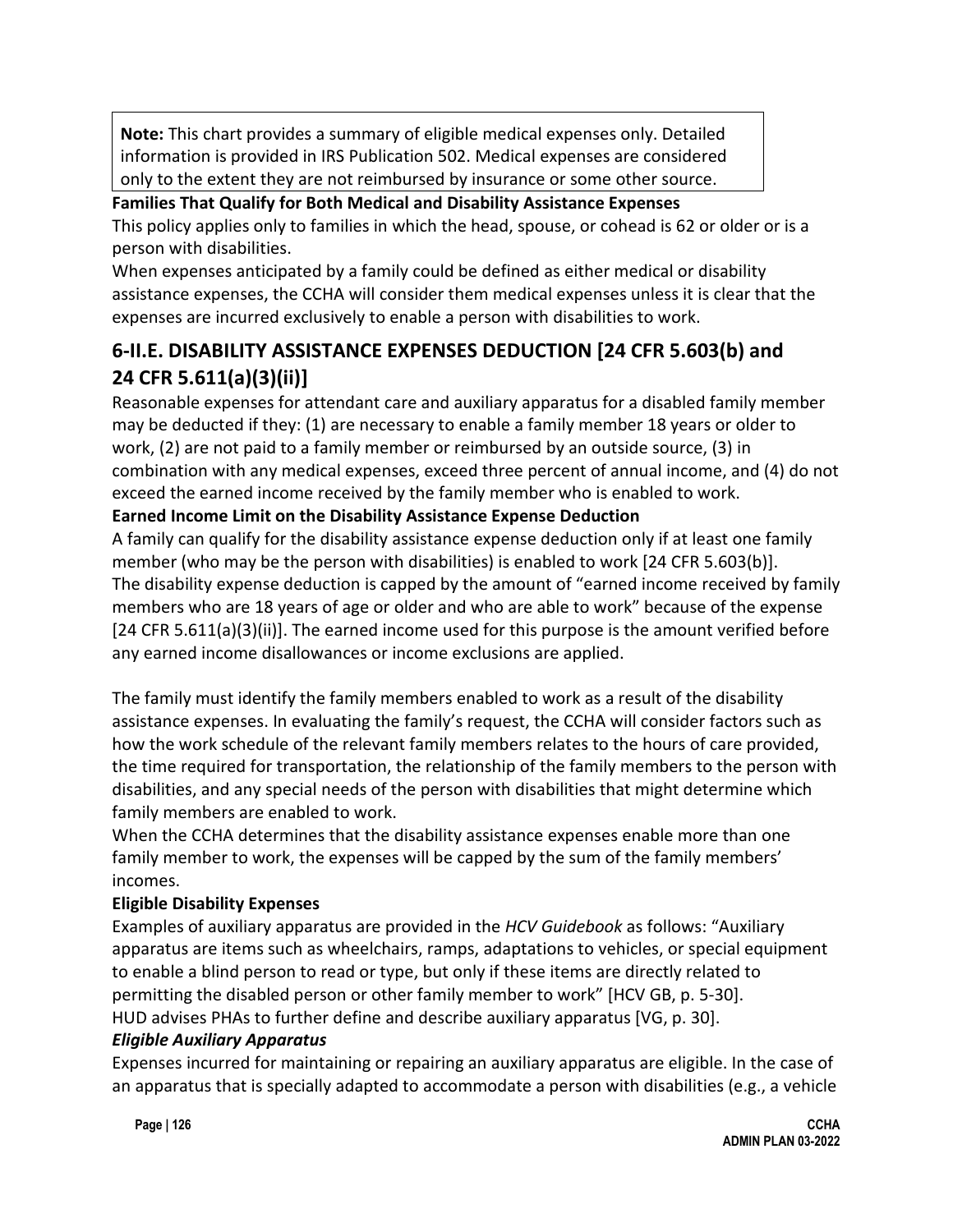or computer), the cost to maintain the special adaptations (but not maintenance of the apparatus itself) is an eligible expense. The cost of service animals trained to give assistance to persons with disabilities, including the cost of acquiring the animal, veterinary care, food, grooming, and other continuing costs of care, will be included.

### *Eligible Attendant Care*

The family determines the type of attendant care that is appropriate for the person with disabilities.

Attendant care includes, but is not limited to, reasonable costs for home medical care, nursing services, in-home or center-based care services, interpreters for persons with hearing impairments, and readers for persons with visual disabilities.

Attendant care expenses will be included for the period that the person enabled to work is employed plus reasonable transportation time. The cost of general housekeeping and personal services is not an eligible attendant care expense. However, if the person enabled to work is the person with disabilities, personal services necessary to enable the person with disabilities to work are eligible.

If the care attendant also provides other services to the family, the CCHA will prorate the cost and allow only that portion of the expenses attributable to attendant care that enables a family member to work. For example, if the care provider also cares for a child who is not the person with disabilities, the cost of care must be prorated. Unless otherwise specified by the care provider, the calculation will be based upon the number of hours spent in each activity and/or the number of persons under care.

## *Payments to Family Members*

No disability assistance expenses may be deducted for payments to a member of an assisted family [24 CFR 5.603(b)]. However, expenses paid to a relative who is not a member of the assisted family may be deducted if they are not reimbursed by an outside source.

### **Necessary and Reasonable Expenses**

The family determines the type of care or auxiliary apparatus to be provided and must describe how the expenses enable a family member to work. The family must certify that the disability assistance expenses are necessary and are not paid or reimbursed by any other source. The CCHA determines the reasonableness of the expenses based on typical costs of care or apparatus in the locality. To establish typical costs, the CCHA will collect information from organizations that provide services and support to persons with disabilities. A family may present, and the CCHA will consider, the family's justification for costs that exceed typical costs in the area.

## **Families That Qualify for Both Medical and Disability Assistance Expenses**

This policy applies only to families in which the head or spouse is 62 or older or is a person with disabilities.

When expenses anticipated by a family could be defined as either medical or disability assistance expenses, the CCHA will consider them medical expenses unless it is clear that the expenses are incurred exclusively to enable a person with disabilities to work.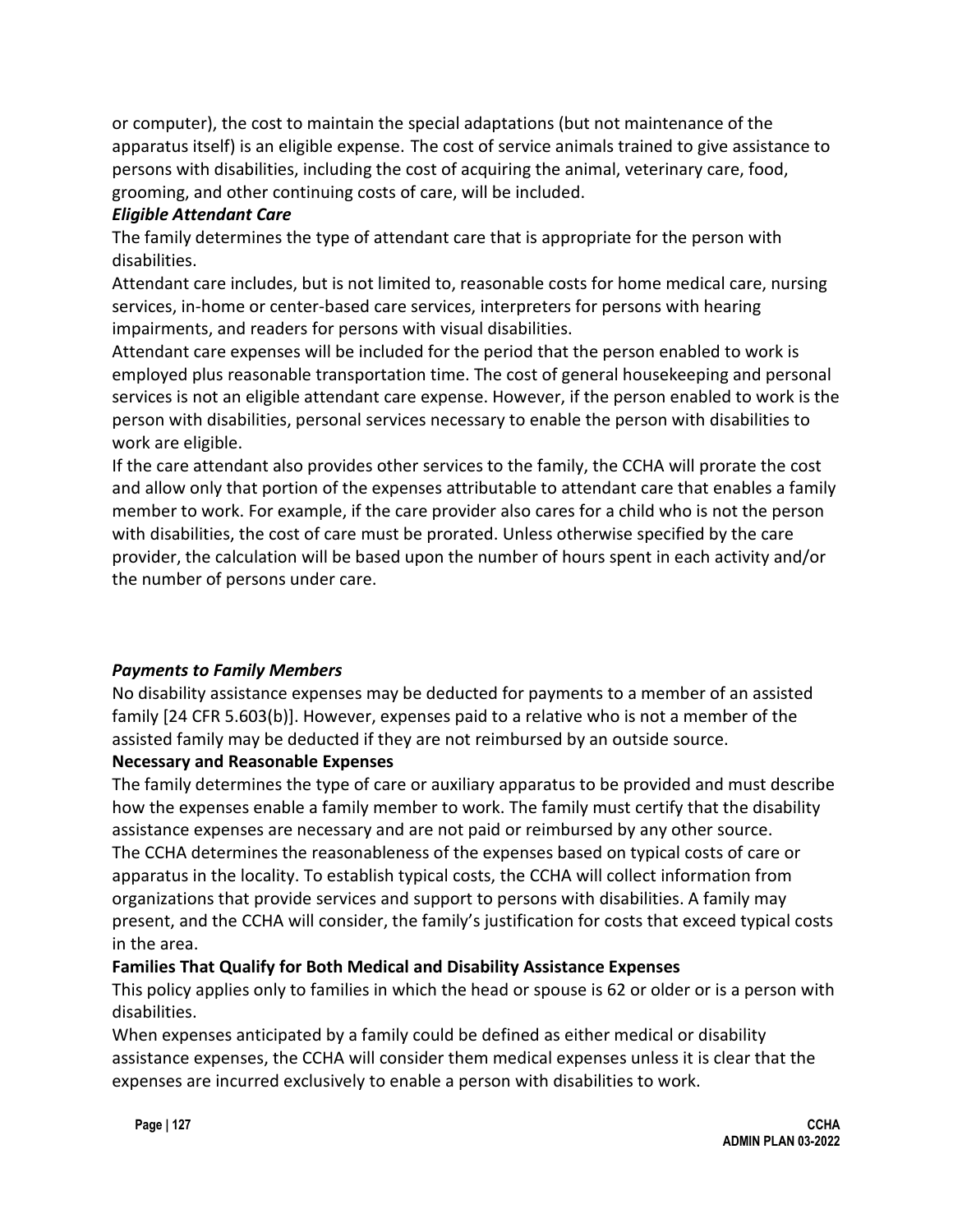# **6-II.F. CHILD CARE EXPENSE DEDUCTION**

HUD defines *child care expenses* at 24 CFR 5.603(b) as "amounts anticipated to be paid by the family for the care of children under 13 years of age during the period for which annual income is computed, but only where such care is necessary to enable a family member to actively seek employment, be gainfully employed, or to further his or her education and only to the extent such amounts are not reimbursed. The amount deducted shall reflect reasonable charges for child care. In the case of child care necessary to permit employment, the amount deducted shall not exceed the amount of employment income that is included in annual income."

## **Clarifying the Meaning of** *Child* **for This Deduction**

Child care expenses do not include child support payments made to another on behalf of a minor who is not living in an assisted family's household [VG, p. 26]. However, child care expenses for foster children that are living in the assisted family's household are included when determining the family's child care expenses [HCV GB, p. 5-29].

#### **Qualifying for the Deduction**

### *Determining Who Is Enabled to Pursue an Eligible Activity*

The family must identify the family member(s) enabled to pursue an eligible activity. The term *eligible activity* in this section means any of the activities that may make the family eligible for a child care deduction (seeking work, pursuing an education, or being gainfully employed). In evaluating the family's request, the CCHA will consider factors such as how the schedule for the claimed activity relates to the hours of care provided, the time required for transportation, the relationship of the family member(s) to the child, and any special needs of the child that might help determine which family member is enabled to pursue an eligible activity.

#### *Seeking Work*

If the child care expense being claimed is to enable a family member to seek employment, the family must provide evidence of the family member's efforts to obtain employment at each reexamination. The deduction may be reduced or denied if the family member's job search efforts are not commensurate with the child care expense being allowed by the PHA.

#### *Furthering Education*

If the child care expense being claimed is to enable a family member to further his or her education, the member must be enrolled in school (academic or vocational) or participating in a formal training program. The family member is not required to be a full-time student, but the time spent in educational activities must be commensurate with the child care claimed. *Being Gainfully Employed*

If the child care expense being claimed is to enable a family member to be gainfully employed, the family must provide evidence of the family member's employment during the time that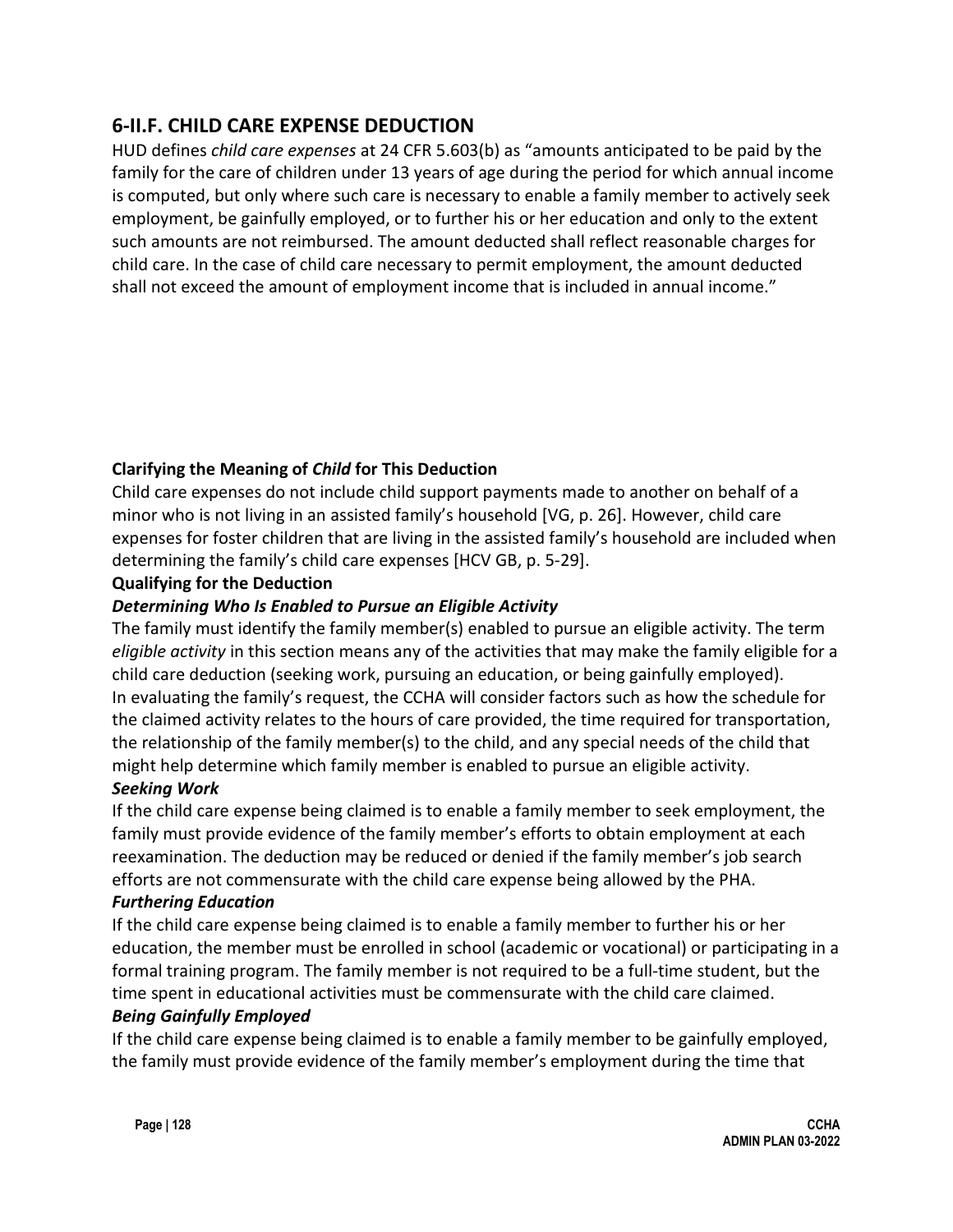child care is being provided. Gainful employment is any legal work activity (full- or part-time) for which a family member is compensated.

### **Earned Income Limit on Child Care Expense Deduction**

When a family member looks for work or furthers his or her education, there is no cap on the amount that may be deducted for child care – although the care must still be necessary and reasonable. However, when child care enables a family member to work, the deduction is capped by "the amount of employment income that is included in annual income" [24 CFR 5.603(b)].

The earned income used for this purpose is the amount of earned income verified after any earned income disallowances or income exclusions are applied.

When the person who is enabled to work is a person with disabilities who receives the earned income disallowance (EID) or a full-time student whose earned income above \$480 is excluded, child care costs related to enabling a family member to work may not exceed the portion of the person's earned income that actually is included in annual income. For example, if a family member who qualifies for the EID makes \$15,000 but because of the EID only \$5,000 is included in annual income, child care expenses are limited to \$5,000.

The CCHA must not limit the deduction to the least expensive type of child care. If the care allows the family to pursue more than one eligible activity, including work, the cap is calculated in proportion to the amount of time spent working [HCV GB, p. 5-30].

### **Eligible Child Care Expenses**

The type of care to be provided is determined by the assisted family. The CCHA may not refuse to give a family the child care expense deduction because there is an adult family member in the household that may be available to provide child care [VG, p. 26].

### *Allowable Child Care Activities*

For school-age children, costs attributable to public or private school activities during standard school hours are not considered. Expenses incurred for supervised activities after school or during school holidays (e.g., summer day camp, after-school sports league) are allowable forms of child care.

The costs of general housekeeping and personal services are not eligible. Likewise, child care expenses paid to a family member who lives in the family's unit are not eligible; however, payments for child care to relatives who do not live in the unit are eligible.

If a child care provider also renders other services to a family or child care is used to enable a family member to conduct activities that are not eligible for consideration, the CCHA will prorate the costs and allow only that portion of the expenses that is attributable to child care for eligible activities. For example, if the care provider also cares for a child with disabilities who is 13 or older, the cost of care will be prorated. Unless otherwise specified by the child care provider, the calculation will be based upon the number of hours spent in each activity and/or the number of persons under care.*Necessary and Reasonable Costs*

Child care expenses will be considered necessary if: (1) a family adequately explains how the care enables a family member to work, actively seek employment, or further his or her education, and (2) the family certifies, and the child care provider verifies, that the expenses are not paid or reimbursed by any other source.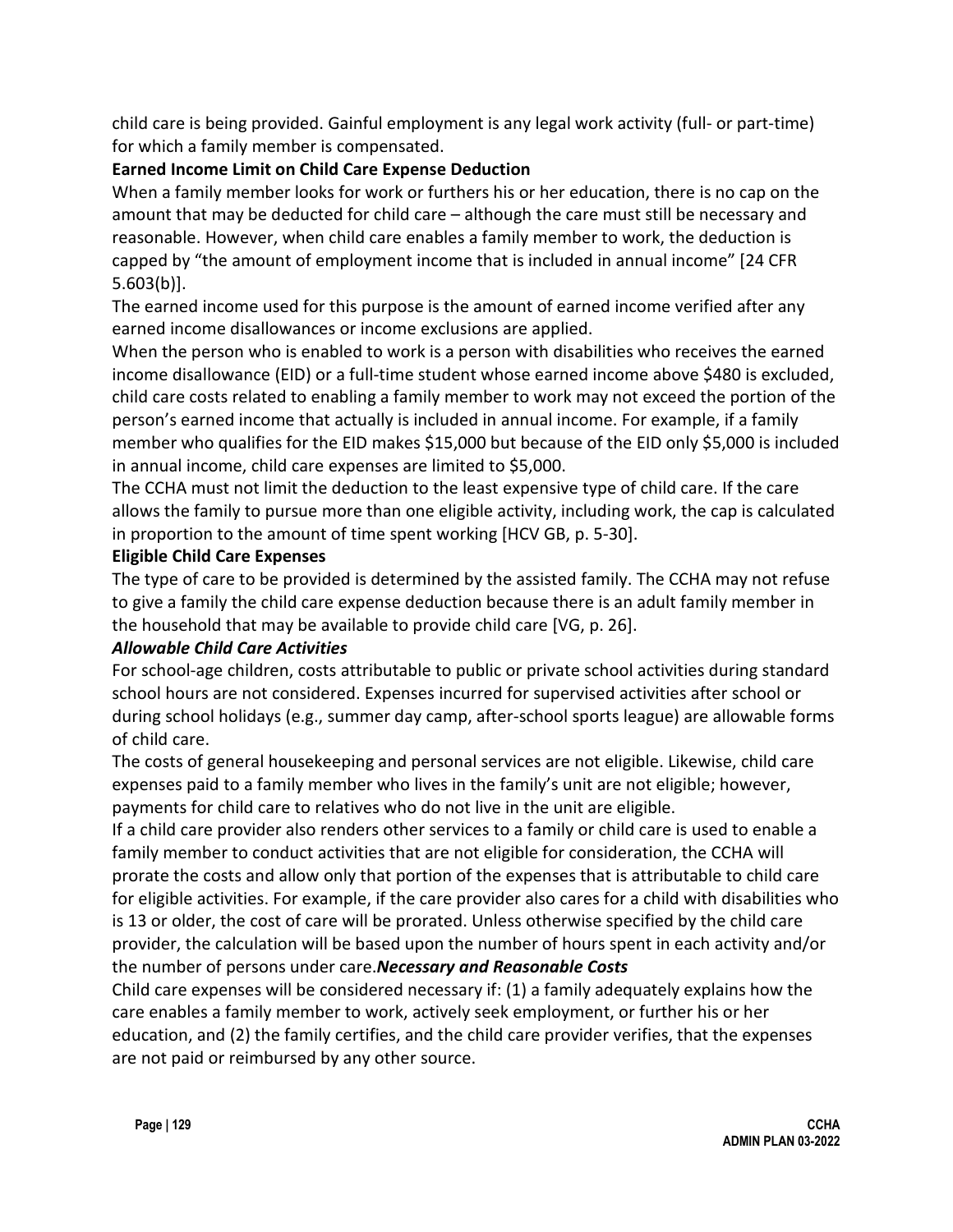Child care expenses will be considered for the time required for the eligible activity plus reasonable transportation time. For child care that enables a family member to go to school, the time allowed may include not more than one study hour for each hour spent in class.

To establish the reasonableness of child care costs, the CCHA will use the schedule of child care costs from the Texas Dept. of Health and Human Services that either subsidizes child care costs or licenses child care providers. Families may present, and the CCHA will consider, justification for costs that exceed typical costs in the area.

# **PART III: CALCULATING FAMILY SHARE AND CCHA SUBSIDY**

### **6-III.A. OVERVIEW OF RENT AND SUBSIDY CALCULATIONS TTP Formula [24 CFR 5.628]**

HUD regulations specify the formula for calculating the total tenant payment (TTP) for an assisted family. TTP is the highest of the following amounts, rounded to the nearest dollar:

- 30 percent of the family's monthly adjusted income (adjusted income is defined in Part II)
- 10 percent of the family's monthly gross income (annual income, as defined in Part I, divided by 12)
- The welfare rent (in as-paid states only)
- A minimum rent between \$0 and \$50 that is established by the CCHA

The CCHA has authority to suspend and exempt families from minimum rent when a financial hardship exists, as defined in section 6-III.B.

The amount that a family pays for rent and utilities (the family share) will never be less than the family's TTP but may be greater than the TTP depending on the rent charged for the unit the family selects.

# *Welfare Rent [24 CFR 5.628]*

Welfare rent does not apply in this locality.

# *Minimum Rent [24 CFR 5.630]*

The minimum rent for this locality is \$50.

# **Family Share [24 CFR 982.305(a)(5)]**

If a family chooses a unit with a gross rent (rent to owner plus an allowance for tenant-paid utilities) that exceeds the PHA's applicable payment standard: (1) the family will pay more than the TTP, and (2) at initial occupancy the CCHA may not approve the tenancy if it would require the family share to exceed 40 percent of the family's monthly adjusted income. The income used for this determination must have been verified no earlier than 60 days before the family's voucher was issued. (For a discussion of the application of payment standards, see section 6-III.C.)

# **CCHA Subsidy [24 CFR 982.505(b)]**

The CCHA will pay a monthly housing assistance payment (HAP) for a family that is equal to the lower of (1) the applicable payment standard for the family minus the family's TTP or (2) the gross rent for the family's unit minus the TTP. (For a discussion of the application of payment standards, see section 6-III.C.)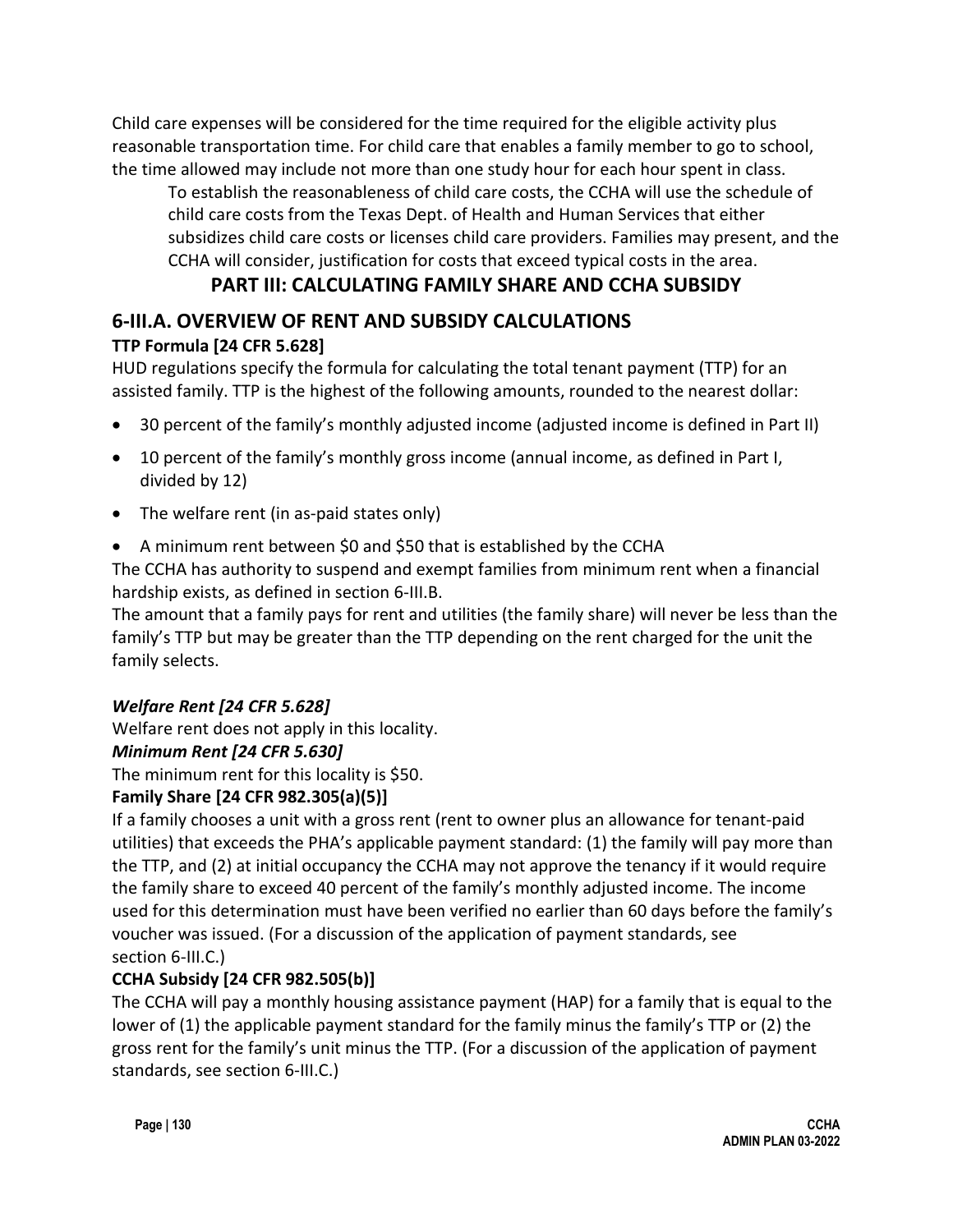### **Utility Reimbursement [24 CFR 982.514(b); 982.514(c)]**

When the CCHA subsidy for a family exceeds the rent to owner, the family is due a utility reimbursement. HUD permits the CCHA to pay the reimbursement to the family or directly to the utility provider.

The CCHA will make utility reimbursements to the family.

The CCHA may make all utility reimbursement payments to qualifying families on a monthly basis. Reimbursements must be made once per calendar-year quarter and must be prorated if the family leaves the program in advance of its next quarterly reimbursement. The CCHA must also adopt hardship policies for families for whom receiving quarterly reimbursement would create a financial hardship.

The CCHA will issue all utility reimbursements monthly.

## **6-III.B. FINANCIAL HARDSHIPS AFFECTING MINIMUM RENT [24 CFR 5.630]**

The financial hardship rules described below do not apply in this jurisdiction because the CCHA has established a minimum rent of \$50.

#### **Overview**

If the CCHA establishes a minimum rent greater than zero, the CCHA must grant an exemption from the minimum rent if a family is unable to pay the minimum rent because of financial hardship.

The financial hardship exemption applies only to families required to pay the minimum rent. If a family's TTP is higher than the minimum rent, the family is not eligible for a hardship exemption. If the CCHA determines that a hardship exists, the family share is the highest of the remaining components of the family's calculated TTP.

### **HUD-Defined Financial Hardship**

Financial hardship includes the following situations:

(1) The family has lost eligibility for or is awaiting an eligibility determination for a federal, state, or local assistance program. This includes a family member who is a noncitizen lawfully admitted for permanent residence under the Immigration and Nationality Act who would be entitled to public benefits but for Title IV of the Personal Responsibility and Work Opportunity Act of 1996.

A hardship will be considered to exist only if the loss of eligibility has an impact on the family's ability to pay the minimum rent.

For a family waiting for a determination of eligibility, the hardship period will end as of the first of the month following: (1) implementation of assistance, if approved, or (2) the decision to deny assistance. A family whose request for assistance is denied may request a hardship exemption based upon one of the other allowable hardship circumstances.

- (2) The family would be evicted because it is unable to pay the minimum rent. For a family to qualify under this provision, the cause of the potential eviction must be the family's failure to pay rent to the owner or tenant-paid utilities.
- (3) Family income has decreased because of changed family circumstances, including the loss of employment.
- (4)A death has occurred in the family.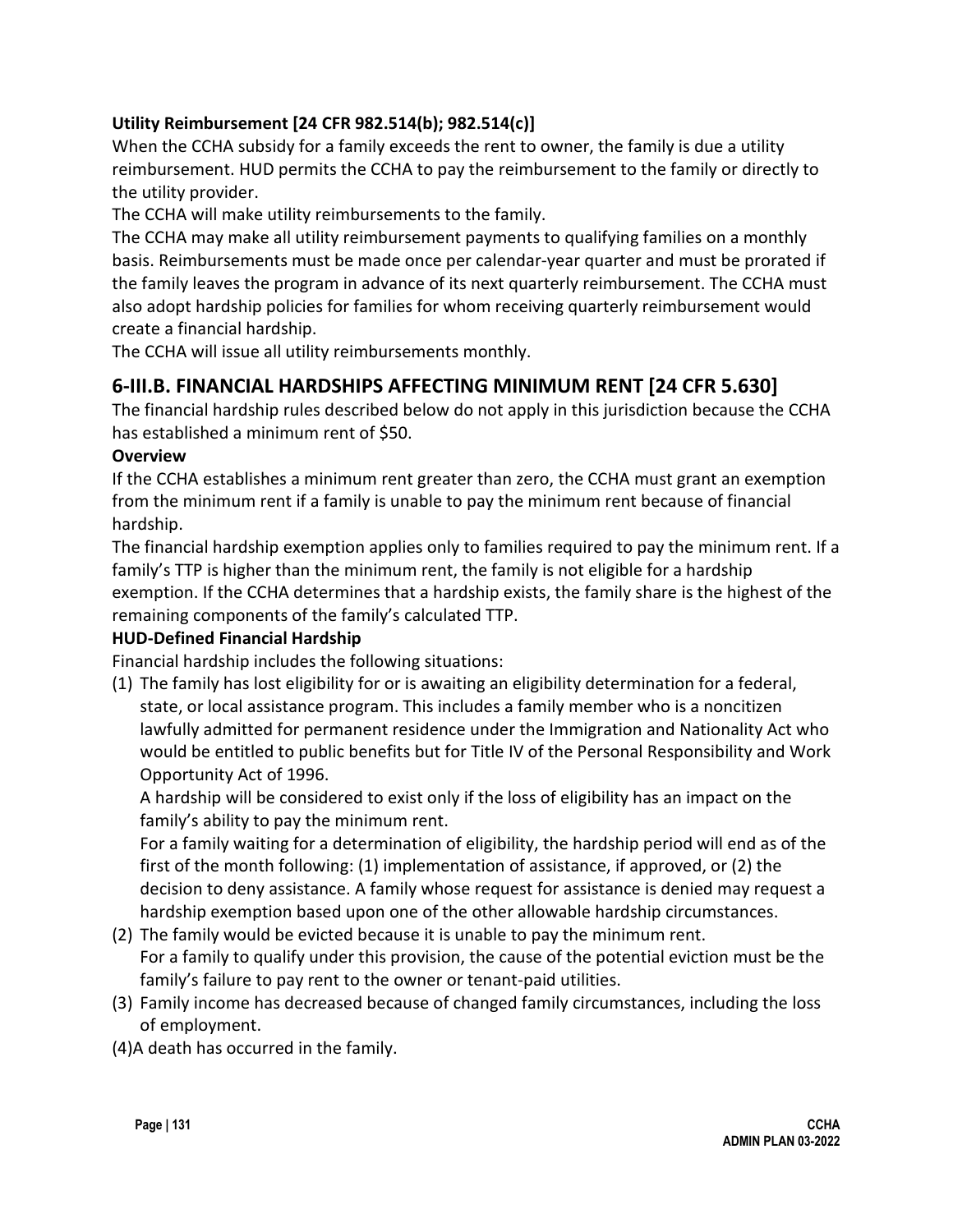In order to qualify under this provision, a family must describe how the death has created a financial hardship (e.g., because of funeral-related expenses or the loss of the family member's income).

(5) The family has experienced other circumstances determined by the PHA.

The CCHA has not established any additional hardship criteria.

# **Implementation of Hardship Exemption**

## *Determination of Hardship*

When a family requests a financial hardship exemption, the CCHA must suspend the minimum rent requirement beginning the first of the month following the family's request.

The CCHA then determines whether the financial hardship exists and whether the hardship is temporary or long-term.

The CCHA defines temporary hardship as a hardship expected to last 90 days or less. Long-term hardship is defined as a hardship expected to last more than 90 days.

When the minimum rent is suspended, the family share reverts to the highest of the remaining components of the calculated TTP. The example below demonstrates the effect of the minimum rent exemption.

| <b>Example: Impact of Minimum Rent Exemption</b>        |                                    |                              |                                    |  |
|---------------------------------------------------------|------------------------------------|------------------------------|------------------------------------|--|
| Assume the CCHA has established a minimum rent of \$50. |                                    |                              |                                    |  |
| Family Share - No Hardship                              |                                    | Family Share - With Hardship |                                    |  |
|                                                         | \$0 30% of monthly adjusted income |                              | \$0 30% of monthly adjusted income |  |
| \$15                                                    | 10% of monthly gross income        |                              | \$15 10% of monthly gross income   |  |
| N/A                                                     | Welfare rent                       |                              | N/A Welfare rent                   |  |
| \$50                                                    | Minimum rent                       | \$50                         | Minimum rent                       |  |
| Minimum rent applies.                                   |                                    | Hardship exemption granted.  |                                    |  |
| $TTP = $50$                                             |                                    | $TTP = $15$                  |                                    |  |

To qualify for a hardship exemption, a family must submit a request for a hardship exemption in writing. The request must explain the nature of the hardship and how the hardship has affected the family's ability to pay the minimum rent.

The CCHA will make the determination of hardship within 30 calendar days.

# *No Financial Hardship*

If the CCHA determines there is no financial hardship, the CCHA will reinstate the minimum rent and require the family to repay the amounts suspended.

The CCHA will require the family to repay the suspended amount within 30 calendar days of the PHA's notice that a hardship exemption has not been granted.

# *Temporary Hardship*

If the CCHA determines that a qualifying financial hardship is temporary, the CCHA must suspend the minimum rent for the 90-day period beginning the first of the month following the date of the family's request for a hardship exemption.

At the end of the 90-day suspension period, the family must resume payment of the minimum rent and must repay the CCHA the amounts suspended. HUD requires the CCHA to offer a reasonable repayment agreement, on terms and conditions established by the PHA. The CCHA also may determine that circumstances have changed and the hardship is now a long-term hardship.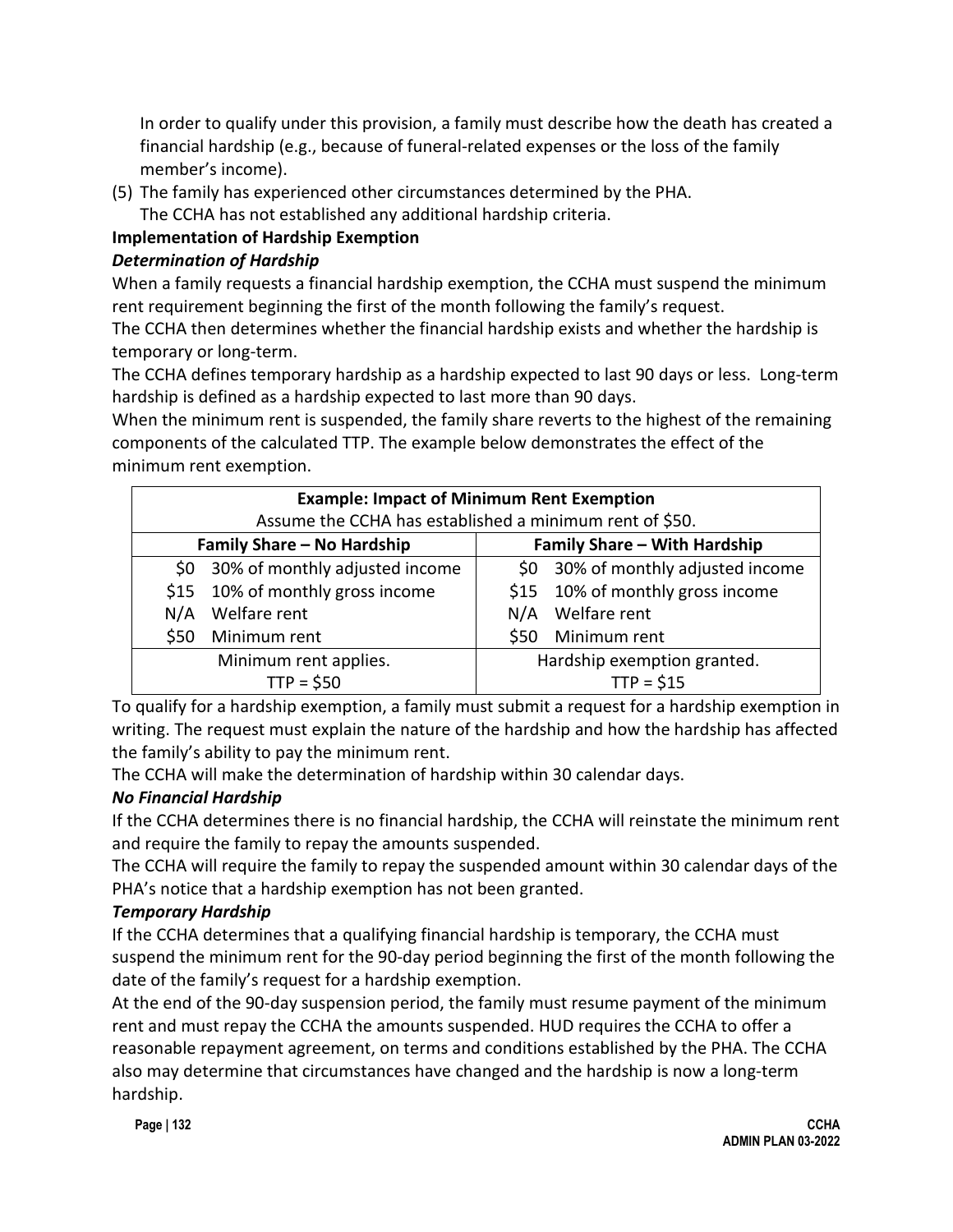The CCHA will enter into a repayment agreement in accordance with the procedures found in Chapter 16 of this plan.

## *Long-Term Hardship*

If the CCHA determines that the financial hardship is long-term, the CCHA must exempt the family from the minimum rent requirement for so long as the hardship continues. The exemption will apply from the first of the month following the family's request until the end of the qualifying hardship. When the financial hardship has been determined to be long-term, the family is not required to repay the minimum rent.

The hardship period ends when any of the following circumstances apply:

- (1) At an interim or annual reexamination, the family's calculated TTP is greater than the minimum rent.
- (2) For hardship conditions based on loss of income, the hardship condition will continue to be recognized until new sources of income are received that are at least equal to the amount lost. For example, if a hardship is approved because a family no longer receives a \$60/month child support payment, the hardship will continue to exist until the family receives at least \$60/month in income from another source or once again begins to receive the child support.
- (3) For hardship conditions based upon hardship-related expenses, the minimum rent exemption will continue to be recognized until the cumulative amount exempted is equal to the expense incurred.

# **6-III.C. APPLYING PAYMENT STANDARDS [24 CFR 982.505; 982.503(b)]**

## **Overview**

The PHA's schedule of payment standards is used to calculate housing assistance payments for HCV families. This section covers the application of the PHA's payment standards. The establishment and revision of the PHA's payment standard schedule are covered in Chapter 16. *Payment standard* is defined as "the maximum monthly assistance payment for a family assisted in the voucher program (before deducting the total tenant payment by the family)" [24 CFR 982.4(b)].

The payment standard for a family is the lower of (1) the payment standard for the family unit size, which is defined as the appropriate number of bedrooms for the family under the PHA's subsidy standards [24 CFR 982.4(b)], or (2) the payment standard for the size of the dwelling unit rented by the family.

If the CCHA has established an exception payment standard for a designated part of a zip code area or FMR area and a family's unit is located in the exception area, the CCHA must use the appropriate payment standard for the exception area.

The CCHA is required to pay a monthly housing assistance payment (HAP) for a family that is the lower of (1) the payment standard for the family minus the family's TTP or (2) the gross rent for the family's unit minus the TTP.

If during the term of the HAP contract for a family's unit, the owner lowers the rent, the CCHA will recalculate the HAP using the lower of the initial payment standard or the gross rent for the unit [HCV GB, p. 7-8].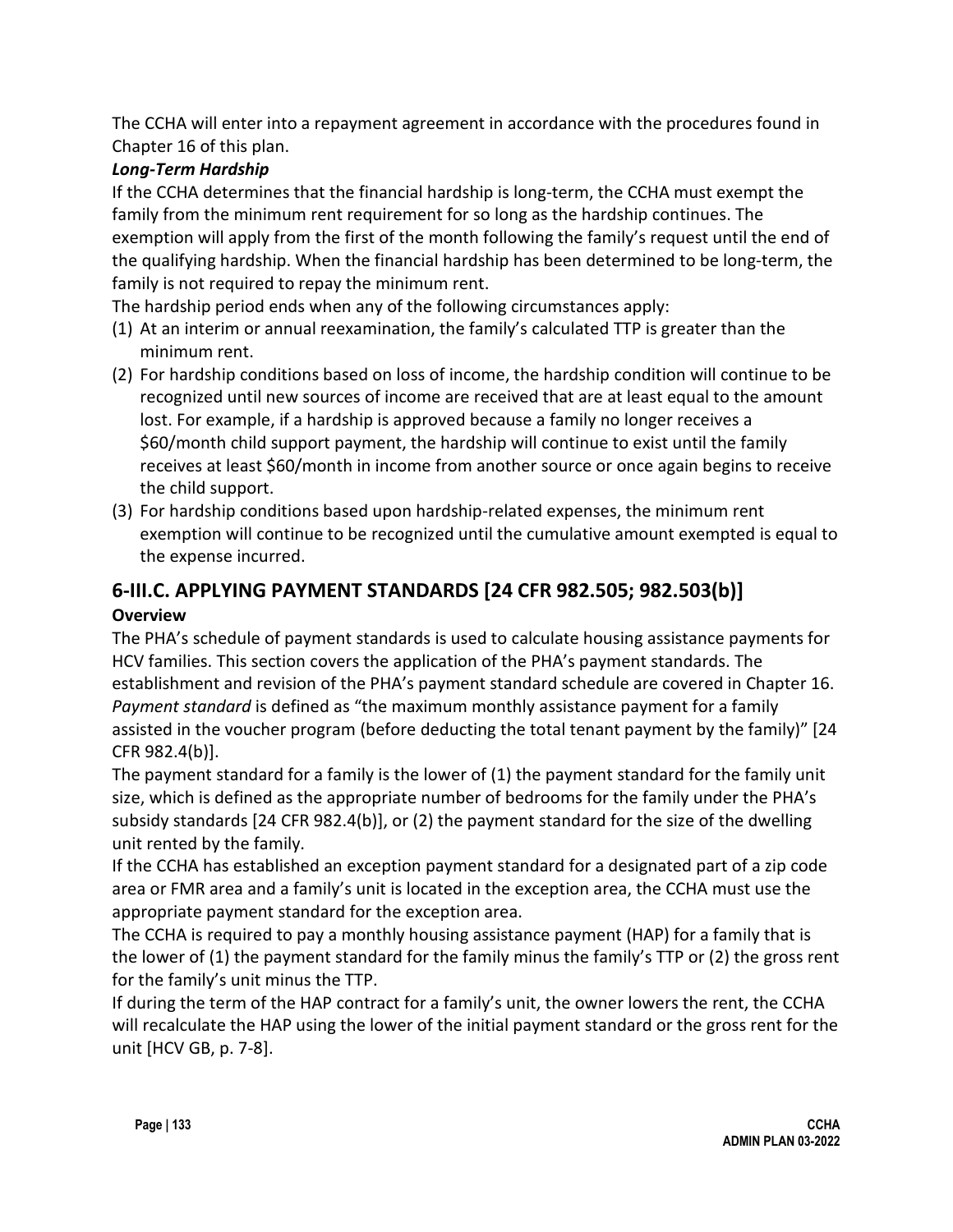### **Changes in Payment Standards**

When the CCHA revises its payment standards during the term of the HAP contract for a family's unit, it will apply the new payment standards in accordance with HUD regulations.

#### *Decreases*

If a CCHA changes its payment standard schedule, resulting in a lower payment standard amount, during the term of a HAP contract, the CCHA is not required to reduce the payment standard used to calculate subsidy for families under HAP contract as long as the HAP contract remains in effect [FR Notice 11/16/16].

However, if the CCHA does choose to reduce the payment standard for families currently under HAP contract, the initial reduction to the payment standard may not be applied any earlier than the effective date of the family's second regular reexamination following the effective date of the decrease in the payment standard amount. At that point, the CCHA may either reduce the payment standard to the current amount in effect on the PHA's payment standard schedule, or may reduce the payment standard to another amount that is higher than the normally applicable amount on the schedule. The CCHA may also establish different policies for designated areas within their jurisdiction (e.g., different zip code areas).

In any case, the CCHA must provide the family with at least 12 months' notice that the payment standard is being reduced before the effective date of the change. The PHA's policy on decreases in the payment standard during the term of the HAP contract apply to all families under HAP contract at the time of the effective date of the decrease in the payment standard within the designated area.

If a CCHA changes its payment standard schedule resulting in a lower payment standard amount, during the term of a HAP contract, the CCHA will not reduce the payment standard used to calculate subsidy for families under HAP contract as long as the HAP contract remains in effect.

The CCHA will not establish different policies for decreases in the payment standard for designated areas within their jurisdiction.

#### *Increases*

If the payment standard is increased during the term of the HAP contract, the increased payment standard will be used to calculate the monthly housing assistance payment for the family beginning on the effective date of the family's first regular reexamination on or after the effective date of the increase in the payment standard.

Families requiring or requesting interim reexaminations will not have their HAP payments calculated using the higher payment standard until their next annual reexamination [HCV GB, p. 7-8].

### *Changes in Family Unit Size (Voucher Size)*

Irrespective of any increase or decrease in the payment standard, if the family unit size increases or decreases during the HAP contract term, the new family unit size must be used to determine the payment standard for the family beginning at the family's first regular reexamination following the change in family unit size.

#### **Reasonable Accommodation**

If a family requires a higher payment standard as a reasonable accommodation for a family member who is a person with disabilities, the CCHA is allowed to establish a higher payment standard for the family of not more than 120 percent of the published FMR.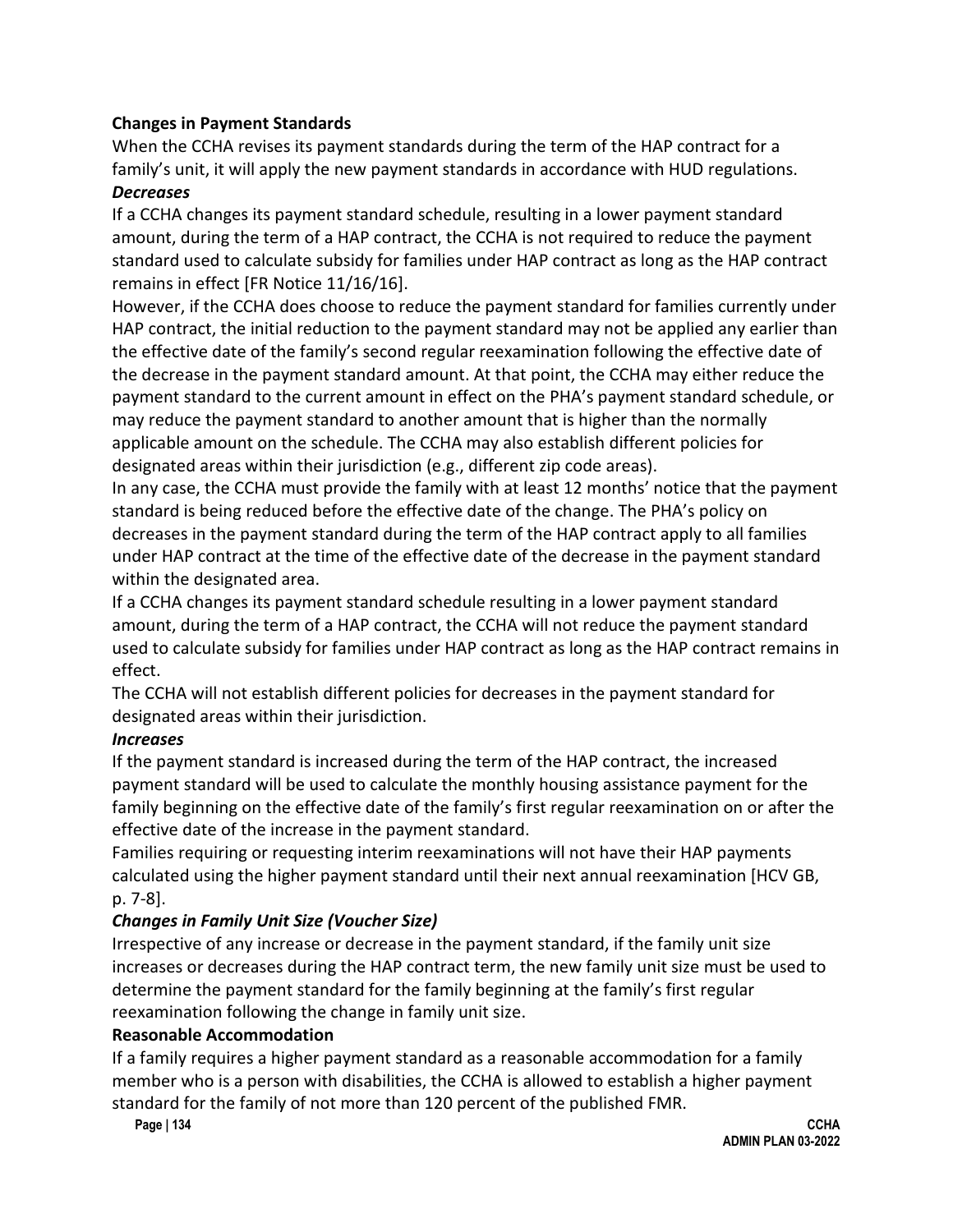# **6-III.D. APPLYING UTILITY ALLOWANCES [24 CFR 982.517]**

### **Overview**

A PHA-established utility allowance schedule is used in determining family share and CCHA subsidy. A family's utility allowance is determined by the size of dwelling unit leased by a family or the voucher unit size for which the family qualifies using CCHA subsidy standards, whichever is the lowest of the two. See Chapter 5 for information on the PHA's subsidy standards. For policies on establishing and updating utility allowances, see Chapter 16.

#### **Reasonable Accommodation**

HCV program regulations require a CCHA to approve a utility allowance amount higher than shown on the PHA's schedule if a higher allowance is needed as a reasonable accommodation for a family member with a disability. For example, if a family member with a disability requires such an accommodation, the CCHA will approve an allowance for air-conditioning, even if the CCHA has determined that an allowance for air-conditioning generally is not needed. The family must request the higher allowance and provide the CCHA with an explanation of the need for the reasonable accommodation and information about the amount of additional allowance required [HCV GB, p. 18-8].

#### **Utility Allowance Revisions**

At reexamination, the CCHA must use the current utility allowance schedule [HCV GB, p. 18-8]. Revised utility allowances will be applied to a family's rent and subsidy calculations at the first annual reexamination that is effective after the allowance is adopted.

# **6-III.E. PRORATED ASSISTANCE FOR MIXED FAMILIES [24 CFR 5.520]**

HUD regulations prohibit assistance to ineligible family members. A *mixed family* is one that includes at least one U.S. citizen or eligible immigrant and any number of ineligible family members. The CCHA must prorate the assistance provided to a mixed family. The CCHA will first determine assistance as if all family members were eligible and then prorate the assistance based upon the percentage of family members that actually are eligible. For example, if the CCHA subsidy for a family is calculated at \$500 and two of four family members are ineligible, the CCHA subsidy would be reduced to \$250.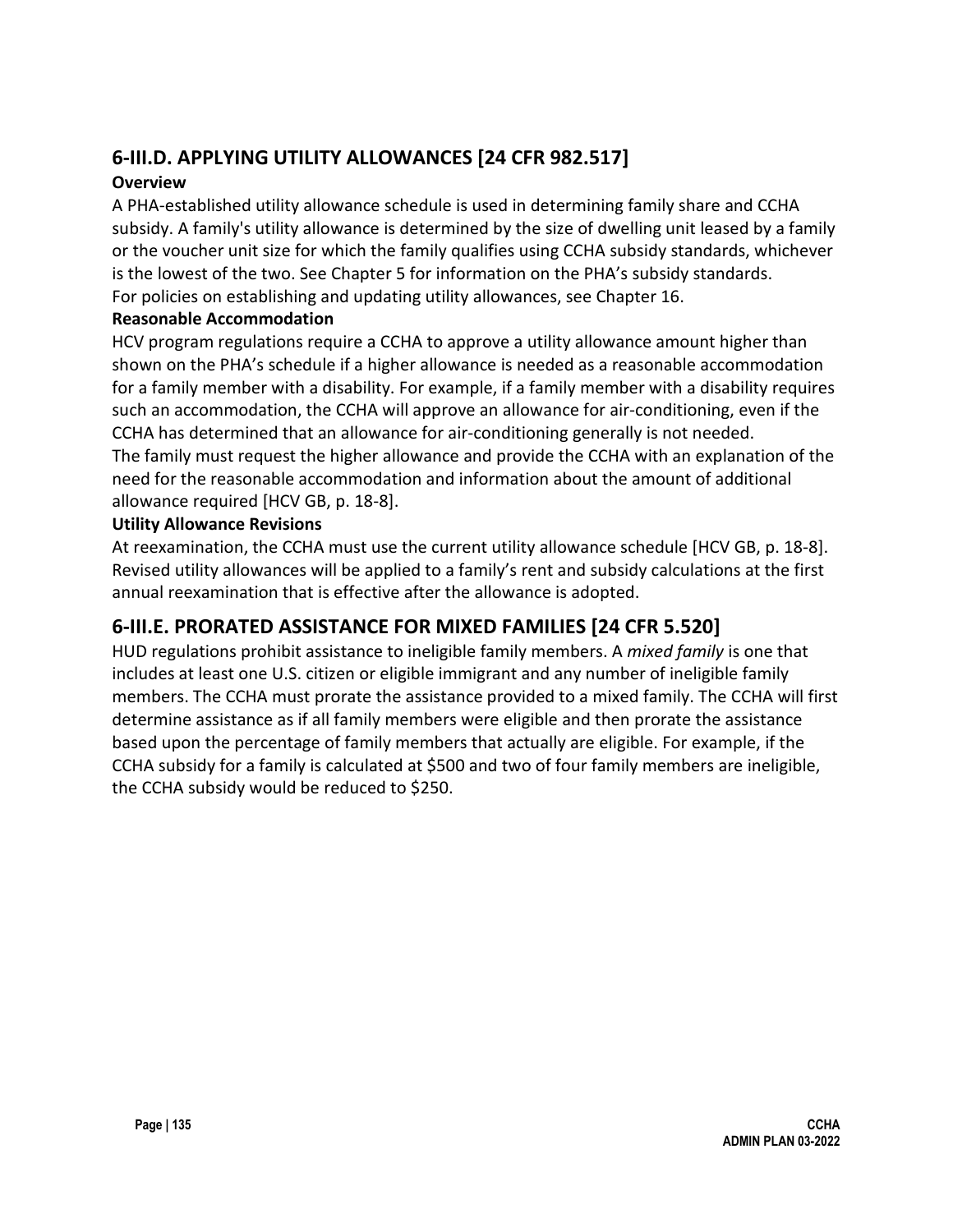#### **EXHIBIT 6-1: ANNUAL INCOME INCLUSIONS**

#### **24 CFR 5.609**

*(a) Annual income means all amounts, monetary or not, which:*

(1) Go to, or on behalf of, the family head or spouse (even if temporarily absent) or to any other family member; or

(2) Are anticipated to be received from a source outside the family during the 12 month period following admission or annual reexamination effective date; and

(3) Which are not specifically excluded in paragraph (c) of this section.

(4) Annual income also means amounts derived (during the 12-month period) from assets to which any member of the family has access.

*(b) Annual income includes, but is not limited to:*

(1) The full amount, before any payroll deductions, of wages and salaries, overtime pay, commissions, fees, tips and bonuses, and other compensation for personal services;

(2) The net income from the operation of a business or profession. Expenditures for business expansion or amortization of capital indebtedness shall not be used as deductions in determining net income. An allowance for depreciation of assets used in a business or profession may be deducted, based on straight line depreciation, as provided in Internal Revenue Service regulations. Any withdrawal of cash or assets from the operation of a business or profession will be included in income, except to the extent the withdrawal is reimbursement of cash or assets invested in the operation by the family;

(3) Interest, dividends, and other net income of any kind from real or personal property. Expenditures for amortization of capital indebtedness shall not be used as deductions in determining net income. An allowance for depreciation is permitted only as authorized in paragraph (b)(2) of this section. Any withdrawal of cash or assets from an investment will be included in income, except to the extent the withdrawal is reimbursement of cash or assets invested by the family. Where the family has net family assets in excess of \$5,000, annual income shall include the greater of the actual income derived from all net family assets or a percentage of the value of such assets based on the current passbook savings rate, as determined by HUD;

(4) The full amount of periodic amounts received from Social Security, annuities, insurance policies, retirement funds, pensions, disability or death benefits, and other similar types of periodic receipts, including a lump-sum amount or prospective monthly amounts for the delayed start of a periodic amount (except as provided in paragraph (c)(14) of this section);

(5) Payments in lieu of earnings, such as unemployment and disability compensation, worker's compensation and severance pay (except as provided in paragraph (c)(3) of this section);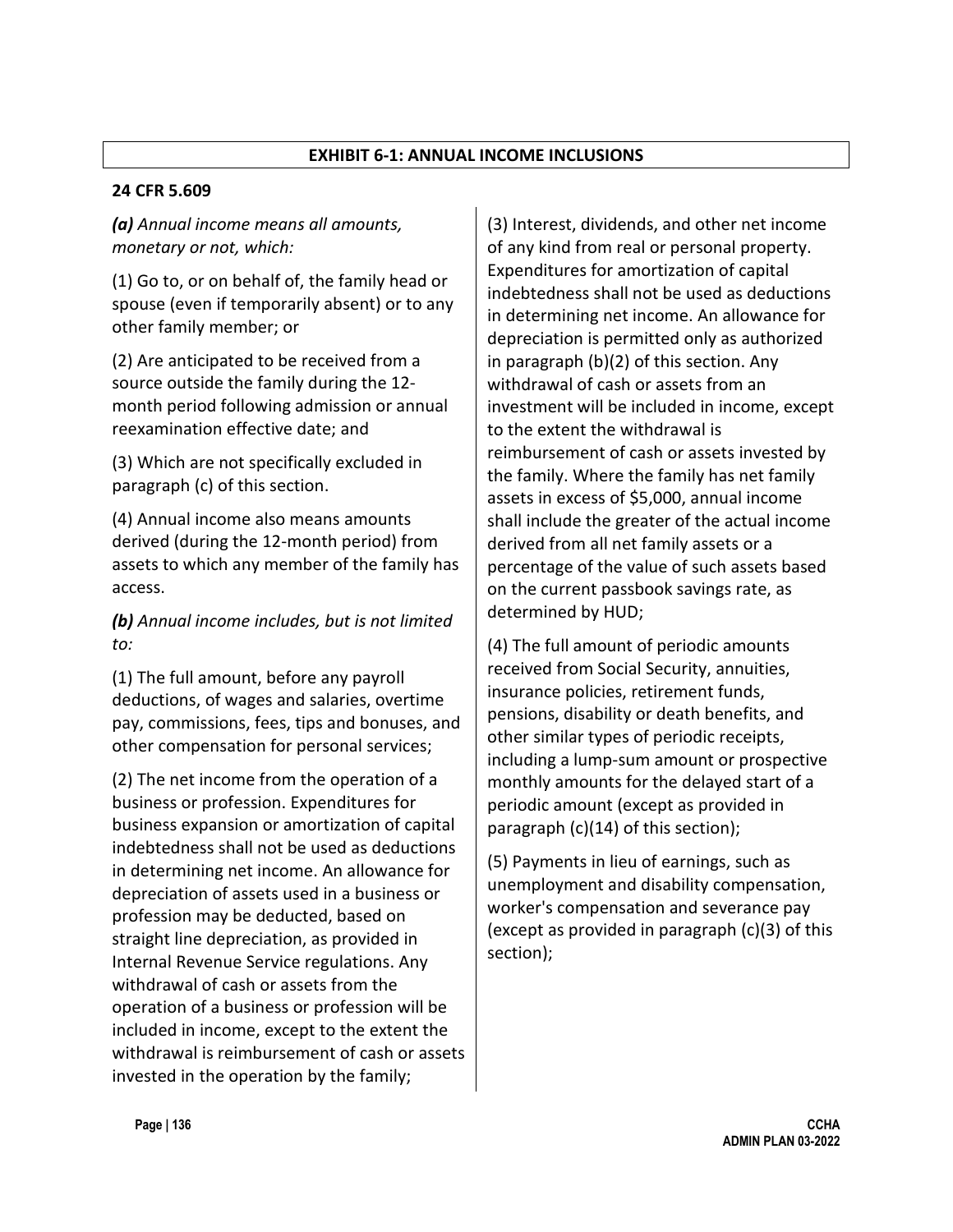(6) Welfare assistance payments.

(i) Welfare assistance payments made under the Temporary Assistance for Needy Families (TANF) program are included in annual income only to the extent such payments:

(A) Qualify as assistance under the TANF program definition at 45 CFR 260.31[1](#page-35-0); and

(B) Are not otherwise excluded under paragraph (c) of this section.

(ii) If the welfare assistance payment includes an amount specifically designated for shelter and utilities that is subject to adjustment by the welfare assistance agency in accordance with the actual cost of shelter and utilities, the amount of welfare assistance income to be included as income shall consist of:

(A) The amount of the allowance or grant exclusive of the amount specifically designated for shelter or utilities; plus

(B) The maximum amount that the welfare assistance agency could in fact allow the family for shelter and utilities. If the family's welfare assistance is ratably reduced from the standard of need by applying a percentage, the amount calculated under this paragraph shall be the amount resulting from one application of the percentage.

(7) Periodic and determinable allowances, such as alimony and child support payments, and regular contributions or gifts received from organizations or from persons not residing in the dwelling;

(8) All regular pay, special pay and allowances of a member of the Armed Forces (except as provided in paragraph (c)(7) of this section)

(9) For section 8 programs only and as provided in 24 CFR 5.612, any financial assistance, in excess of amounts received for tuition, that an individual receives under the Higher Education Act of 1965 (20 U.S.C. 1001 et seq.), from private sources, or from an institution of higher education (as defined under the Higher Education Act of 1965 (20 U.S.C. 1002)), shall be considered income to that individual, except that financial assistance described in this paragraph is not considered annual income for persons over the age of 23 with dependent children. For purposes of this paragraph, "financial assistance" does not include loan proceeds for the purpose of determining income.

### **HHS DEFINITION OF "ASSISTANCE"**

#### **45 CFR: GENERAL TEMPORARY ASSISTANCE FOR NEEDY FAMILIES**

### **260.31 What does the term "assistance" mean?**

(a)(1) The term "assistance" includes cash, payments, vouchers, and other forms of benefits designed to meet a family's ongoing basic needs (i.e., for food, clothing, shelter, utilities, household goods, personal care items, and general incidental expenses).

(2) It includes such benefits even when they are:

(i) Provided in the form of payments by a TANF agency, or other agency on its behalf, to individual recipients; and

(ii) Conditioned on participation in work experience or community service (or any other work activity under 261.30 of this chapter).

<span id="page-35-0"></span>**Page | 137 CCHA**  1 Text of 45 CFR 260.31 follows.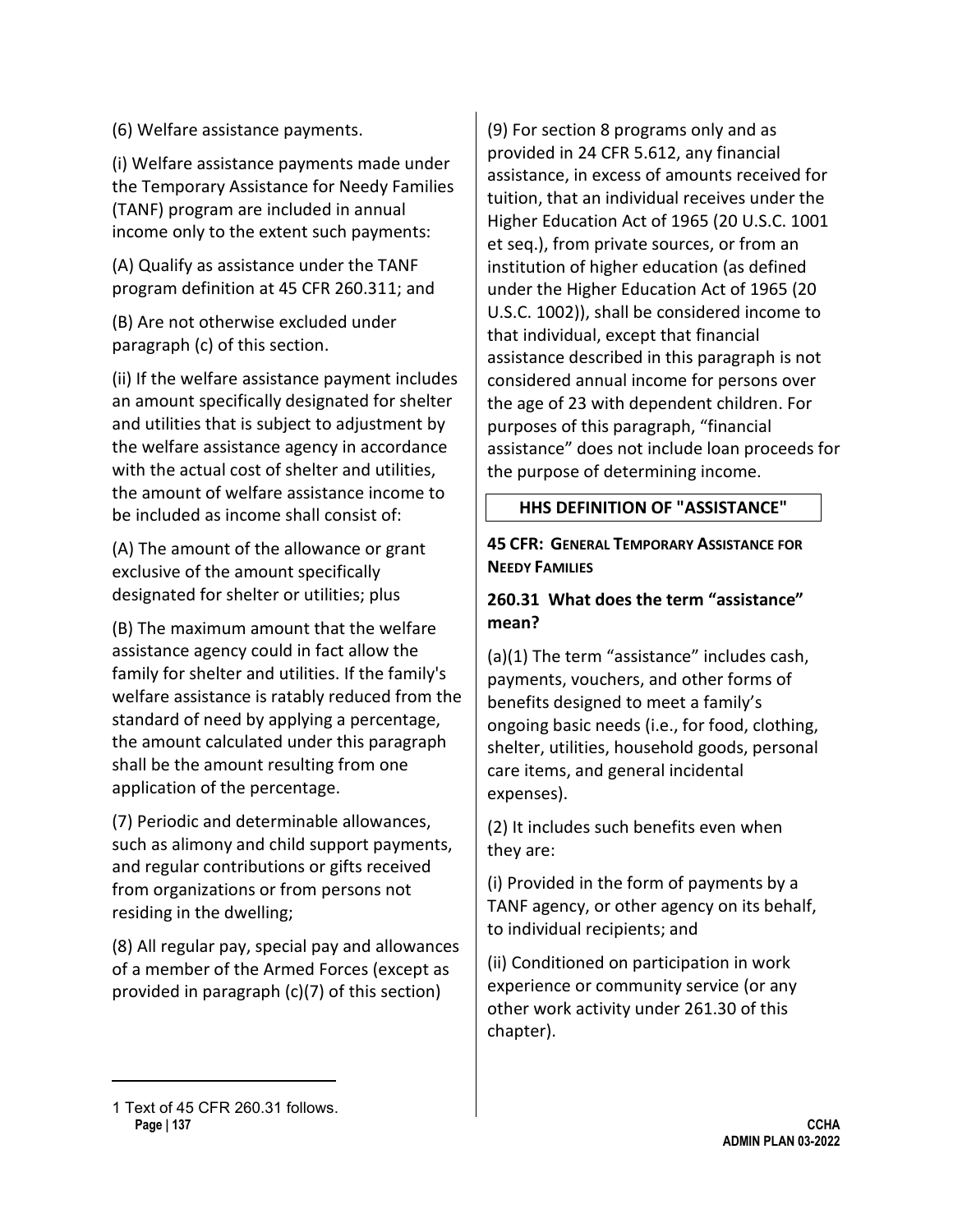(3) Except where excluded under paragraph (b) of this section, it also includes supportive services such as transportation and child care provided to families who are not employed.

(b) [The definition of "assistance"] excludes: (1) Nonrecurrent, short-term benefits that:

(i) Are designed to deal with a specific crisis situation or episode of need;

(ii) Are not intended to meet recurrent or ongoing needs; and

(iii) Will not extend beyond four months.

(2) Work subsidies (i.e., payments to employers or third parties to help cover the costs of employee wages, benefits, supervision, and training);

(3) Supportive services such as child care and transportation provided to families who are employed;

(4) Refundable earned income tax credits;

(5) Contributions to, and distributions from, Individual Development Accounts;

(6) Services such as counseling, case management, peer support, child care information and referral, transitional services, job retention, job advancement, and other employment-related services that do not provide basic income support; and

(7) Transportation benefits provided under a Job Access or Reverse Commute project, pursuant to section 404(k) of [the Social Security] Act, to an individual who is not otherwise receiving assistance.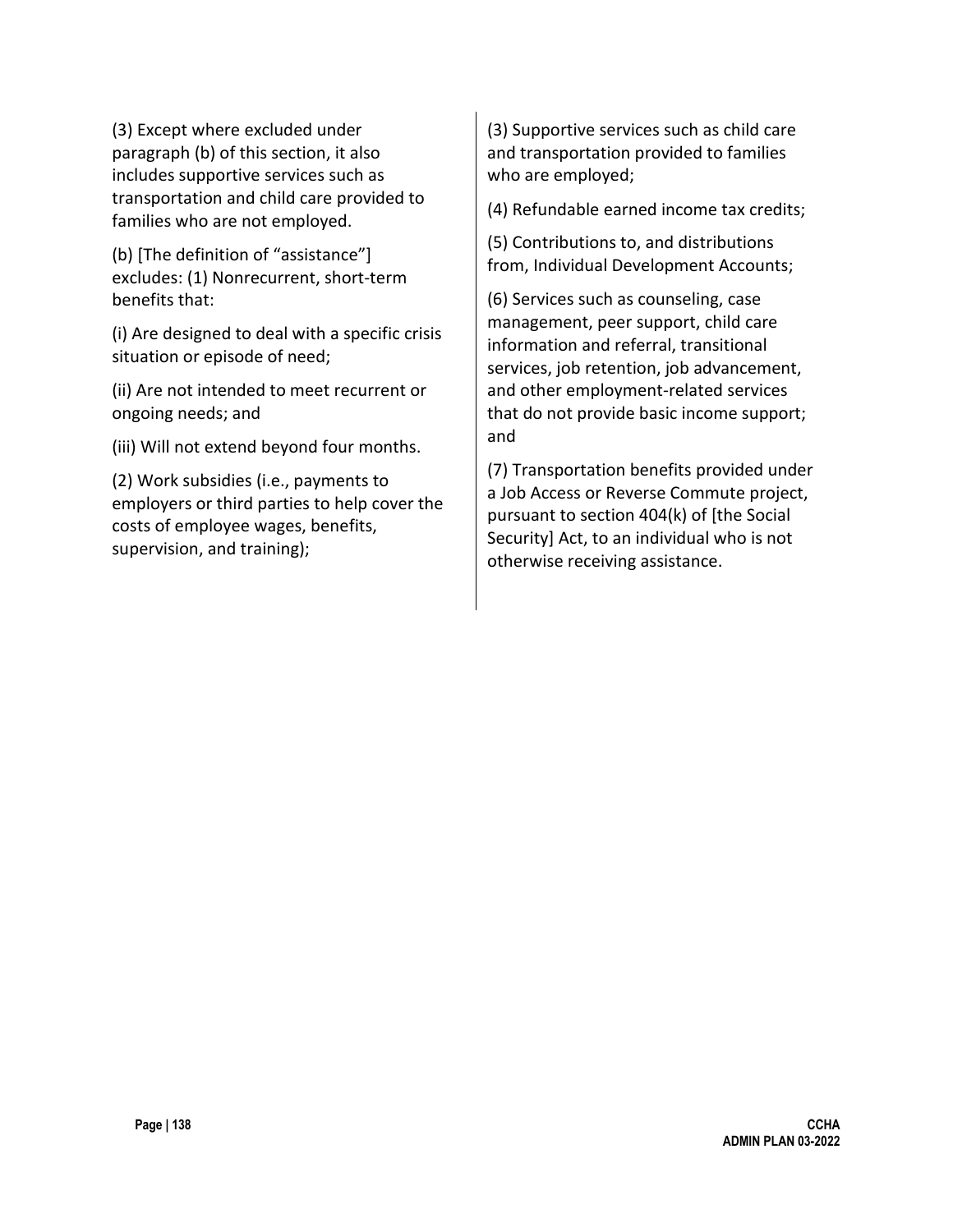#### **EXHIBIT 6-2: ANNUAL INCOME EXCLUSIONS**

#### **24 CFR 5.609**

*(c) Annual income does not include the following:*

(1) Income from employment of children (including foster children) under the age of 18 years;

(2) Payments received for the care of foster children or foster adults (usually persons with disabilities, unrelated to the tenant family, who are unable to live alone);

(3) Lump-sum additions to family assets, such as inheritances, insurance payments (including payments under health and accident insurance and worker's compensation), capital gains and settlement for personal or property losses (except as provided in paragraph (b)(5) of this section);

(4) Amounts received by the family that are specifically for, or in reimbursement of, the cost of medical expenses for any family member;

(5) Income of a live-in aide, as defined in Sec. 5.403;

(6) Subject to paragraph (b)(9) of this section, the full amount of student financial assistance paid directly to the student or to the educational institution;

(7) The special pay to a family member serving in the Armed Forces who is exposed to hostile fire;

(8) (i) Amounts received under training programs funded by HUD;

(ii) Amounts received by a person with a disability that are disregarded for a limited time for purposes of Supplemental Security Income eligibility and benefits because they are set aside for use under a Plan to Attain Self-Sufficiency (PASS);

(iii) Amounts received by a participant in other publicly assisted programs which are specifically for or in reimbursement of out-ofpocket expenses incurred (special equipment, clothing, transportation, child care, etc.) and which are made solely to allow participation in a specific program;

(iv) Amounts received under a resident service stipend. A resident service stipend is a modest amount (not to exceed \$200 per month) received by a resident for performing a service for the CCHA or owner, on a part-time basis, that enhances the quality of life in the development. Such services may include, but are not limited to, fire patrol, hall monitoring, lawn maintenance, resident initiatives coordination, and serving as a member of the PHA's governing board. No resident may receive more than one such stipend during the same period of time;

(v) Incremental earnings and benefits resulting to any family member from participation in qualifying State or local employment training programs (including training programs not affiliated with a local government) and training of a family member as resident management staff. Amounts excluded by this provision must be received under employment training programs with clearly defined goals and objectives, and are excluded only for the period during which the family member participates in the employment training program;

(9) Temporary, nonrecurring or sporadic income (including gifts);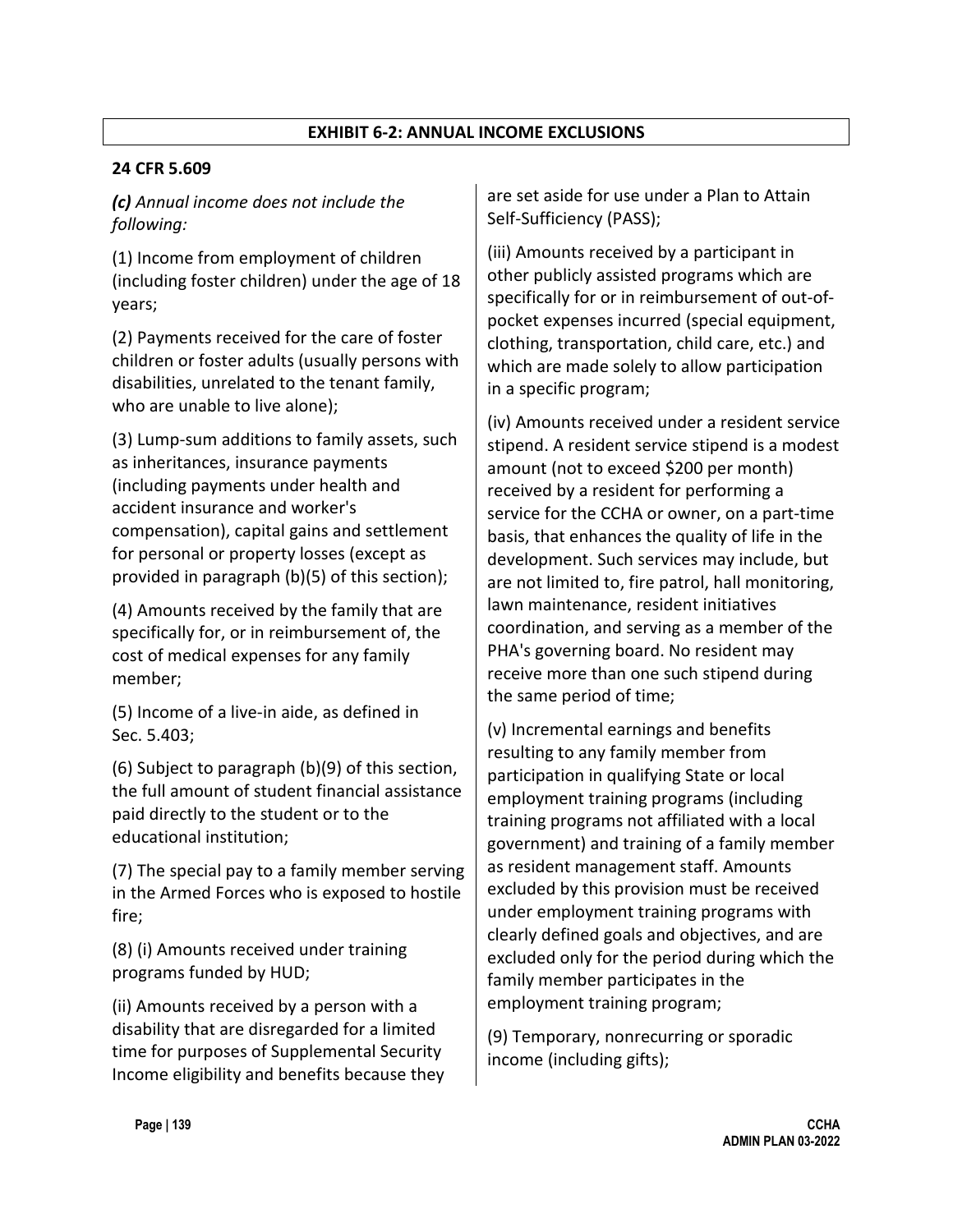(10) Reparation payments paid by a foreign government pursuant to claims filed under the laws of that government by persons who were persecuted during the Nazi era;

11) Earnings in excess of \$480 for each fulltime student 18 years old or older (excluding the head of household and spouse);

(12) Adoption assistance payments in excess of \$480 per adopted child;

#### (13) [Reserved]

(14) Deferred periodic amounts from supplemental security income and social security benefits that are received in a lump sum amount or in prospective monthly amounts, or any deferred Department of Veterans Affairs disability benefits that are received in a lump sum amount or prospective monthly amounts.

(15) Amounts received by the family in the form of refunds or rebates under State or

local law for property taxes paid on the dwelling unit;

(16) Amounts paid by a State agency to a family with a member who has a developmental disability and is living at home to offset the cost of services and equipment needed to keep the developmentally disabled family member at home; or

(17) Amounts specifically excluded by any other Federal statute from consideration as income for purposes of determining eligibility or benefits under a category of assistance programs that includes assistance under any program to which the exclusions set forth in 24 CFR 5.609(c) apply. A notice will be published in the Federal Register and distributed to PHAs and housing owners identifying the benefits that qualify for this exclusion. Updates will be published and distributed when necessary. [See Section 6-I.M. for a list of benefits that qualify for this exclusion.]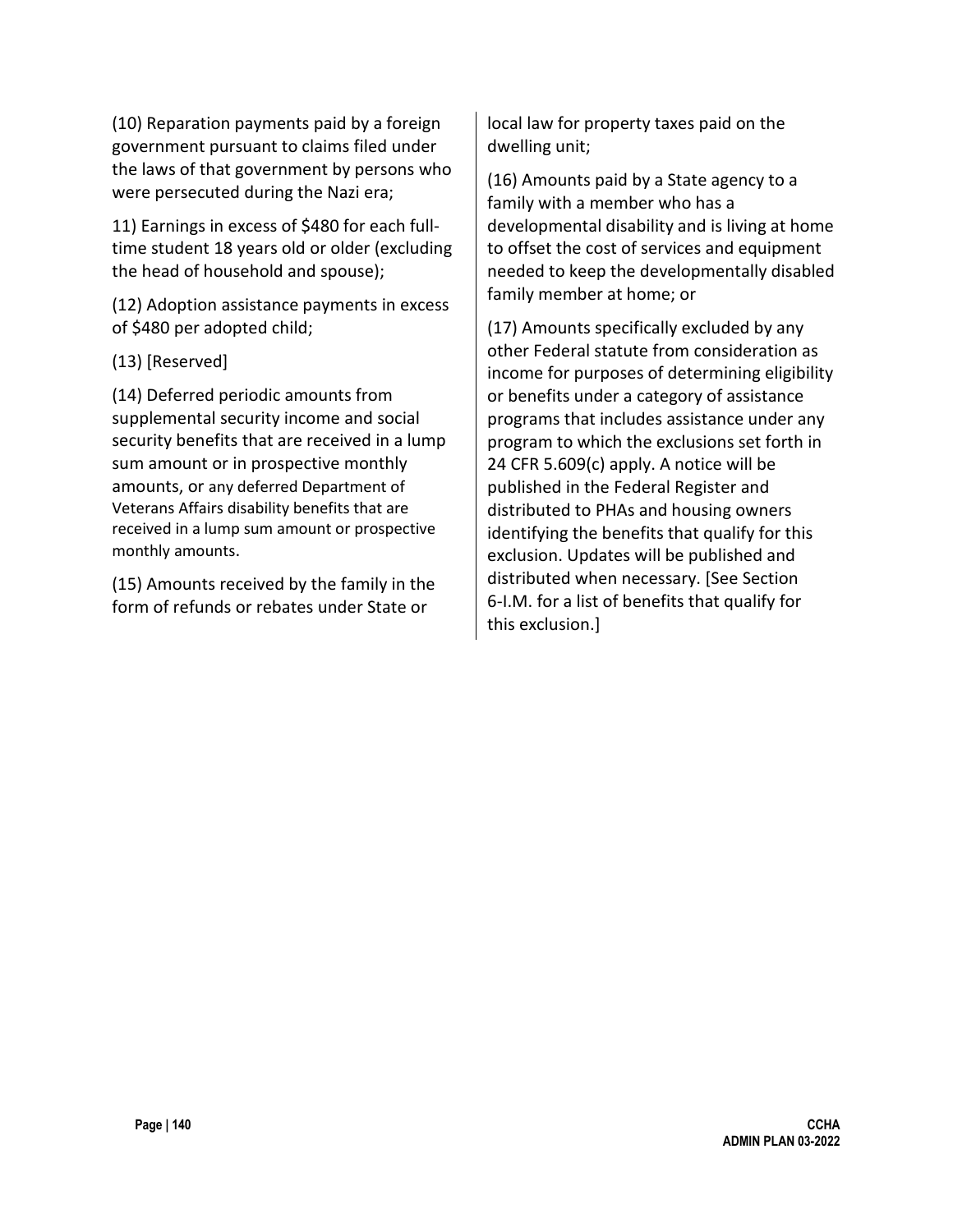#### **EXHIBIT 6-3: TREATMENT OF FAMILY ASSETS**

#### **24 CFR 5.603(b) Net Family Assets**

(1) Net cash value after deducting reasonable costs that would be incurred in disposing of real property, savings, stocks, bonds, and other forms of capital investment, excluding interests in Indian trust land and excluding equity accounts in HUD homeownership programs. The value of necessary items of personal property such as furniture and automobiles shall be excluded.

(2) In cases where a trust fund has been established and the trust is not revocable by, or under the control of, any member of the family or household, the value of the trust fund will not be considered an asset so long as the fund continues to be held in trust. Any income distributed from the trust fund shall be counted when determining annual income under Sec. 5.609.

(3) In determining net family assets, PHAs or owners, as applicable, shall include the value of any business or family assets disposed of by an applicant or tenant for less than fair market value (including a disposition in trust, but not in a foreclosure or bankruptcy sale) during the two years preceding the date of application for the program or reexamination, as applicable, in excess of the consideration received therefor. In the case of a disposition as part of a separation or divorce settlement, the disposition will not be considered to be for less than fair market value if the applicant or tenant receives important consideration not measurable in dollar terms.

(4) For purposes of determining annual income under Sec. 5.609, the term "net family assets'' does not include the value of a home currently being purchased with assistance under part 982, subpart M of this title. This exclusion is limited to the first 10 years after the purchase date of the home.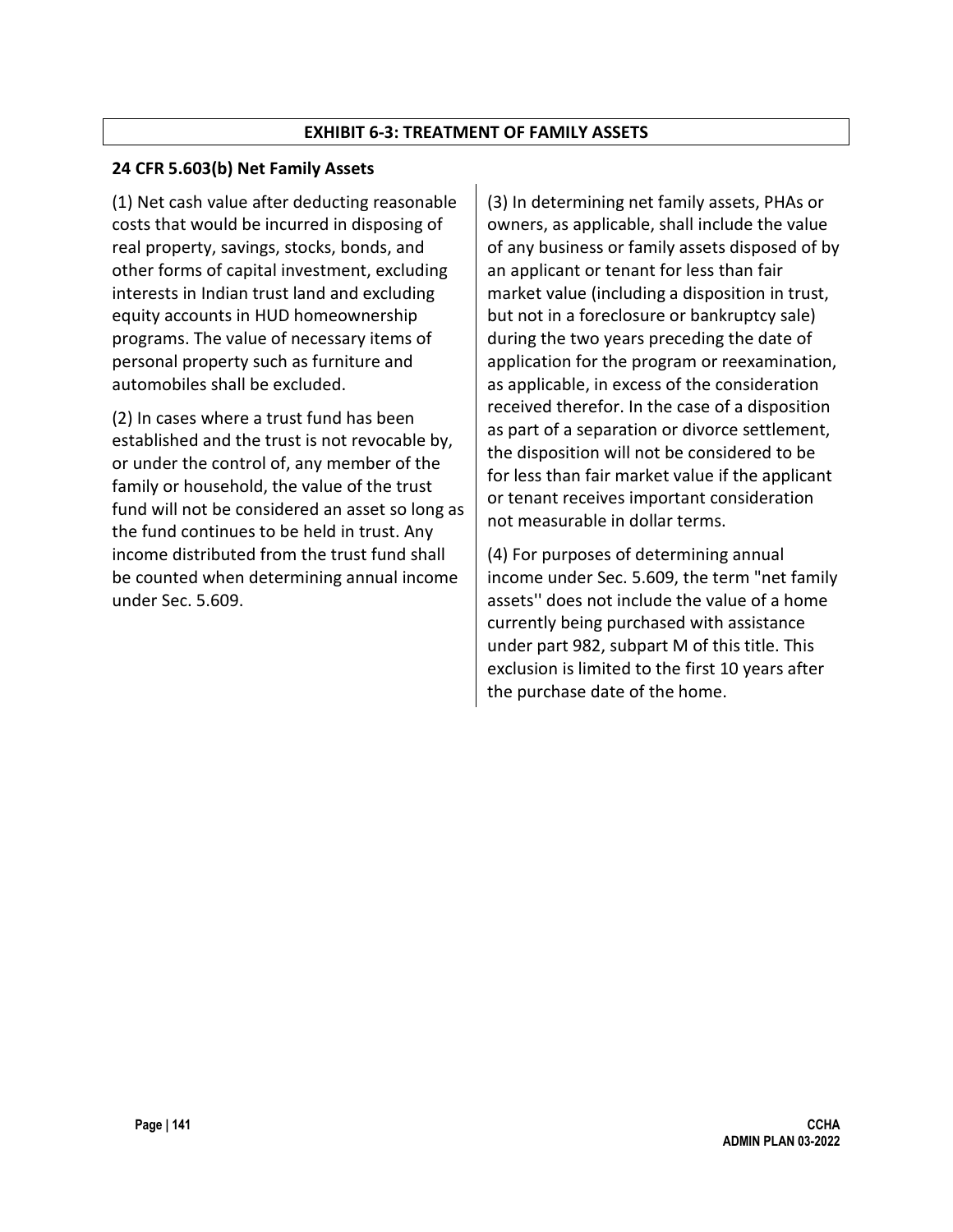### **EXHIBIT 6-4: EARNED INCOME DISALLOWANCE FOR PERSONS WITH DISABILITIES**

### **24 CFR 5.617 Self-sufficiency incentives for persons with disabilities–Disallowance of increase in annual income.**

*(a) Applicable programs.* The disallowance of earned income provided by this section is applicable only to the following programs: HOME Investment Partnerships Program (24

CFR part 92); Housing Opportunities for Persons with AIDS (24 CFR part 574); Supportive Housing Program (24 CFR part 583); and the Housing Choice Voucher Program (24 CFR part 982).

*(b) Definitions.* The following definitions apply for purposes of this section.

*Baseline income.* The annual income immediately prior to implementation of the disallowance described in paragraph (c)(1) of this section of a person with disabilities (who is a member of a qualified family).

*Disallowance*. Exclusion from annual income.

*Previously unemployed* includes a person with disabilities who has earned, in the twelve months previous to employment, no more than would be received for 10 hours of work per week for 50 weeks at the established minimum wage.

*Qualified family.* A family residing in housing assisted under one of the programs listed in paragraph (a) of this section or receiving tenant-based rental assistance under one of the programs listed in paragraph (a) of this section.

(1) Whose annual income increases as a result of employment of a family member who is a person with disabilities and who was previously unemployed for one or more years prior to employment?

(2) Whose annual income increases as a result of increased earnings by a family member who is a person with disabilities during participation in any economic self-sufficiency or other job training program; or

(3) Whose annual income increases, as a result of new employment or increased earnings of a family member who is a person with disabilities, during or within six months after receiving assistance, benefits or services under any state program for temporary assistance for needy families funded under Part A of Title IV of the Social Security Act, as determined by the responsible entity in consultation with the local agencies administering temporary assistance for needy families (TANF) and Welfare-to-Work (WTW) programs. The TANF program is not limited to monthly income maintenance, but also includes such benefits and services as onetime payments, wage subsidies and transportation assistance-- provided that the total amount over a six-month period is at least \$500.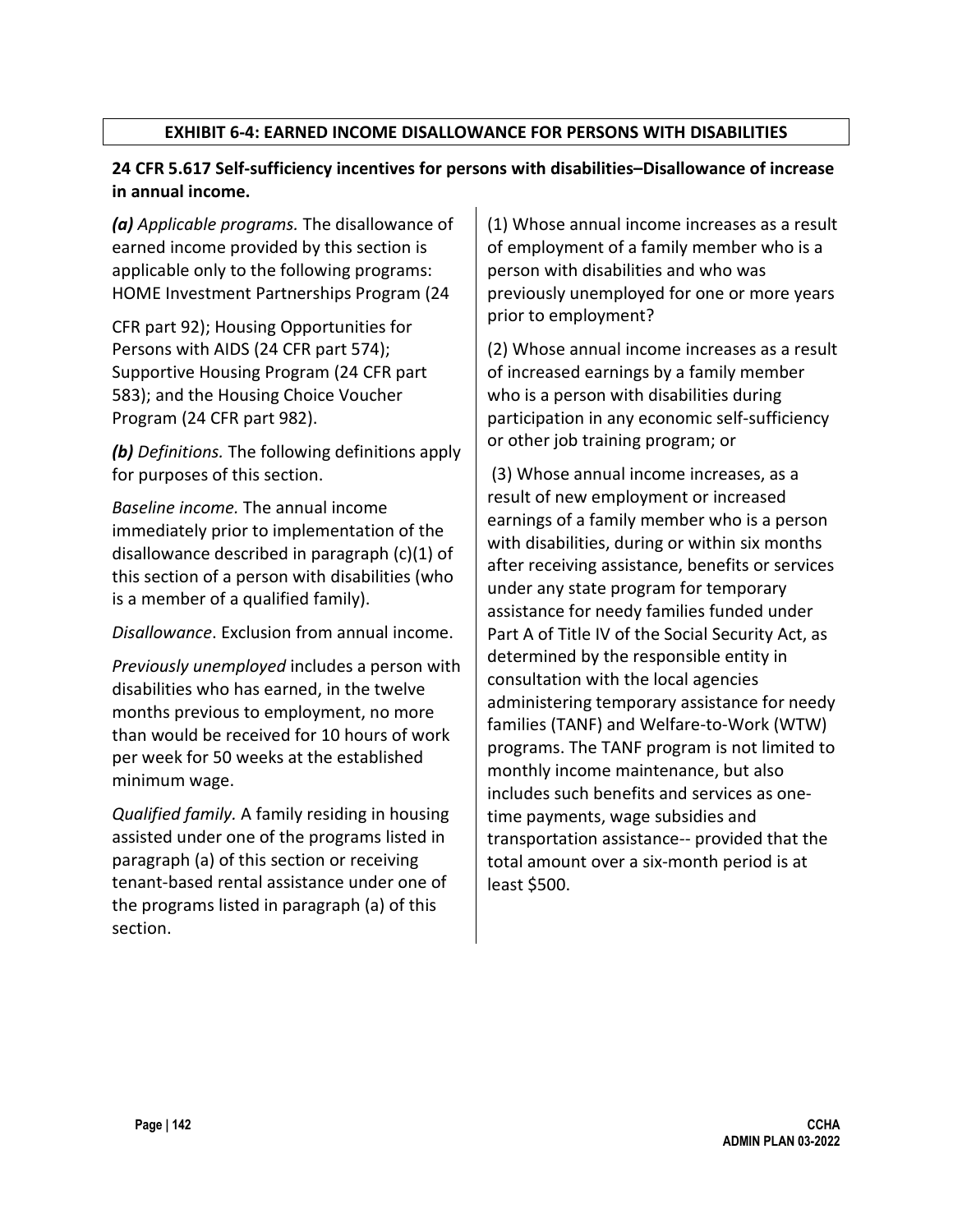*(c) Disallowance of increase in annual income—*

(1) *Initial twelve month exclusion.* During the 12-month period beginning on the date a member who is a person with disabilities of a qualified family is first employed or the family first experiences an increase in annual income attributable to employment, the responsible entity must exclude from annual income (as defined in the regulations governing the applicable program listed in paragraph (a) of this section) of a qualified family any increase in income of the family member who is a person with disabilities as a result of employment over prior income of that family member.

(2) *Second twelve month exclusion and phasein.* Upon expiration of the 12-month period defined in paragraph (c)(1) of this section and for the subsequent 12-month period, the responsible entity must exclude from annual income of a qualified family at least 50 percent of any increase in income of such family member as a result of employment over the family member's baseline income.

(3) *Maximum 2-year disallowance.* The disallowance of increased income of an individual family member who is a person with disabilities as provided in paragraph  $(c)(1)$  or  $(c)(2)$  of this section is limited to a lifetime 24-month period. The disallowance applies for a maximum of 12 months for disallowance under paragraph (c)(1) of this section and a maximum of 12 months for disallowance under paragraph (c)(2) of this section, during the 24- month period starting from the initial exclusion under paragraph (c)(1) of this section.

(4) *Effect of changes on currently participating families.* Families eligible for and participating in the disallowance of earned income under

this section prior to *May 9, 2016* will continue to be governed by this section in effect as it existed immediately prior to that date (see 24 CFR parts 0 to 199, revised as of April 1, 2016).

*(d) Inapplicability to admission.* The disallowance of increases in income as a result of employment of persons with disabilities under this section does not apply for purposes of admission to the program (including the determination of income eligibility or any income targeting that may be applicable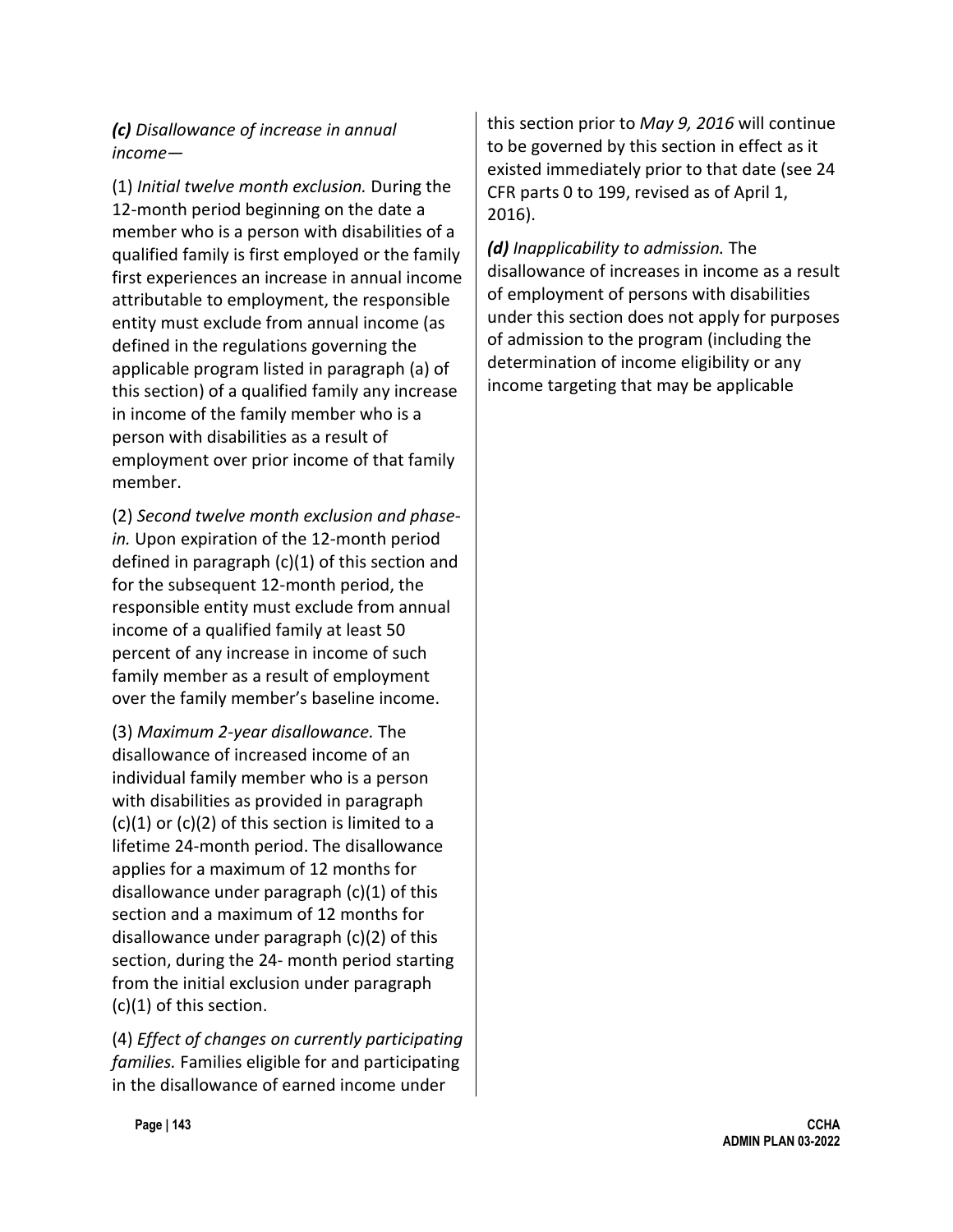### **EXHIBIT 6-5: THE EFFECT OF WELFARE BENEFIT REDUCTION**

#### **24 CFR 5.615**

### **Public housing program and Section 8 tenant-based assistance program: How welfare benefit reduction affects family income.**

*(a) Applicability.* This section applies to covered families who reside in public housing (part 960 of this title) or receive Section 8 tenant-based assistance (part 982 of this title).

*(b) Definitions.* The following definitions apply for purposes of this section:

*Covered families.* Families who receive welfare assistance or other public assistance benefits ("welfare benefits'') from a State or other public agency ("welfare agency'') under a program for which Federal, State, or local law requires that a member of the family must participate in an economic self-sufficiency program as a condition for such assistance.

#### *Economic self-sufficiency program*. See definition at Sec. 5.603.

*Imputed welfare income.* The amount of annual income not actually received by a family, as a result of a specified welfare benefit reduction, that is nonetheless included in the family's annual income for purposes of determining rent.

#### *Specified welfare benefit reduction.*

(1) A reduction of welfare benefits by the welfare agency, in whole or in part, for a family member, as determined by the welfare agency, because of fraud by a family member in connection with the welfare program; or because of welfare agency sanction against a family member for noncompliance with a welfare agency requirement to participate in an economic self-sufficiency program.

(2) "Specified welfare benefit reduction'' does not include a reduction or termination of welfare benefits by the welfare agency:

(i) at expiration of a lifetime or other time limit on the payment of welfare benefits;

(ii) because a family member is not able to obtain employment, even though the family member has complied with welfare agency economic self-sufficiency or work activities requirements; or

(iii) because a family member has not complied with other welfare agency requirements.

### *(c) Imputed welfare income.*

(1) A family's annual income includes the amount of imputed welfare income (because of a specified welfare benefits reduction, as specified in notice to the CCHA by the welfare agency), plus the total amount of other annual income as determined in accordance with Sec. 5.609.

(2) At the request of the PHA, the welfare agency will inform the CCHA in writing of the amount and term of any specified welfare benefit reduction for a family member, and the reason for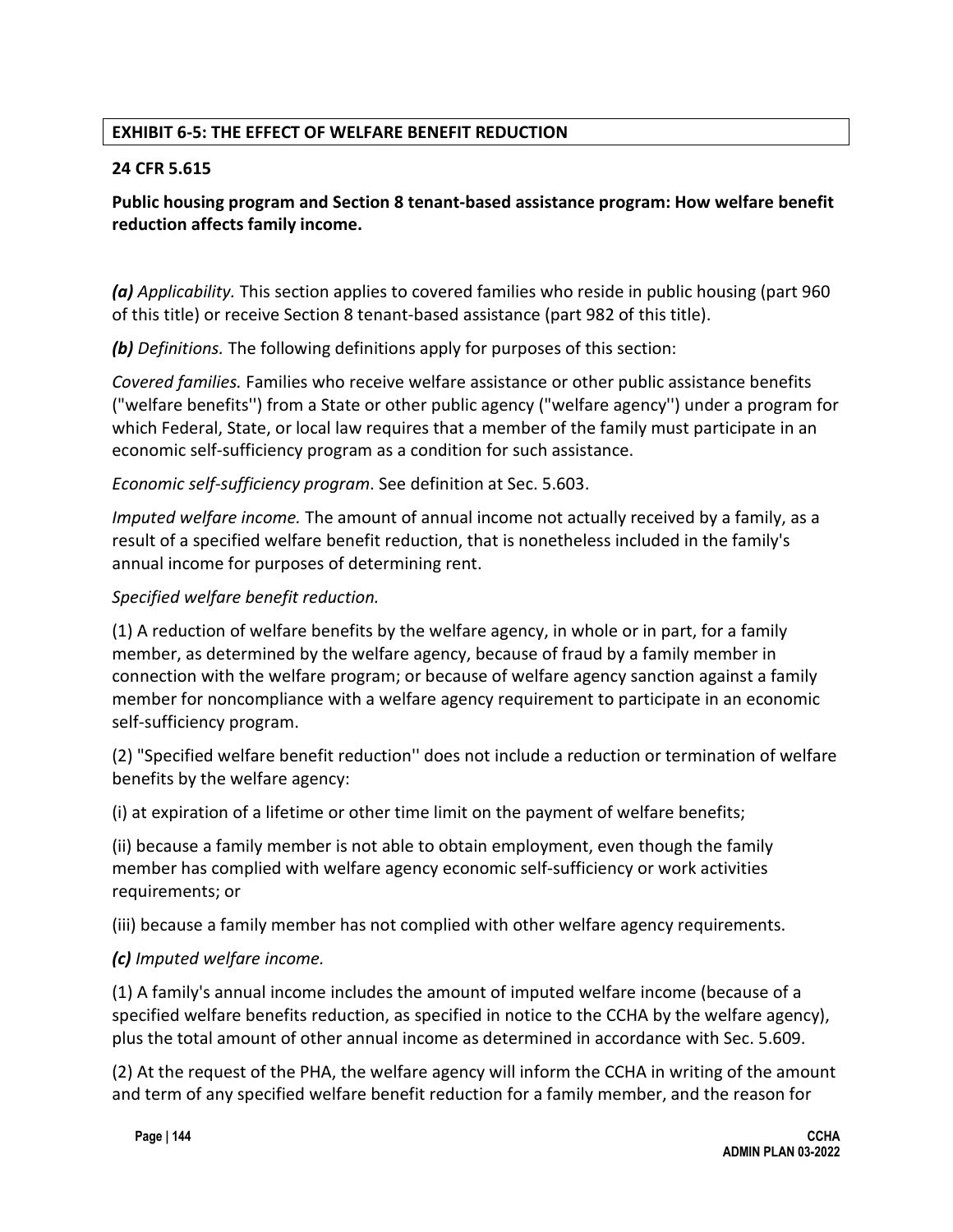such reduction, and will also inform the CCHA of any subsequent changes in the term or amount of such specified welfare benefit reduction. The CCHA will use this information to determine the amount of imputed welfare income for a family.

(3) A family's annual income includes imputed welfare income in family annual income, as determined at the PHA's interim or regular reexamination of family income and composition, during the term of the welfare benefits reduction (as specified in information provided to the CCHA by the welfare agency).

(4) The amount of the imputed welfare income is offset by the amount of additional income a family receives that commences after the time the sanction was imposed. When such additional income from other sources is at least equal to the imputed

(5) The CCHA may not include imputed welfare income in annual income if the family was not an assisted resident at the time of sanction.

## *(d) Review of CCHA decision.*

(1) Public housing. If a public housing tenant claims that the CCHA has not correctly calculated the amount of imputed welfare income in accordance with HUD requirements, and if the CCHA denies the family's request to modify such amount, the CCHA shall give the tenant written notice of such denial, with a brief explanation of the basis for the CCHA determination of the amount of imputed welfare income. The CCHA notice shall also state that if the tenant does not agree with the CCHA determination, the tenant may request a grievance hearing in accordance with part 966, subpart B of this title to review the CCHA determination. The tenant is not required to pay an escrow deposit pursuant to Sec. 966.55(e) for the portion of tenant rent attributable to the imputed welfare income in order to obtain a grievance hearing on the CCHA determination.

(2) Section 8 participant. A participant in the Section 8 tenant-based assistance program may request an informal hearing, in accordance with Sec. 982.555 of this title, to review the CCHA determination of the amount of imputed welfare income that must be included in the family's annual income in accordance with this section. If the family claims that such amount is not correctly calculated in accordance with HUD requirements, and if the CCHA denies the family's request to modify such amount, the CCHA shall give the family written notice of such denial, with a brief explanation of the basis for the CCHA determination of the amount of imputed welfare income. Such notice shall also state that if the family does not agree with the CCHA determination, the family may request an informal hearing on the determination under the CCHA hearing procedure.

### *(e) CCHA relation with welfare agency.*

(1) The CCHA must ask welfare agencies to inform the CCHA of any specified welfare benefits reduction for a family member, the reason for such reduction, the term of any such reduction, and any subsequent welfare agency determination affecting the amount or term of a specified welfare benefits reduction. If the welfare agency determines a specified welfare benefits reduction for a family member, and gives the CCHA written notice of such reduction, the